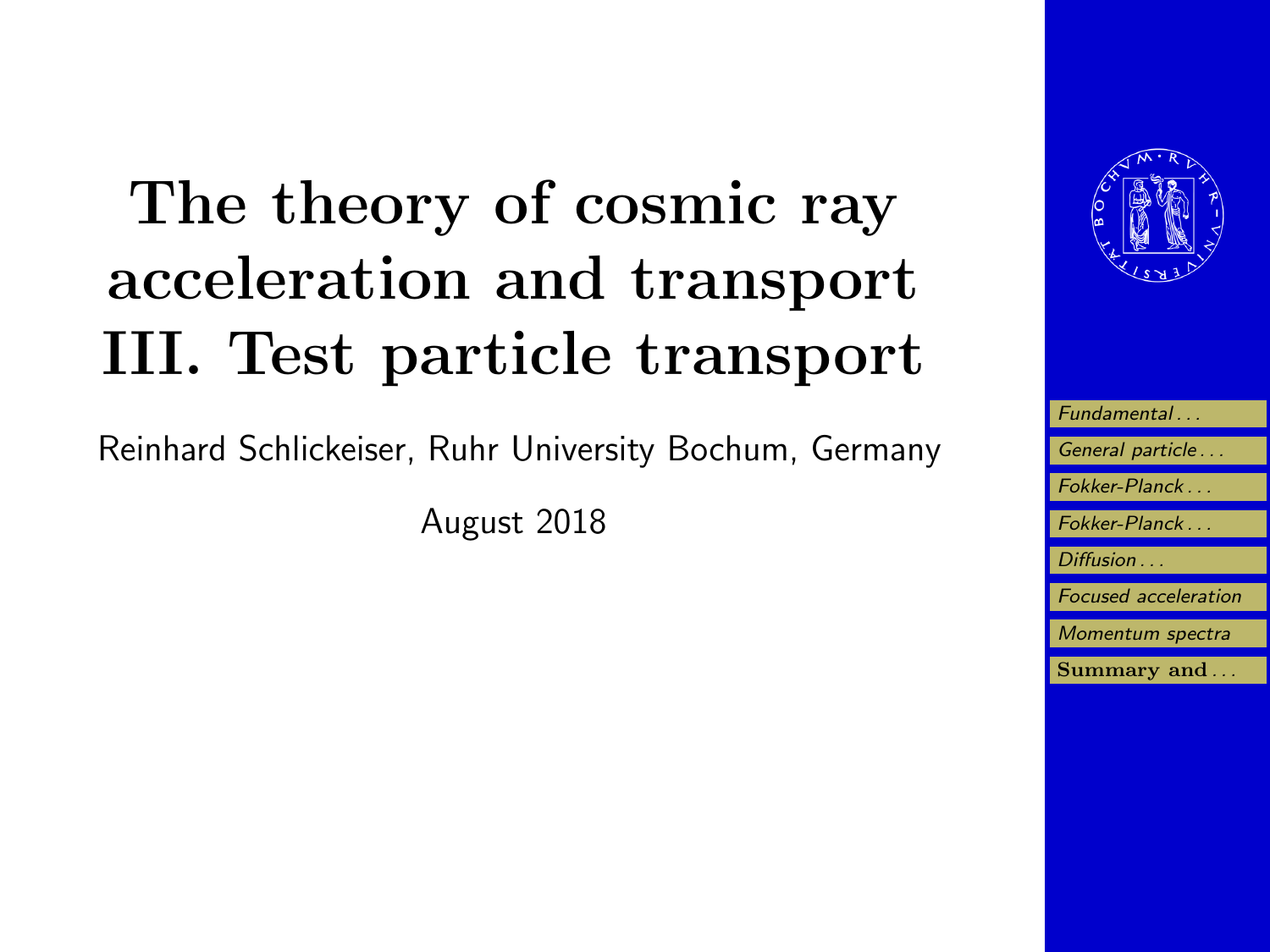### Topics:

- 1. Fundamental questions
- 2. General particle transport equations
- 3. Fokker-Planck transport equation
- 4. Fokker-Planck coefficients
- 5. Diffusion approximation
- 6. Focused acceleration
- 7. Momentum spectra
- 8. Summary and conclusions

### Literature:

Diffusion, Scattering, and Acceleration of Particles by Stochastic Electromagnetic Fields, D. E. Hall, P. A.Sturrock, 1967, Phys. Fluids 10, 2620

A new cosmic ray transport theory in partially turbulent space plasmas: Extending the quasilinear approach; RS, 2011, ApJ 732, 96



| Fundamental                 |
|-----------------------------|
| General particle            |
| Fokker-Planck               |
| Fokker-Planck               |
| Diffusion                   |
| <b>Focused</b> acceleration |
| Momentum spectra            |
| Summary and                 |
|                             |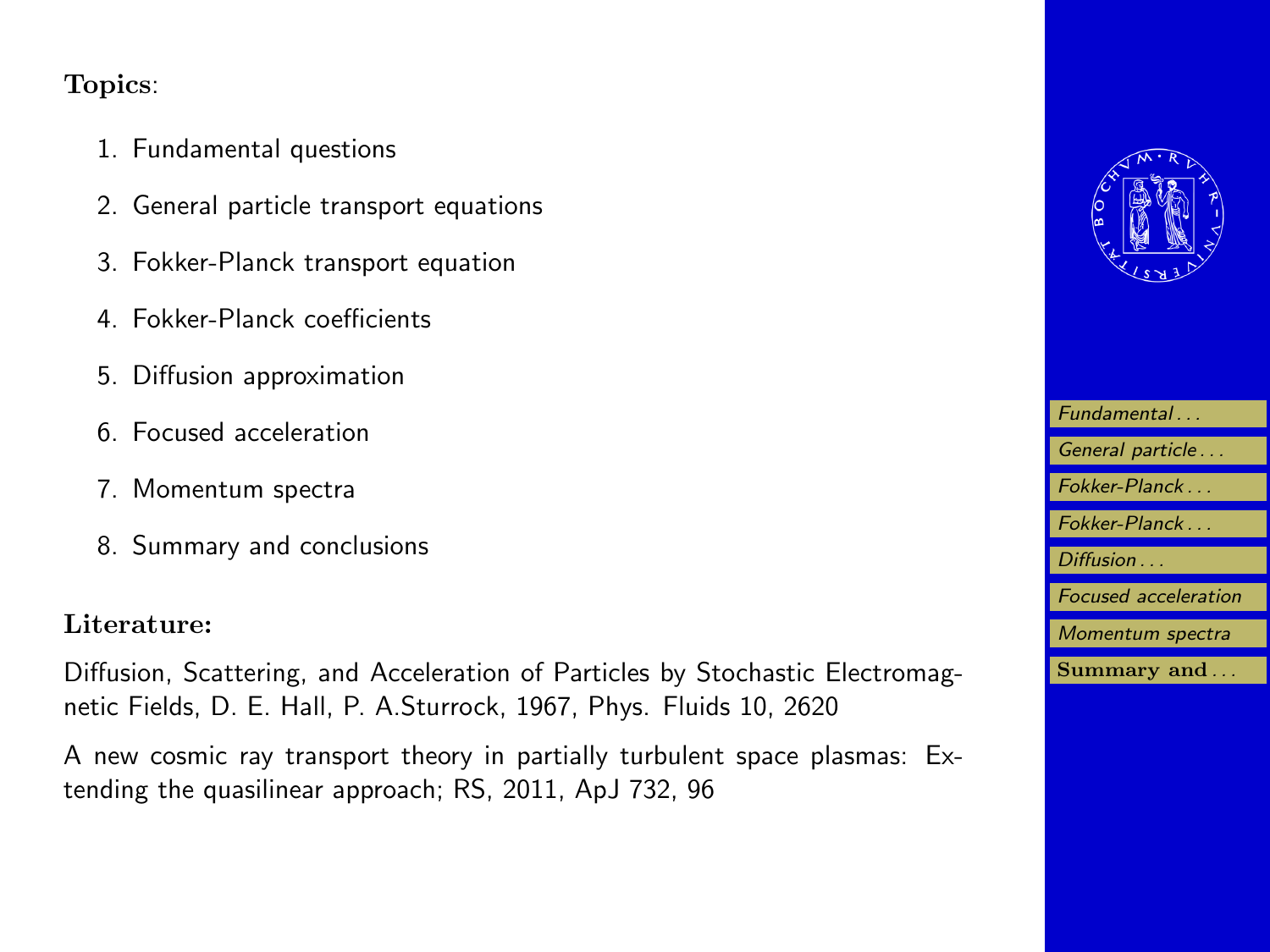# <span id="page-2-0"></span>1. Fundamental questions

Which equations describe the dynamics of cosmic rays for given and specified electromagnetic fields  $(test-particle\ approach)?$ 

How do the cosmic ray transport parameters depend on the statistical properties of the turbulent electromagnetic fields in space?

Under which conditions is cosmic ray transport diffusive?

What causes parallel and perpendicular spatial diffusion and the acceleration of CRs?

Numerical cosmic ray transport codes such as DRAGON, CR-PROPA, GAL-PROP and PICARD numerically solve the diffusion-convection transport equation containing diffusion and convection terms in the particles $^{'}$  momentum and space coordinates. Are all important physical effects represented?

### 1.1. Methods used

Because of the complicated nonlinear equations of motion of charged particles in partially random electromagnetic fields there are only two methods to study theoretically particle acceleration and transport: (i) numerical PIC (particle-incell) simulations of highly idealized configurations, (ii) quasilinear perturbation theory valid for small turbulence levels  $|\delta\vec{B}|\ll\vec{B}_{0}$ . Both have their advantages and shortcomings, and they complement each other.



| Fundamental                 |
|-----------------------------|
| General particle            |
| Fokker-Planck               |
| Fokker-Planck               |
| Diffusion                   |
| <b>Focused</b> acceleration |
| Momentum spectra            |
| Summary and                 |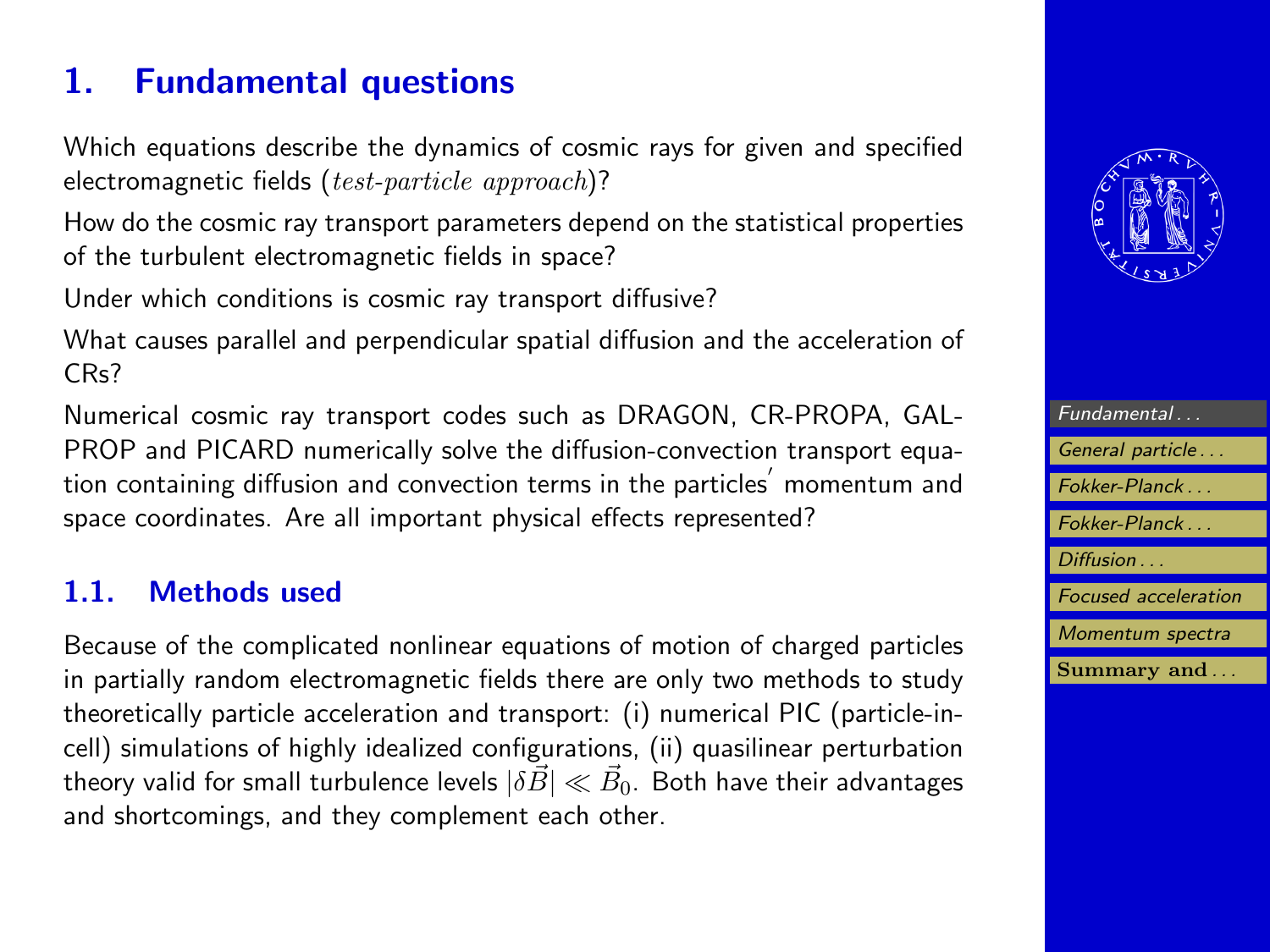Obviously, besides limited computer power numerical simulations require the precise knowledge of many important input plasma parameters as well as the specification of initial and boundary conditions which at least for the more distant cosmic objects are not known. By chosing the wrong input plasma quantities one may end up in an irrelevant range of solution space. Of course, when all these input quantities are known and given, the simulations result in a very accurate and detailed description of the acceleration processes on all spatial, momentum and time scales of interest.

After its original developments for longitudinal plasma waves (Vedenov et al. 1962) the application of quasilinear theory to astrophysical plasmas has turned out to be very fruitful in explaining the dynamics of energetic charged particles in these plasmas. Quasilinear transport equations for magnetohydrodynamic plasma waves were pioneered by Kennel and Engelmann (1966), Jokipii (1966), Hall and Sturrock (1967), Lerche (1968) and Kulsrud and Pearce (1969).

The quasilinear approach to the interaction of charged particles with partially random electromagnetic fields is a first-order perturbation calculation in the ratio  $q_L=(\delta B/B_0)^2$  and requires values of this ratio  $q_L\leq 4.$  In most cosmic plasmas this requirement is well satisfied as has been established by direct insitu measurements in interplanetary plasmas, or due to saturation effects in the growth of fluctuating fields. The standard quasilinear approach also requires incoherent mode coupling of the fluctuating electromagnetic fields described as the superposition of individual plasma wave modes.



| Fundamental                 |
|-----------------------------|
| General particle            |
| Fokker-Planck               |
| Fokker-Planck               |
| Diffusion                   |
| <b>Focused</b> acceleration |
| Momentum spectra            |
| Summary and                 |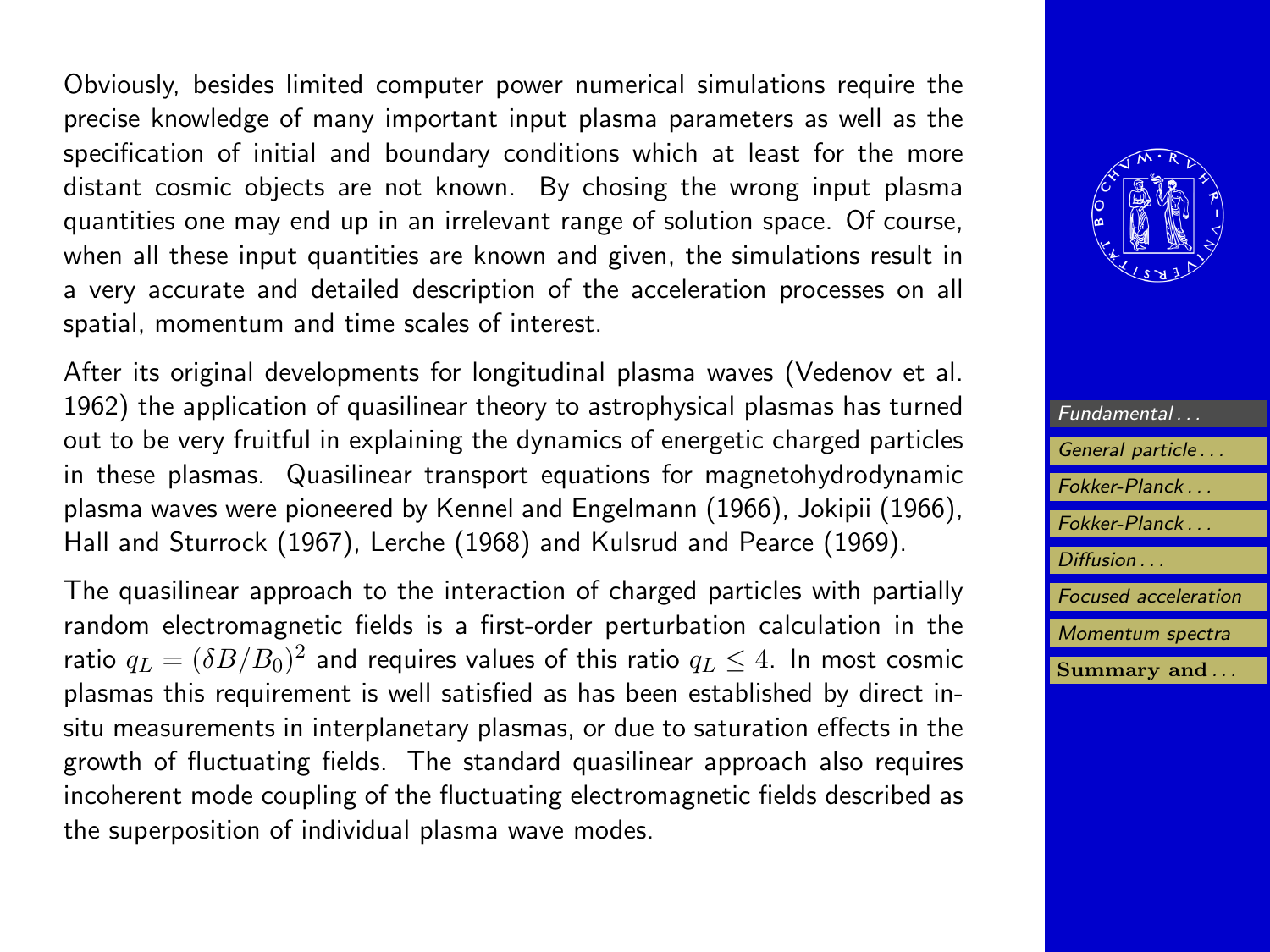# <span id="page-4-0"></span>2. General particle transport equations

We start from the equation of motions of charged particles in a medium at rest

$$
\frac{d\vec{x}}{dt} = \vec{v} = \frac{\vec{p}}{\gamma m}, \quad \gamma = \sqrt{1 + \frac{p^2}{m^2 c^2}},
$$

$$
\frac{d\vec{p}}{dt} = q_a \left[ \delta \vec{E} + \frac{\vec{v} \times (\vec{B}_0 + \delta \vec{B})}{c} \right] = q_a \left[ \delta \vec{E} + \frac{\vec{p} \times (\vec{B}_0 + \delta \vec{B})}{\gamma m_a c} \right] \tag{1}
$$

We orient the large-scale guide magnetic field, which is uniform on the scales of the cosmic ray particles gyradii  $R_L = v/|\Omega|$ ,  $\vec{B_0} = B_0 \vec{e_z} = (0,0,B_0)$  along the z-axis. Let  $\Omega_a = q_a B_0 / \gamma m_a c$  denote the relativistic gyrofrequency.

Because of the gyrorotation of the particles in the uniform magnetic field, one is not so much interested in their actual position as in the coordinates of the guiding center

$$
\vec{X} = (X, Y, Z) = \vec{x} + \frac{\vec{v} \times \vec{e_z}}{\Omega_a} = \vec{x} + \frac{c}{q_a B_0} \vec{p} \times \vec{e_z} = \vec{x} + \frac{c}{q_a B_0} \begin{pmatrix} p_y \\ -p_x \\ 0 \end{pmatrix} \tag{2}
$$

We transform from the phase space variables  $(x, y, z, p_x, p_y, p_z)$  to the guiding center spatial coordinates (2) and spherical momentum coordinates

$$
\phi = \arctan(p_y/p_x), \ \mu = \arccos(p_z/p), \ \ p = (p_x^2 + p_y^2 + p_z^2)^{1/2} \tag{3}
$$



| Fundamental                 |
|-----------------------------|
| General particle            |
| Fokker-Planck               |
| Fokker-Planck               |
| Diffusion                   |
| <b>Focused</b> acceleration |
| Momentum spectra            |
| Summary and                 |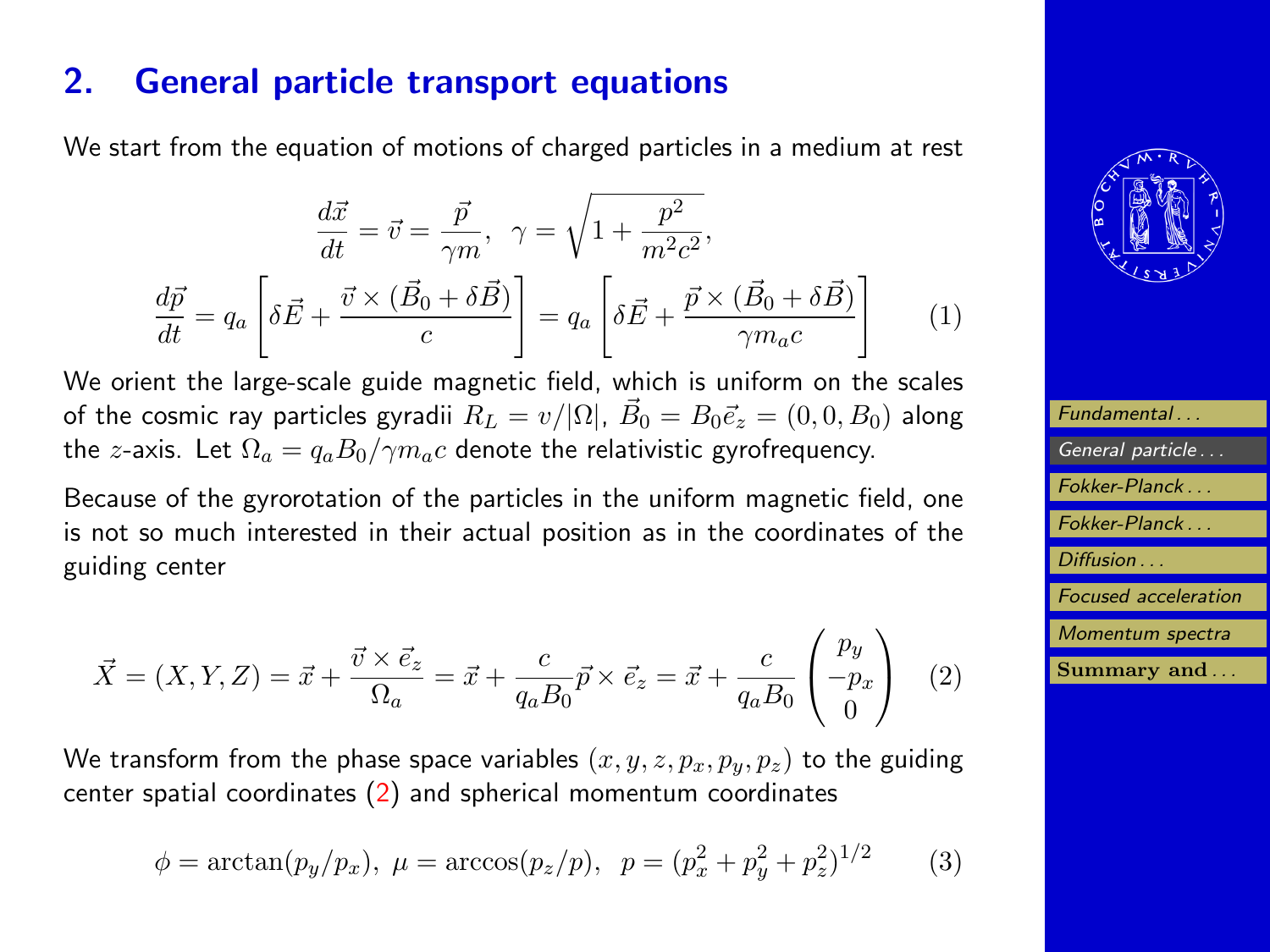<span id="page-5-0"></span>The kinetic Klimontovich equation then reads

$$
\frac{\partial f_a}{\partial t} + v\mu \frac{\partial f_a}{\partial Z} - \Omega_a \frac{\partial f_a}{\partial \phi} + p^{-2} \frac{\partial}{\partial y_\alpha} \left[ p^2 h_\alpha(t) f_a \right] - Q_0(Z, X, Y, p, \mu, \phi, t) = 0,\tag{4}
$$

where we use the Einstein sum convention for indices, and  $y_{\alpha} \in [\mu, p, \phi, X, Y]$ represent the five phase space variables with non-vanishing stochastic fields  $h_{\alpha}(t)$  from  $\delta \vec{E}$  and  $\delta \vec{B}$ .

$$
Q_0(z, X, Y, p, \mu, \phi, t) = S_0(z, X, Y, p, \mu, \phi, t) - \mathcal{N}_0 F - \mathcal{R}_0 F \tag{5}
$$

accounts for sources and sinks  $(S_0)$  and the effects of the mirror force  $(\mathcal{N}_0)$  and momentum loss processes  $(\mathcal{R}_0)$ , where the latter two operate on much longer spatial and time scales than the particle interactions with the stochastic fields.

The equations of motion  $(1)$  provide for the time evolution of the particle momentum p, the pitch-angle cosine  $\mu$  and phase  $\phi$ 



| Fundamental                     |
|---------------------------------|
| General particle                |
| Fokker-Planck                   |
| Fokker-Planck                   |
| Diffusion                       |
| <b>Focused</b> acceleration     |
| Momentum spectra                |
| $\mathbf{Summary}$ and $\ldots$ |
|                                 |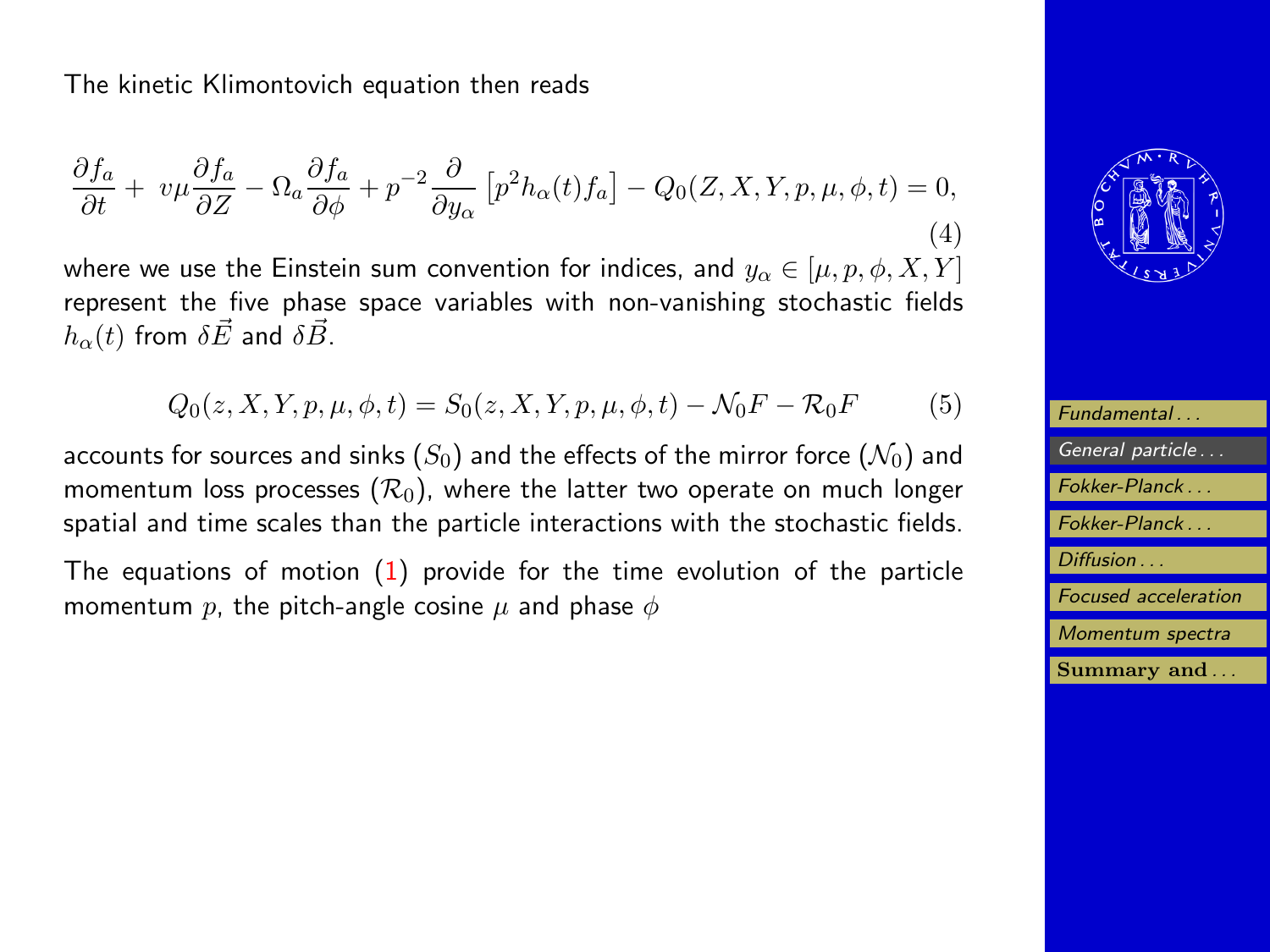$$
\frac{dp}{dt} = h_p(t) = \frac{q_a}{p}\vec{p} \cdot \delta \vec{E} = q_a \left(\mu \delta E_z + \sqrt{1 - \mu^2} \left[ \cos \phi \delta E_x + \sin \phi \delta E_y \right] \right), \tag{6}
$$

$$
\frac{d\mu}{dt} = h_{\mu}(t) = \frac{q_a \delta E_z}{p} - \frac{\mu}{p} h_p(t) + \frac{\Omega_a}{B_0} \sqrt{1 - \mu^2} \left( \cos \phi \delta B_y - \sin \phi \delta B_x \right), \tag{7}
$$

$$
\frac{d\phi}{dt} = -\Omega_a + h_{\phi}(t), \quad h_{\phi}(t) = -\frac{\Omega_a}{B_0}\delta B_z + \frac{\Omega\mu}{B_0\sqrt{1-\mu^2}}\left(\cos\phi\delta B_x + \sin\phi\delta B_y\right)
$$

$$
+\frac{q_a}{p\sqrt{1-\mu^2}}\left(\delta E_y\cos\phi - \delta E_x\sin\phi\right). \tag{8}
$$

with the three random forces  $h_p(t)$ ,  $h_\mu(t)$  and  $h_\phi(t)$ . Eq. (8) also accounts for the regular force term  $\dot{\phi} = -\Omega$  in Eq. [\(4\)](#page-5-0). Likewise, for the guiding center coordinates

$$
\frac{dX}{dt} = h_X(t) = \frac{c\delta E_y}{B_0} + \frac{p}{\gamma m_a B_0} [\mu \delta B_x - \sqrt{1 - \mu^2} \cos \phi \delta B_z],
$$
  

$$
\frac{dY}{dt} = h_Y(t) = -\frac{c\delta E_x}{B_0} + \frac{p}{\gamma m_a B_0} [\mu \delta B_y - \sqrt{1 - \mu^2} \sin \phi \delta B_z],
$$
 (9)

 $h_Z(t) = 0$ , and the regular force  $\dot{Z} = v\mu$  accounted for in Eq. [\(4\)](#page-5-0).



| Fundamental                 |
|-----------------------------|
|                             |
| General particle            |
| Fokker-Planck               |
|                             |
| Fokker-Planck               |
|                             |
|                             |
|                             |
| Diffusion                   |
|                             |
| <b>Focused</b> acceleration |
|                             |
| Momentum spectra            |
| Summary and                 |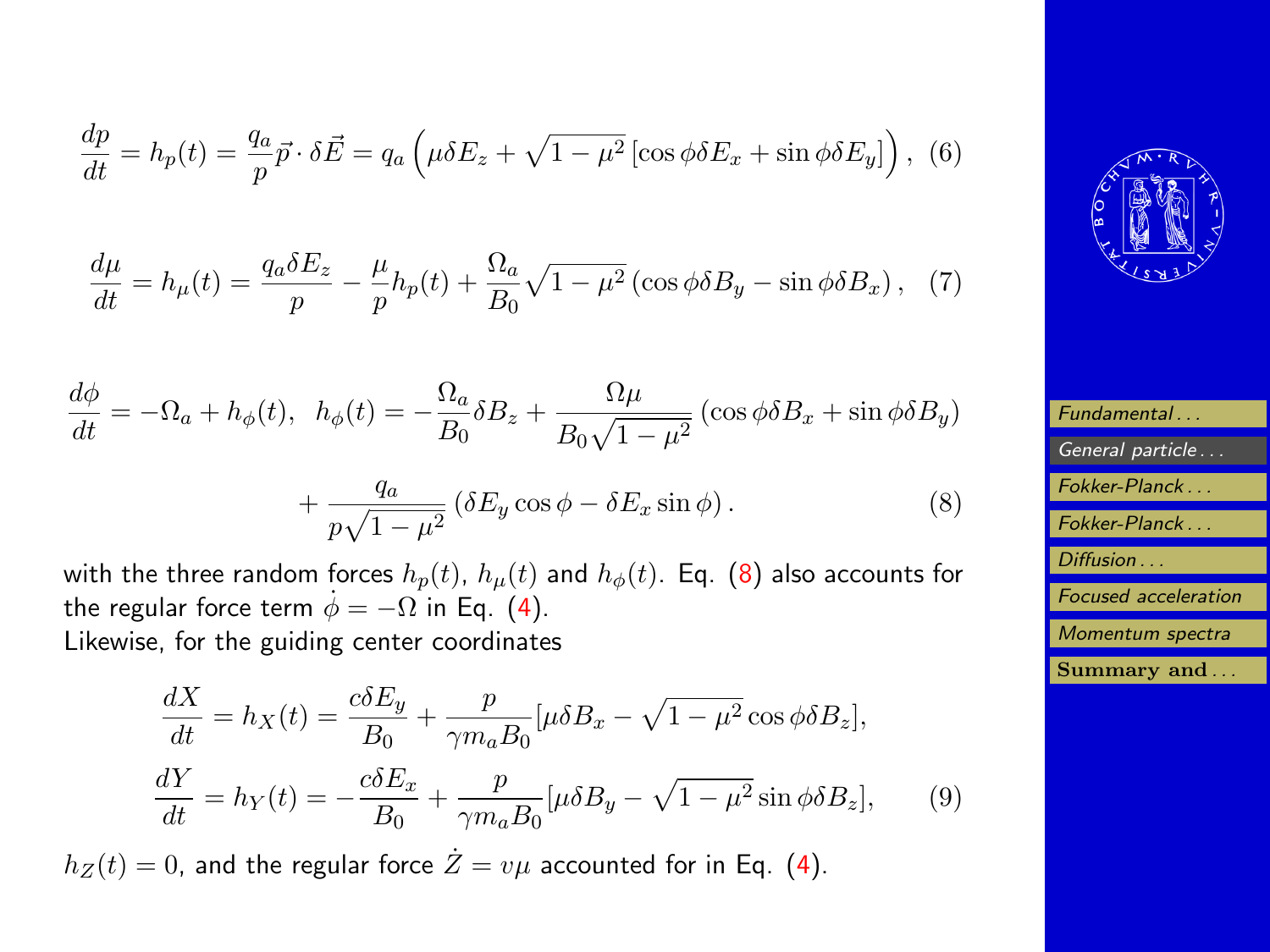### <span id="page-7-0"></span>2.1. Ensemble averaging and quasilinear approximation

The distribution function  $f_a = f$  (in the following we drop the index a) in Eq. [\(4\)](#page-5-0) develops in an irregular way under the influence of the five stochastic force fields  $h_{\alpha}(t)$ , but the detailed fluctuations are not of interest.

We seek an expectation value of f in terms of the statistical properties of  $h_{\alpha}(t)$ , so we consider an ensemble of distribution functions all beginning with identical values at time  $t_0$ . Let each of these functions be subject to a different member of an ensemble of realizations of  $h_{\alpha}(t)$ , i.e. fluctuating field histories which are independent of one another in detail, but identical as to statistical averages. At any time  $t > t_0$ , the various functions differ from each other, and we require an equation for  $\langle f \rangle$ , the average of f over all members of the ensemble.

With  $f = \langle f \rangle + \delta N$ , where  $\delta N$  denotes the deviation from the ensemble average, and the regular gyrocenter force operator

$$
\mathcal{L}_{0,g} = \frac{\partial}{\partial t} + v\mu \frac{\partial}{\partial z} - \Omega \frac{\partial}{\partial \phi},\tag{10}
$$

Eq. [\(4\)](#page-5-0) reads

$$
\mathcal{L}_{0,g} < f > +\mathcal{L}_{0,g} \delta N + p^{-2} \frac{\partial}{\partial y_{\alpha}} \left[ p^2 h_{\alpha}(t) < f > \right] + p^{-2} \frac{\partial}{\partial y_{\alpha}} \left[ p^2 h_{\alpha}(t) \delta N \right] - Q_a = 0 \tag{11}
$$

Ensemble-averaging Eq. (11) using  $\langle h_{\alpha}(t) \rangle = \langle \delta N \rangle = 0$  then yields



| Fundamental                 |
|-----------------------------|
| General particle            |
| Fokker-Planck               |
| Fokker-Planck               |
| Diffusion                   |
| <b>Focused</b> acceleration |
| Momentum spectra            |
| Summary and                 |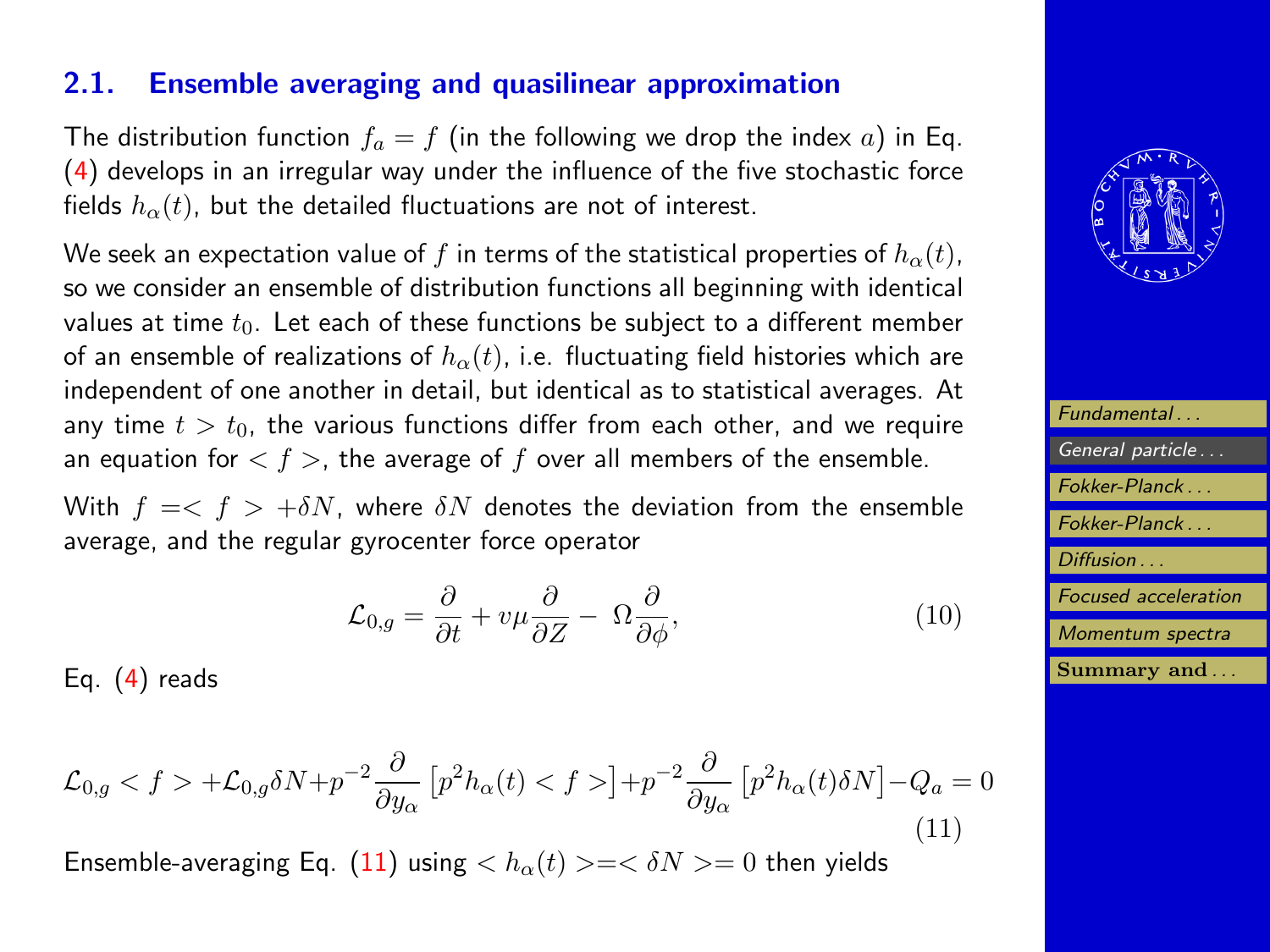$$
\mathcal{L}_{0,g} < f > -Q_a = -p^{-2} \frac{\partial}{\partial y_\alpha} \left[ p^2 < h_\alpha(t) \delta N > \right],\tag{12}
$$

<span id="page-8-0"></span>Substracting Eq.  $(12)$  from Eq.  $(11)$  gives the equation for the deviation (see lecture 2)

$$
\mathcal{L}_{0,g}(\delta N - N^0) = -h_{\alpha}(t)\frac{\partial}{\partial y_{\alpha}} < f > -h_{\alpha}(t)\frac{\partial}{\partial y_{\alpha}}\delta N + \langle h_{\alpha}(t)\frac{\partial}{\partial y_{\alpha}}\delta N > , \tag{13}
$$

where we used the property  $p^{-2}\frac{\partial}{\partial y}$  $\frac{\partial}{\partial y_{\alpha}}(p^2h_{\alpha}(t))=0.$ With the inverted regular time-integration operator  $\mathcal{L}_{0,g}^{-1}$  the formal solution of Eq.  $(13)$  is given by

$$
\delta N - N^0 = -\mathcal{L}_{0,g}^{-1} h_{\sigma}(t) \frac{\partial < f \ge -\mathcal{L}_{0,g}^{-1} h_{\sigma}(t) \frac{\partial \delta N}{\partial y_{\sigma}} + \mathcal{L}_{0,g}^{-1} < h_{\sigma}(t) \frac{\partial \delta N}{\partial y_{\sigma}} > , \tag{14}
$$

where we changed the summation index. The last term in Eq.  $(14)$  can be ignored as it does not contribute to the ensemble average on the right hand side of Eq.  $(12)$ . Eq.  $(14)$  has the series solution

$$
\delta N - N^0 = -\mathcal{L}_{0,g}^{-1} h_{\sigma}(t) \frac{\partial \langle f \rangle}{\partial y_{\sigma}} - \mathcal{L}_{0,g}^{-1} h_{\sigma}(t) \frac{\partial}{\partial y_{\sigma}} [N^0 - \mathcal{L}_{0,g}^{-1} h_{\eta}(t) \frac{\partial \langle f \rangle}{\partial y_{\eta}}] + \dots
$$
\n(15)

Within the quasilinear approximation we only keep terms of first order in stochastic fields, so that



| Fundamental                 |
|-----------------------------|
| General particle            |
| Fokker-Planck               |
| Fokker-Planck               |
| Diffusion                   |
| <b>Focused</b> acceleration |
| Momentum spectra            |
| Summary and                 |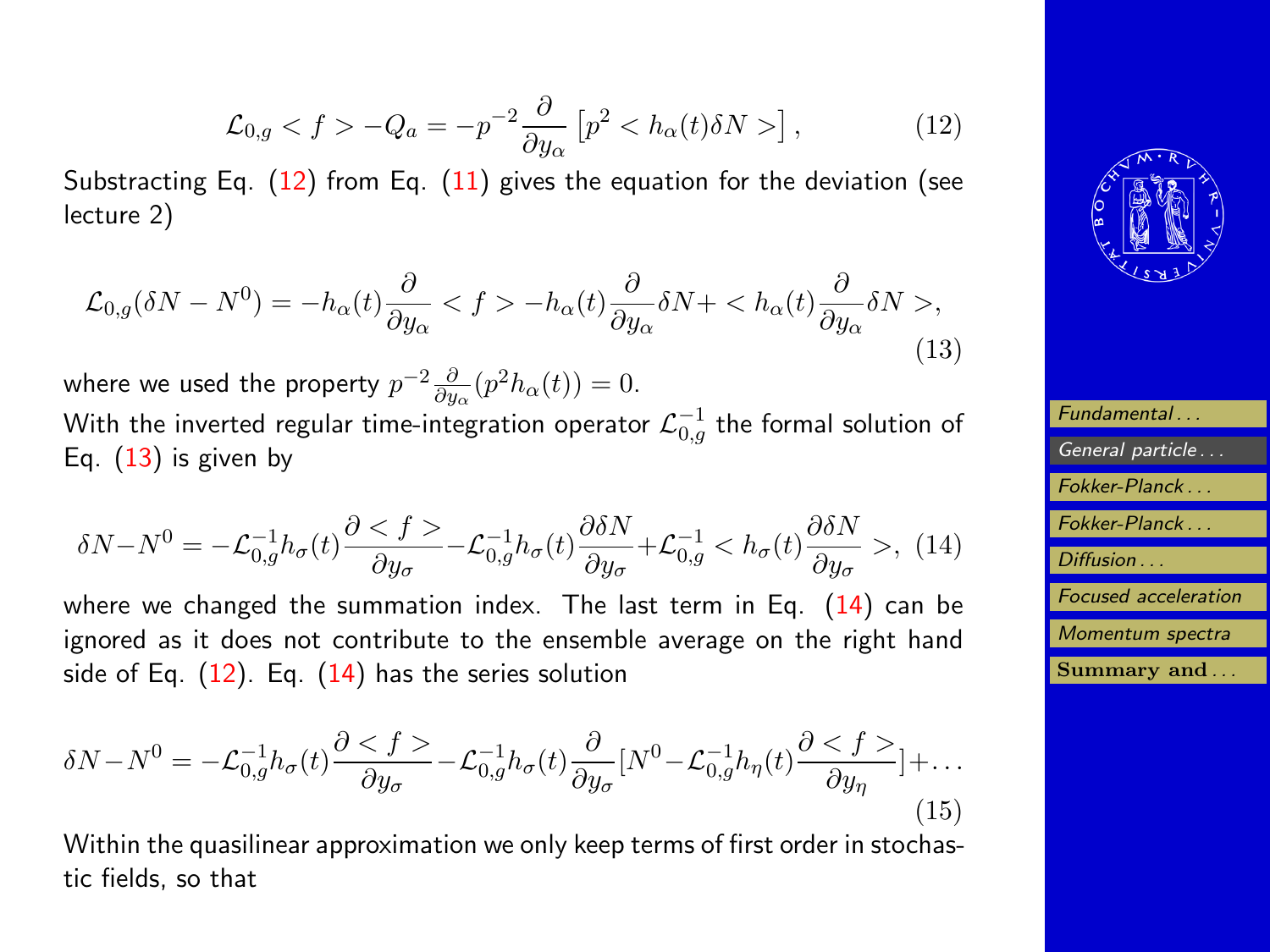$$
\delta N - N^0 \simeq -\mathcal{L}_{0,g}^{-1} h_{\sigma}(t) \frac{\partial \le f}{\partial y_{\sigma}} \tag{16}
$$

### <span id="page-9-0"></span>2.2. Inverted regular force operator

The inverted regular force operator  ${\mathcal L}_{0,g}^{-1}$  is obtained by integrating along the characteristics of the operator  $\mathcal{L}_{0,q}$  (Achatz et al. 1991), which is the unperturbed gyrocenter orbit  $(X_u = X_0, Y_u = Y_0, Z_u = Z_0 + v\mu(t - t_0), p_u =$  $p_0, \mu_u = \mu_0, \phi_u = \phi_0 - \Omega(t - t_0)$ . We consider

$$
\mathcal{L}_{0,g} \delta A(\vec{X}, \vec{p}, t) = -h_{\alpha}(\vec{x}, \vec{p}, t) \frac{\partial}{\partial y_{\alpha}} < f > (t), \ \ \delta A = \delta N - N^0 \tag{17}
$$

and introduce the Fourier transforms in space $<sup>1</sup>$ </sup>

$$
\delta A(\vec{X}, \vec{p}, t) = \int d^3k A_1(\vec{k}, \vec{p}, t) e^{i\vec{k}\cdot\vec{X}}, \ \delta h_{\alpha}(\vec{x}, \vec{p}, t) = \int d^3k H_{\alpha}(\vec{k}, \vec{p}, t) e^{i\vec{k}\cdot\vec{x}}
$$

$$
= \int d^3k H_{\alpha}(\vec{k}, \vec{p}, t) \exp\left[i\vec{k}\cdot\vec{X} + \frac{i}{\Omega}(k_y v_x - k_x v_y)\right]
$$

$$
= \int d^3k H_{\alpha}(\vec{k}, \vec{p}, t) \exp\left[i\vec{k}\cdot\vec{X} + \frac{ik_{\perp}v\sqrt{1-\mu^2}\sin(\psi-\phi)}{\Omega}\right], \tag{18}
$$



| Fundamental                 |
|-----------------------------|
| General particle            |
| Fokker-Planck               |
| Fokker-Planck               |
| Diffusion                   |
| <b>Focused</b> acceleration |
| Momentum spectra            |
| Summary and                 |

<sup>&</sup>lt;sup>1</sup>It is important to distinguish between the gyrocenter  $(\vec{X})$  and and particle  $(\vec{x})$  coordinates.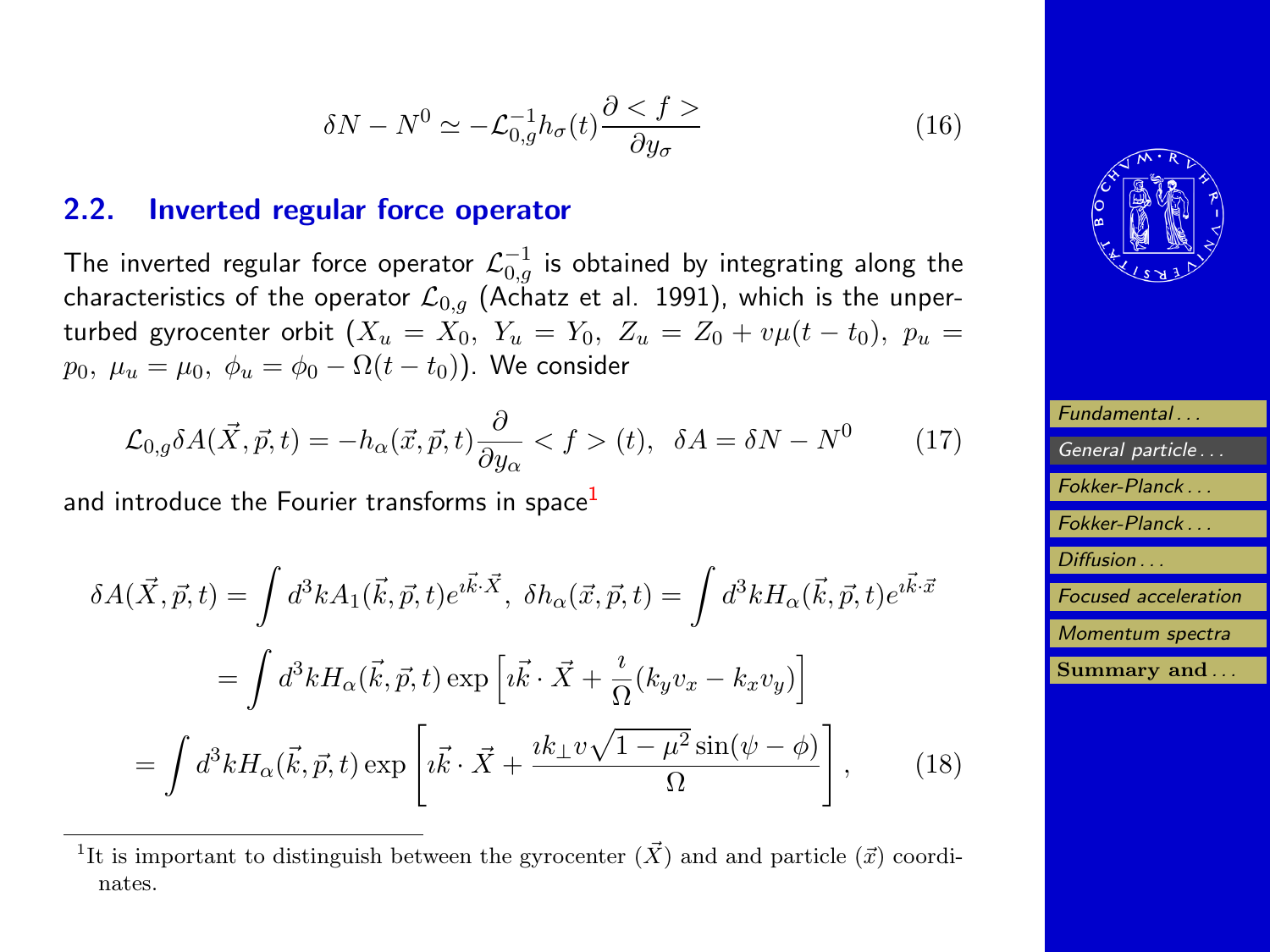<span id="page-10-0"></span>where we use Eq. [\(2\)](#page-4-0) and introduce cylindrical coordinates for the wave vector

$$
\vec{k} = (k_{\perp} \cos \psi, k_{\perp} \sin \psi, k_{\parallel})
$$
\n(19)

After a little algebra we obtain

$$
\delta N(\vec{X}, \vec{p}, t) = N^0 - \mathcal{T}h_{\sigma}(s) \frac{\partial \langle f \rangle(s)}{\partial y_{\sigma}} = N^0 - \int d^3k e^{i\vec{k}\cdot\vec{X}} \int_{t_0}^t ds H_{\sigma}(\vec{k}, \vec{p}, s)
$$

$$
\times e^{ik_{\parallel}v\mu(s-t) + \frac{ik_{\perp}v\sqrt{1-\mu^2}\sin(\psi-\phi_0+\Omega(s-t_0))}{\Omega}} \frac{\partial (s)}{\partial y_{\sigma}}
$$
(20)

Then the ensemble average on the right hand side of Eq.  $(12)$  can be readily calculated as

$$
\langle h_{\alpha}(t)\delta N \rangle = \langle h_{\alpha}(t)N^0 \rangle - \langle h_{\alpha}(t)\mathcal{T}h_{\sigma}(s) \rangle \frac{\partial \langle f \rangle(s)}{\partial y_{\sigma}}, \qquad (21)
$$

yielding the quasilinear transport equation for the ensemble-averaged  $\langle f \rangle$ :



| Fundamental                     |
|---------------------------------|
| General particle                |
| Fokker-Planck                   |
| Fokker-Planck                   |
| Diffusion                       |
| <b>Focused</b> acceleration     |
| Momentum spectra                |
| $\mathbf{Summary}$ and $\ldots$ |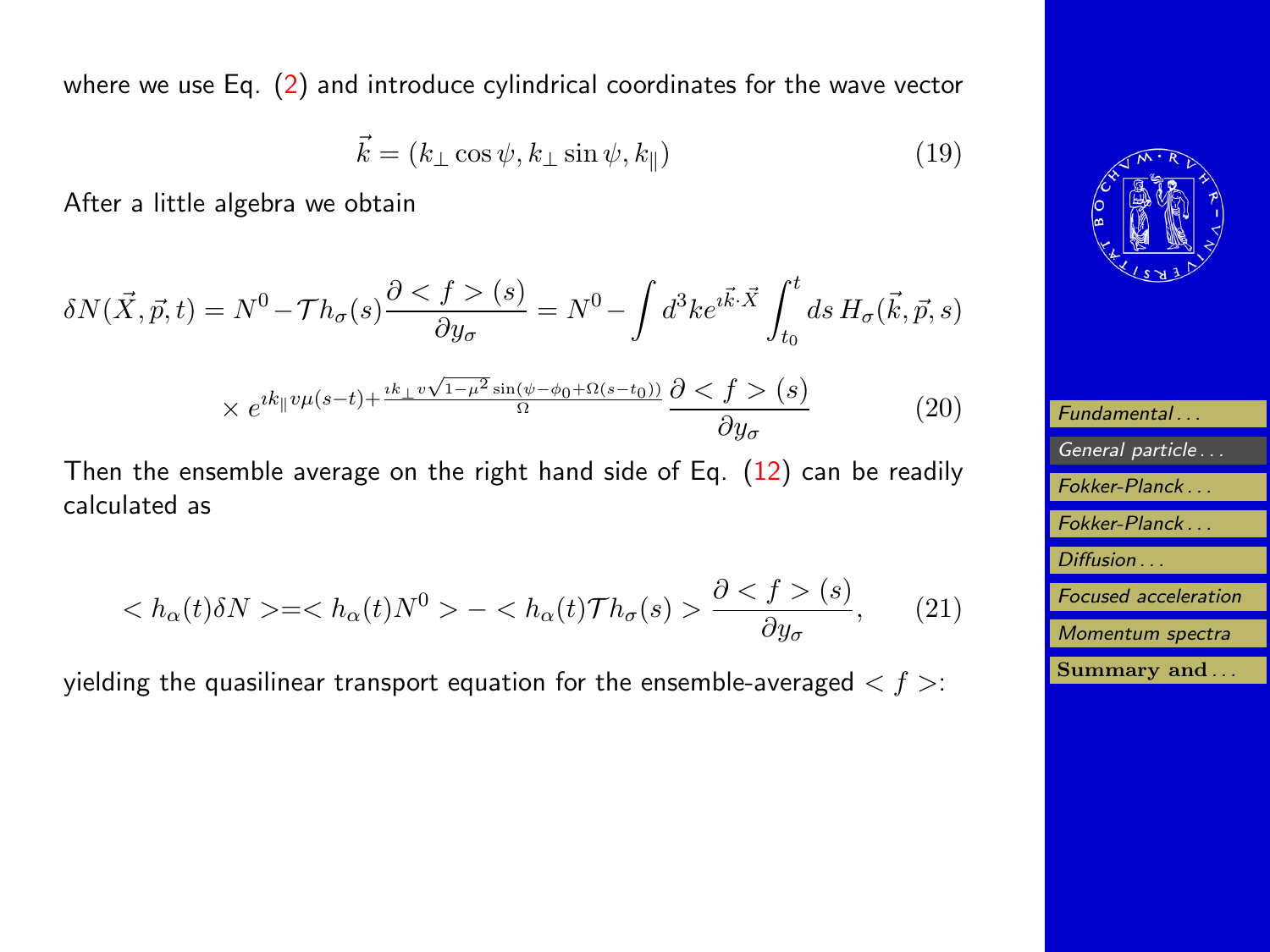<span id="page-11-0"></span>
$$
\mathcal{L}_{0,g} < f > = -p^{-2} \frac{\partial}{\partial y_{\alpha}} \left[ p^2 < h_{\alpha}(t) N^0 > \right] \\
+ p^{-2} \frac{\partial}{\partial y_{\alpha}} \left[ p^2 < h_{\alpha}(t) \mathcal{T} h_{\sigma}^*(s) > \frac{\partial < f > (s)}{\partial y_{\sigma}} \right], \tag{22}
$$

where we have replaced  $h_\sigma(s)\ =\ h_\sigma^*(s)$  by its complex conjugate, because the stochastic forces are real-valued quantities. The first term represents the quasilinear drag term ( $\alpha < f >$ ) discussed in lecture 2. The 2nd term involves a complicated integro-differential operator. In the following we ignore the drag term.

In order to get from Eq. (22) an useful differential equation for  $\langle f \rangle$ , we employ a number of approximations. the adiabatic approximation and the assumptions of homogeneous and quasi-stationary turbulence. This leads us to the Fokker-Planck transport equation for CRs, which is diffusive, if a small enough finite decorrelation time of second-order correlation functions exists.



| Fundamental                 |
|-----------------------------|
| General particle            |
| Fokker-Planck               |
| Fokker-Planck               |
| Diffusion                   |
|                             |
| <b>Focused</b> acceleration |
| Momentum spectra            |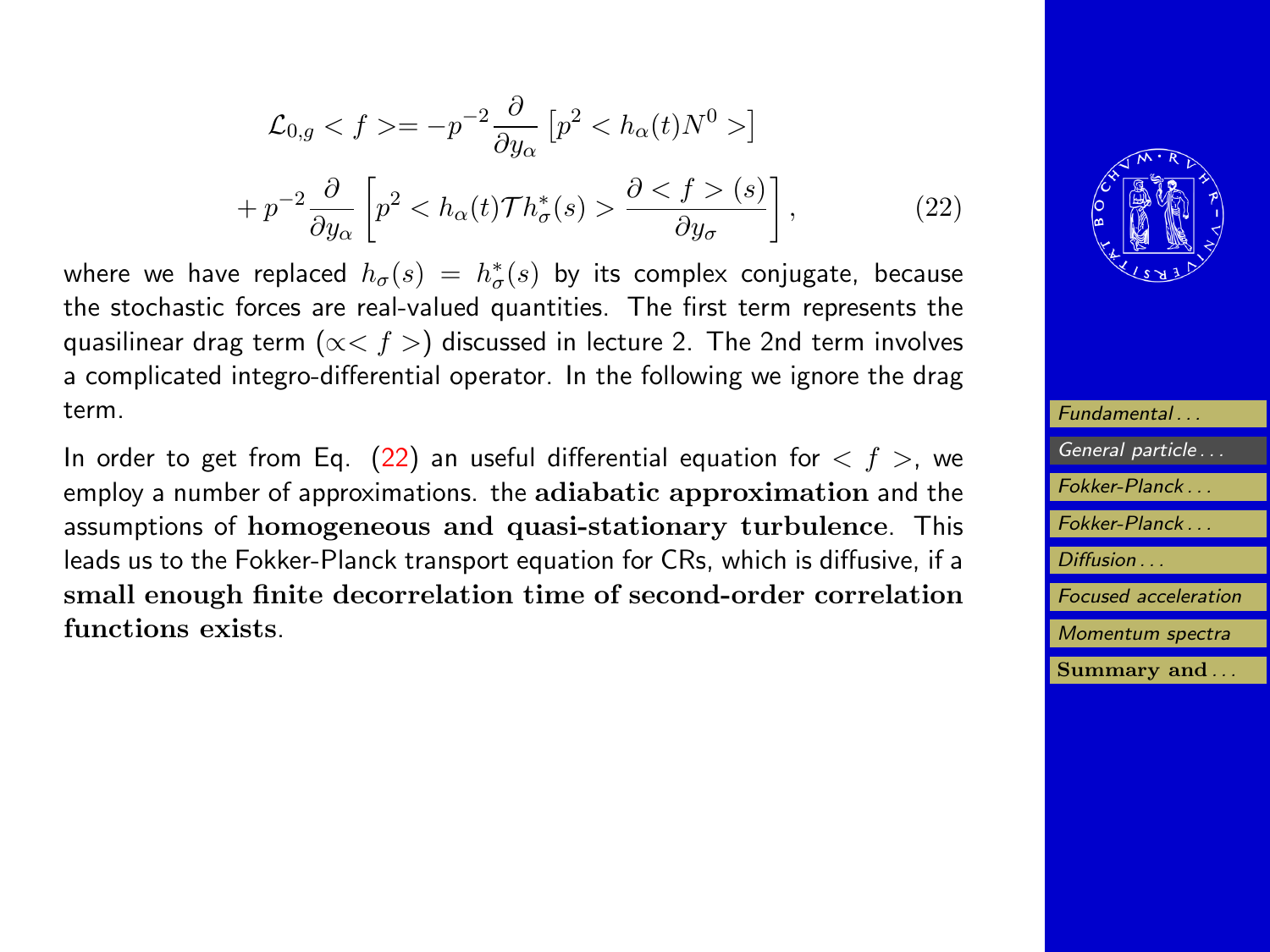# <span id="page-12-0"></span>3. Fokker-Planck transport equation

### 3.1. Step 1: Adiabatic approximation

We follow the adiabatic approximation of Hall and Sturrock (1967) and Achatz et al. (1991), that  $\langle f \rangle$  (s)  $\approx \langle f \rangle$  (t) varies only negligibly over the time s-integration interval, providing for Eq.  $(22)$  the Fokker-Planck equation

$$
\mathcal{L}_0 < f > (t) - Q_a = p^{-2} \frac{\partial}{\partial y_a} \left[ p^2 \bar{P}_{\alpha\sigma} \frac{\partial < f > (t)}{\partial y_\sigma} \right],\tag{23}
$$

with the full Fokker-Planck coefficients  $\bar{P}_{\alpha\sigma}=< h_{\alpha}(t)\mathcal{T}h^{*}_{\sigma}(s)>$ . Using again the Fourier transform  $(18)$  in the form

$$
\delta h_{\alpha}(\vec{x}, \vec{p}, t) = \int d^3k_1 H_{\alpha}(\vec{k}_1, \vec{p}, t) \exp\left[i\vec{k}_1 \cdot \vec{X} + \frac{ik_{1,\perp}v\sqrt{1-\mu^2}\sin(\psi_1-\phi(t))}{\Omega}\right]
$$
\n(24)

we obtain with Eq. [\(20\)](#page-10-0)

 $\times$ 

$$
\bar{P}_{\alpha\sigma} = \int d^3k_1 \int d^3k \, e^{i(\vec{k}_1 - \vec{k}) \cdot \vec{X} + \frac{ik_{1, \perp} v \sqrt{1 - \mu^2} \sin(\psi_1 - \phi_0 + \Omega(t - t_0))}{\Omega}} \int_{t_0}^t ds
$$
\n
$$
< H_{\alpha}(\vec{k}_1, \vec{p}, t) H_{\sigma}(\vec{k}, \vec{p}, s) e^{-ik_{\parallel} v \mu(s - t) - \frac{ik_{\perp} v \sqrt{1 - \mu^2} \sin(\psi - \phi_0 + \Omega(s - t_0))}{\Omega}} > , \quad (25)
$$

where we use that at time  $s = t$  the CR particle phase is given by  $\phi(t) =$  $\phi_0 + \Omega(t - t_0)$ . Eq. (25) involves 7 integrals.



| Fundamental                 |
|-----------------------------|
| General particle            |
| Fokker-Planck               |
| Fokker-Planck               |
| Diffusion                   |
| <b>Focused</b> acceleration |
| Momentum spectra            |
| Summary and                 |

,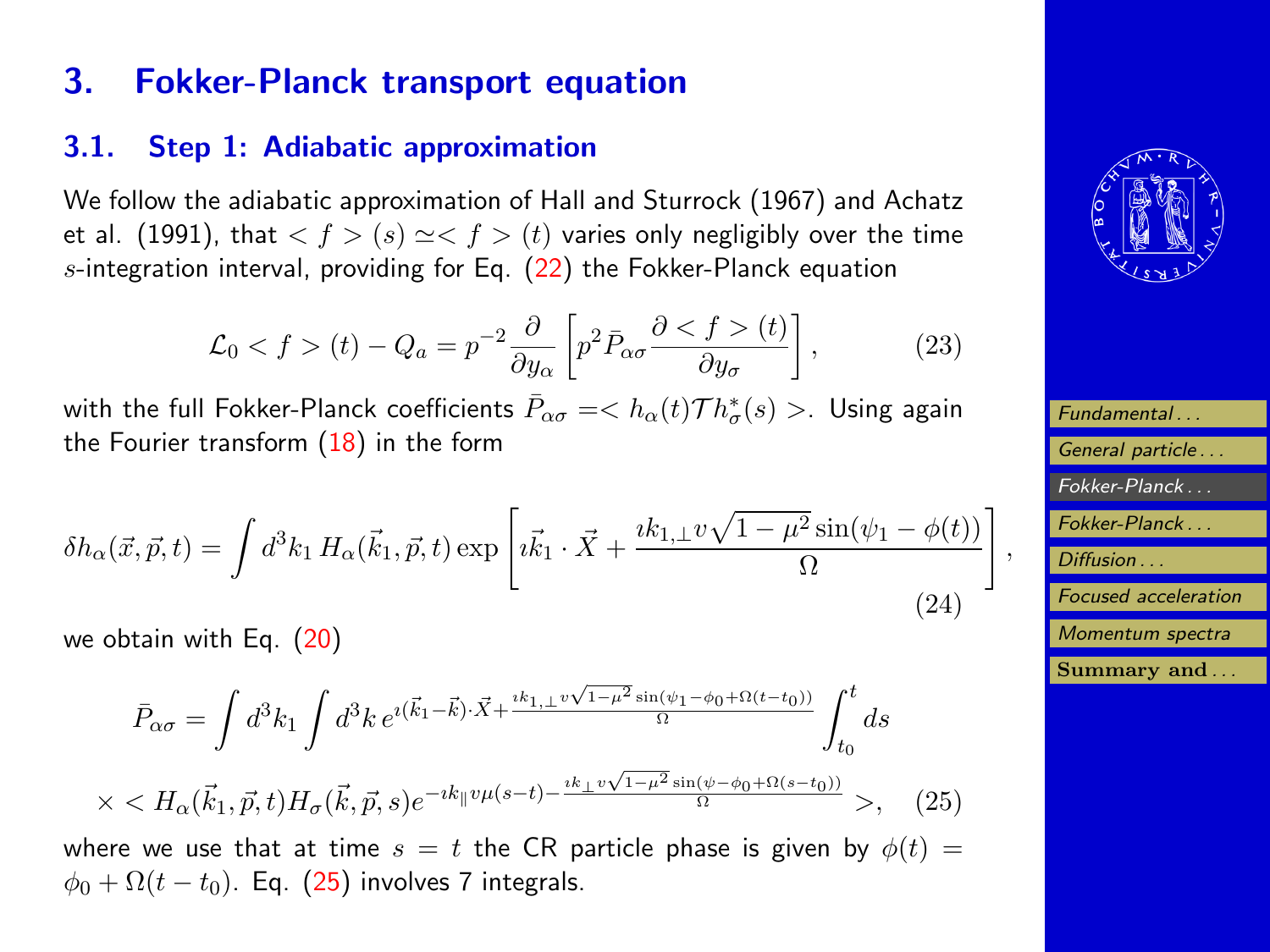### 3.2. Step 2: Homogeneous turbulence

As second assumption we use that the turbulent electric and magnetic fields are homogenously distributed, meaning that independent from the position of the gyrocenter  $\vec{X}$  the particles are subject to turbulence realizations with the same statistical properties. This allows us to average the full Fokker-Planck coefficients [\(25\)](#page-12-0) over the spatial position of the guiding center using

$$
\frac{1}{(2\pi)^3} \int_{-\infty}^{\infty} d^3 X \ e^{i(\vec{k}_1 - \vec{k}) \cdot \vec{X}} = \delta(\vec{k}_1 - \vec{k}), \tag{26}
$$

implying that turbulence fields at different wavevectors are uncorrelated. We obtain for Eq. [\(25\)](#page-12-0) (only 4 intergrals left)

$$
P_{\alpha\sigma} = \frac{1}{(2\pi)^3} \int_{-\infty}^{\infty} d^3 X \, \bar{P}_{\alpha\sigma} = \int d^3 k \, e^{\frac{ik_{\perp}v\sqrt{1-\mu^2}\sin(\psi-\phi_0+\Omega(t-t_0))}{\Omega}} \int_{t_0}^t ds
$$
  
 
$$
\times < H_{\alpha}(\vec{k}, \vec{p}, t) H_{\sigma}(\vec{k}, \vec{p}, s) e^{-ik_{\parallel}v\mu(s-t) - \frac{ik_{\perp}v\sqrt{1-\mu^2}\sin(\psi-\phi_0+\Omega(s-t_0))}{\Omega}} > (27)
$$

### 3.3. Step 3: Quasi-stationary turbulence

Here the correlation functions  $< H_{\alpha}(t)H^*_{\sigma}(s)>$  in Eq.  $\,$  (27) depend only on the absolute value of the time difference  $|\tau| = |t - s|$ , so that with the substitution  $s=t-\tau$  we have  $< H_{\alpha}(t)H^*_{\sigma}(t-\tau) >=< H_{\alpha}(0)H^*_{\sigma}(-\tau) >$ , implying for the Fokker-Planck coefficients (27)



| Fundamental                 |
|-----------------------------|
| General particle            |
| Fokker-Planck               |
| Fokker-Planck               |
| Diffusion                   |
| <b>Focused</b> acceleration |
| Momentum spectra            |
| Summary and                 |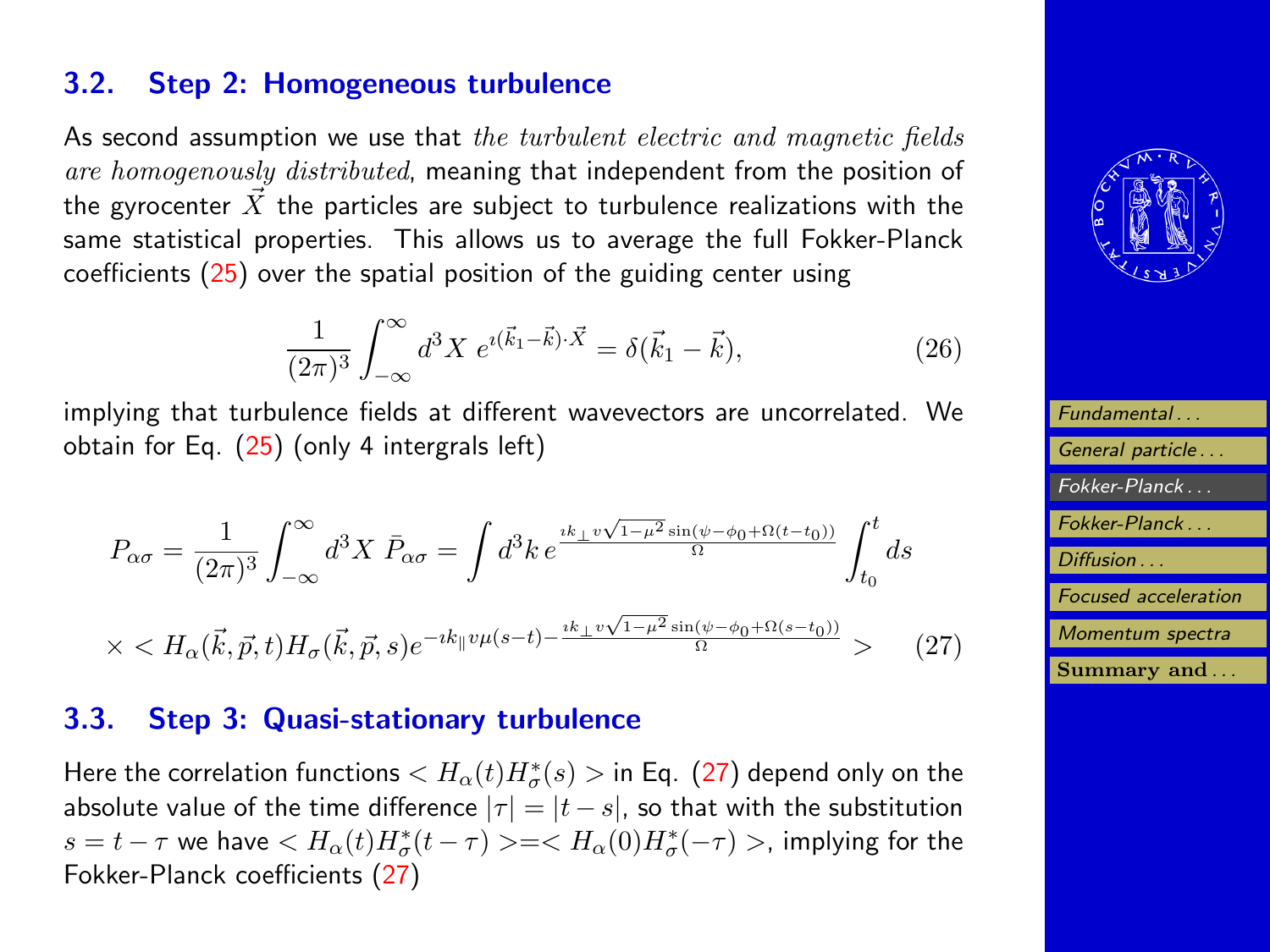<span id="page-14-0"></span>
$$
P_{\alpha\sigma} = \int d^3k \int_0^{t-t_0} d\tau \langle H_{\alpha}(\vec{k},0) H_{\sigma}^*(\vec{k},-\tau) \exp [iv\mu k_{\parallel} \tau] \times \exp \left[ \frac{ik_{\perp} v \sqrt{1-\mu^2}}{\Omega} \left( \sin(\phi_1 - \psi + \Omega \tau) - \sin(\phi_1 - \psi) \right) \right] \rangle, \tag{28}
$$

where  $\phi_1 = \phi_0 + \Omega t_0$  includes the irrelevant constant  $\Omega t_0$ .

### 3.4. Step 4: Finite turbulence decorrelation time

If a *finite decorrelation time t<sub>c</sub>* exists, such that the correlation functions  $\lt$  $H_\alpha(0)H^\ast_\sigma(-\tau)>\to 0$  fall to a negligible magnitude for  $\tau\to\infty$ , we are allowed to replace the upper integration boundary in the  $\tau$ -integral in Eq. (28) by infinity so that

$$
P_{\alpha\sigma} = \int_0^{\infty} d\tau \langle h_{\alpha}(0)h_{\sigma}^*(-\tau) \rangle = \int d^3k \int_0^{\infty} d\tau \langle H_{\alpha}(\vec{k},0)H_{\sigma}^*(\vec{k},-\tau) \rangle
$$

$$
\times \exp\left[i\nu\mu k_{\parallel}\tau + \frac{ik_{\perp}v\sqrt{1-\mu^2}}{\Omega} \left(\sin(\phi_1 - \psi) - \sin(\phi_1 - \psi + \Omega\tau)\right)\right] \rangle \tag{29}
$$



| Fundamental                 |
|-----------------------------|
| General particle            |
| Fokker-Planck               |
| Fokker-Planck               |
| Diffusion                   |
| <b>Focused acceleration</b> |
| Momentum spectra            |
| Summary and                 |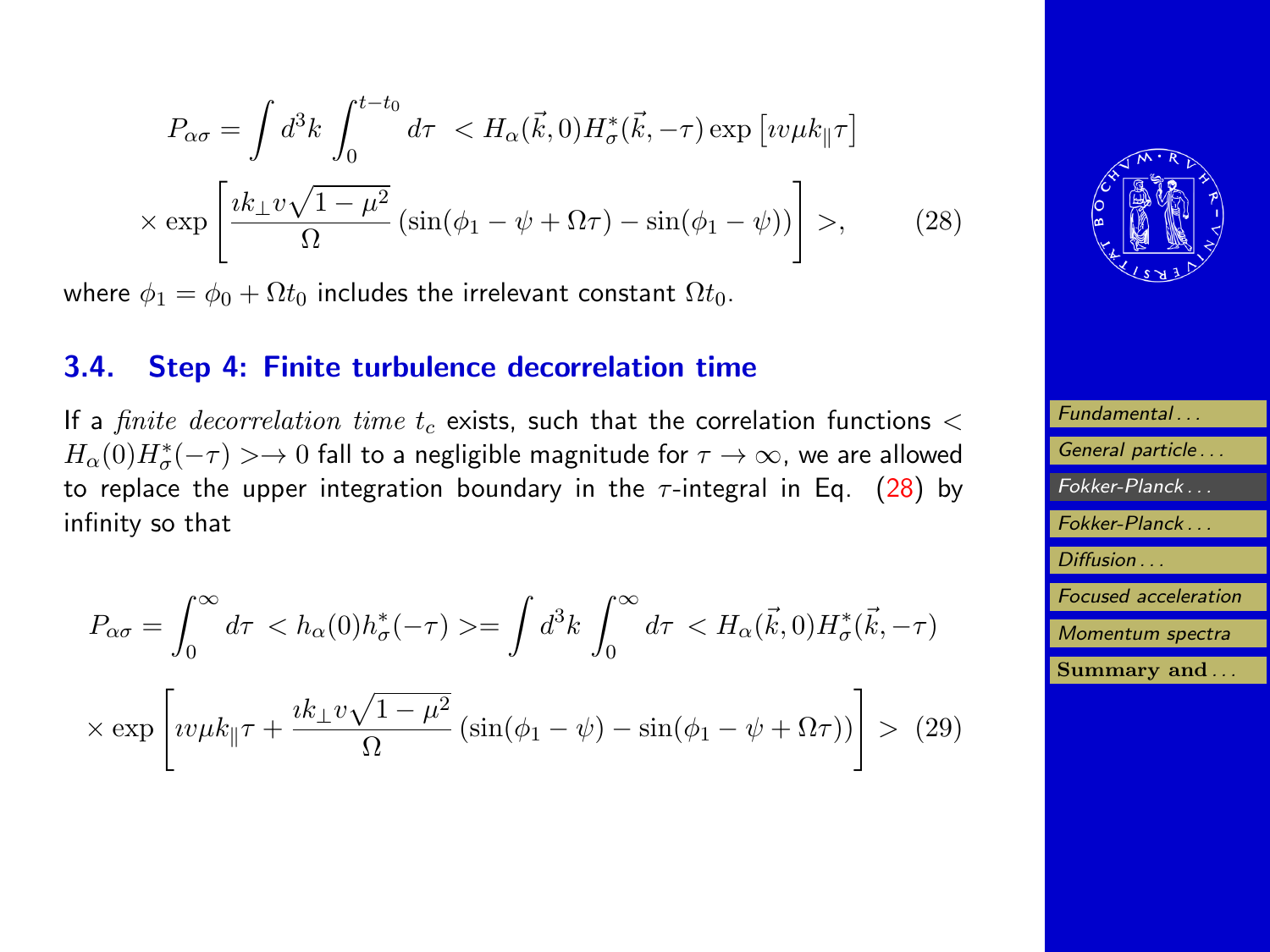### <span id="page-15-0"></span>3.5. Step 5: Ensemble averaging by initial random phases

The brackets  $\langle \ldots \rangle$  in Eq. [\(29\)](#page-14-0) indicate that the Fokker-Planck coefficients have to be ensemble-averaged over different realizations of the stochastic fields. The appropriate averaging variable is the phase  $\phi_1$ , determined apart from a constant by the initial phase of the CR particles, which is a random variable that can take on any value between 0 and  $2\pi$ . We identify for any quantity  $A(\phi_1)$ that  $< A(\phi_1)> = (2\pi)^{-1}\int_0^{2\pi}d\phi_1\,A(\phi_1).$  The Fokker-Planck coefficients  $(29)$ then read

$$
P_{\alpha\sigma} = \frac{1}{2\pi} \int d^3k \int_0^\infty d\tau \int_0^{2\pi} d\phi_1 C_{\alpha,\sigma}(\vec{k},\tau)
$$

$$
\times \exp\left[ i v \mu k_{\parallel} \tau + \frac{i k_{\perp} v \sqrt{1 - \mu^2}}{\Omega} \left( \sin(\phi_1 - \psi) - \sin(\phi_1 - \psi + \Omega \tau) \right) \right] \tag{30}
$$

with the respective second-order correlation functions of the stochastic forces  $C_{\alpha,\sigma}(\vec{k},\tau) = H_{\alpha}(\vec{k},0)H_{\sigma}^{*}(\vec{k},-\tau).$ 

The Fokker-Planck coefficients (30) are of so-called Taylor-Green-Kubo (TGK) form (Taylor 1922, Green 1951, Kubo 1957). As demonstrated, the two assumptions of quasi-stationary homogeneous turbulence and the existence of a finite turbulence decorrelation time  $t_c$  guarantee diffusive transport behaviour. The Fokker-Planck transport equation [\(23\)](#page-12-0) becomes

$$
\mathcal{L}_{0,g} < f > (t) - Q_a = p^{-2} \frac{\partial}{\partial y_\alpha} \left[ p^2 P_{\alpha\sigma} \frac{\partial \le f > (t)}{\partial y_\sigma} \right] \tag{31}
$$



| Fundamental                 |
|-----------------------------|
| General particle            |
| Fokker-Planck               |
| Fokker-Planck               |
| Diffusion                   |
| <b>Focused</b> acceleration |
| Momentum spectra            |
| Summary and                 |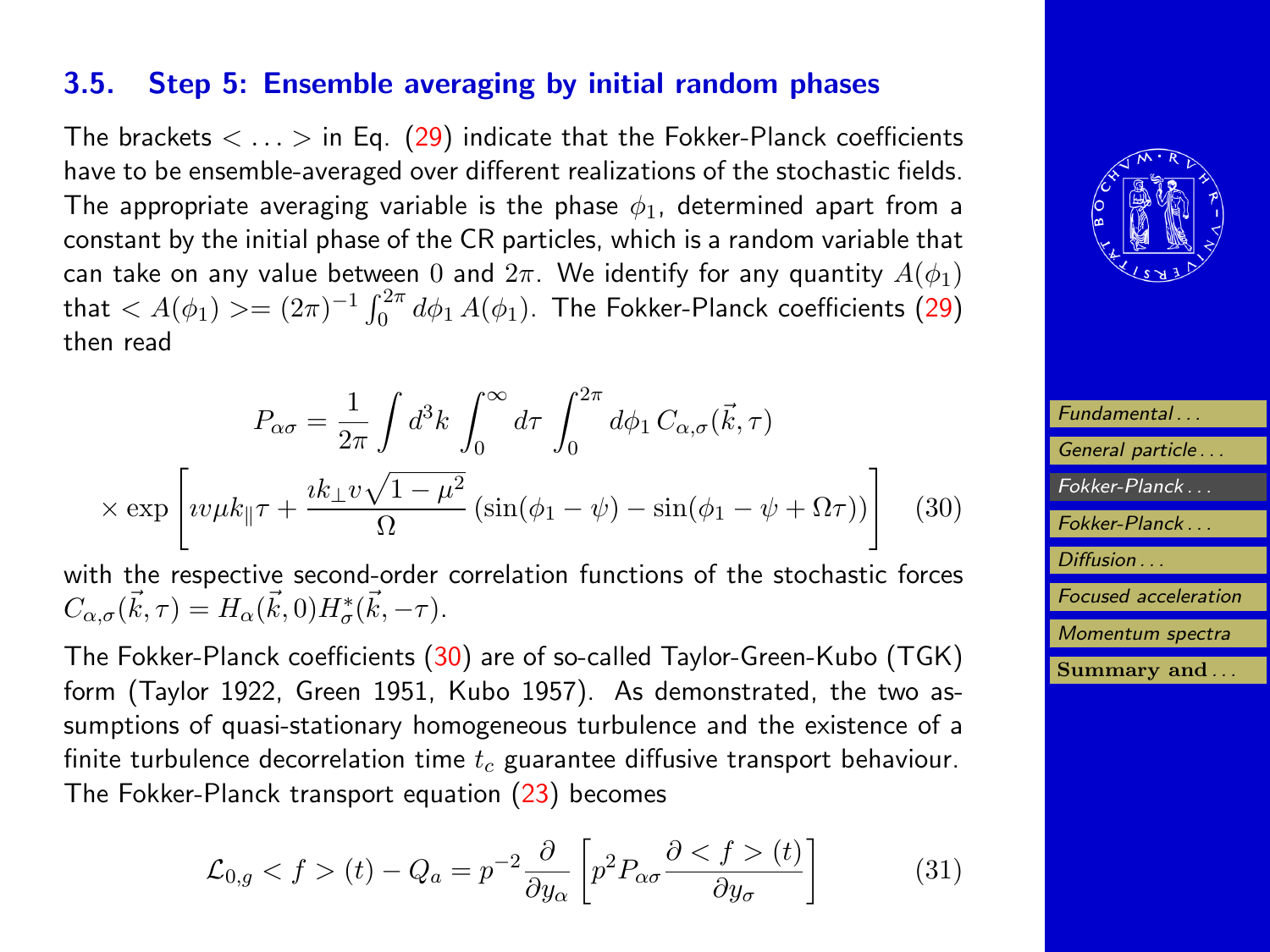### <span id="page-16-0"></span>3.6. Fourier transforms of the stochastic fields

The individual Fourier transforms of the five stochastic fields  $h_{\alpha}(t)$  can be calculated from Eq.  $(18)$ , yielding e.g.

$$
H_p(\vec{k},0) = \frac{\Omega pc}{vB_0} \Big( \mu \delta E_z(\vec{k},0) + \sqrt{1-\mu^2} \Big[ \cos(\phi_1 - \psi) \delta E_x(\vec{k},0) + \sin(\phi_1 - \psi) \delta E_y(\vec{k},0) \Big] \Big),
$$

$$
H_p^*(\vec{k}, -\tau) = \frac{\Omega pc}{vB_0} q_a \left( \mu \delta E_z^*(\vec{k}, -\tau) + \sqrt{1 - \mu^2} \left[ \cos(\phi_1 - \psi + \Omega \tau) \delta E_x^*(\vec{k}, -\tau) \right] + \sin(\phi_1 - \psi + \Omega \tau) \delta E_y^*(\vec{k}, -\tau) \right), \tag{32}
$$

In general, 25 different correlation functions  $C_{\alpha,\sigma}(\tau)$  and Fokker-Planck coefficients  $P_{\alpha,\sigma}$  result involving different magnetic and electric correlation functions. Depending on the properties of the chosen electromagnetic turbulence model, not all of these 25 Fokker-Planck coefficients are nonzero, and some of them are much larger than others.

The induction law relates

$$
\vec{k} \times \delta \vec{E}(\vec{k}, t) = -\frac{\imath}{c} \partial_t \delta \vec{B}(\vec{k}, t)
$$
\n(33)



| Fundamental                 |
|-----------------------------|
| General particle            |
| $Fokker-Planck$             |
| Fokker-Planck               |
| Diffusion                   |
| <b>Focused</b> acceleration |
| Momentum spectra            |
| Summary and                 |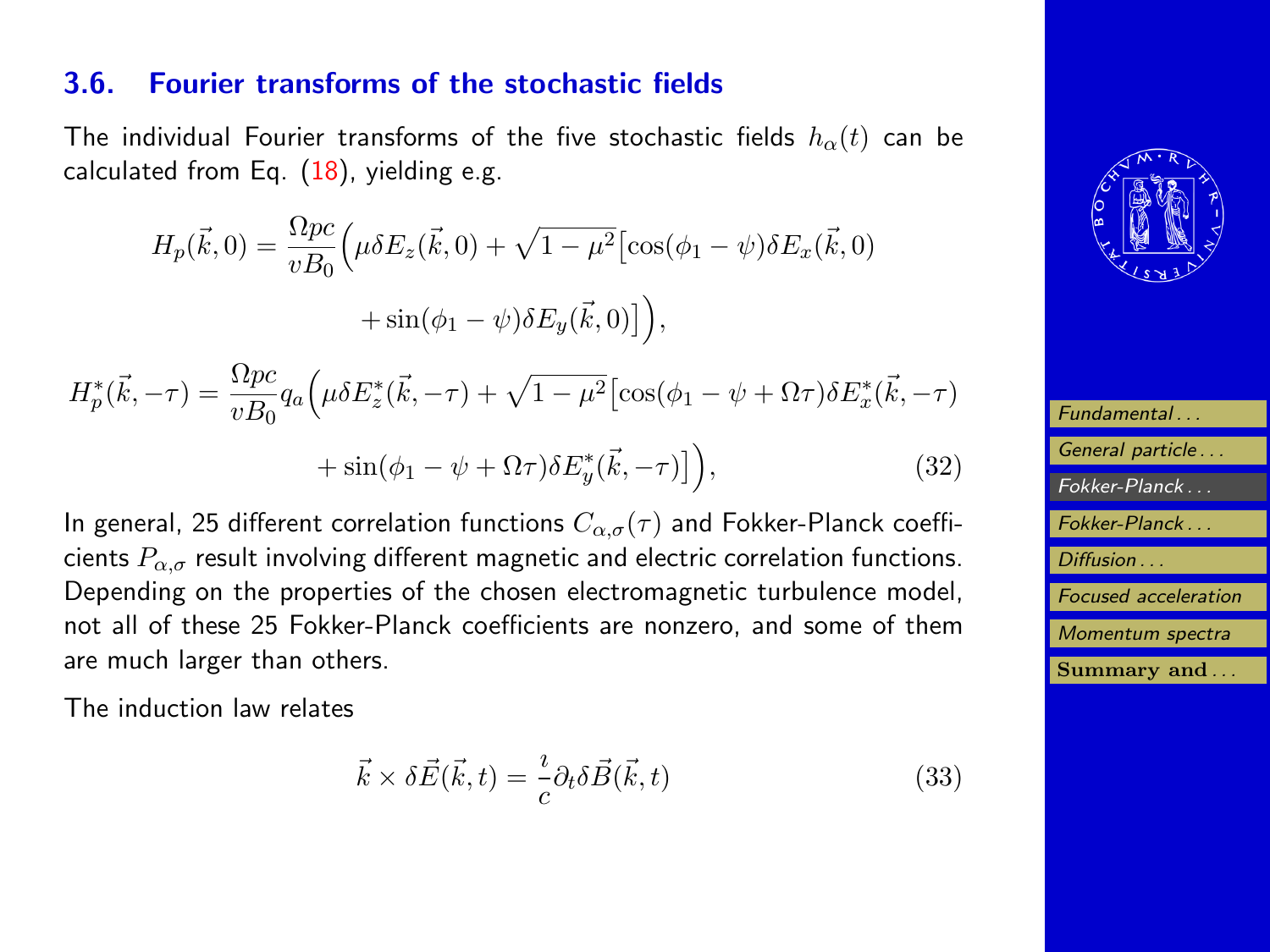As shown in lecture 2 magnetized space plasmas contain low-frequency linear  $(\delta B \ll B_0)$  transverse MHD waves (such as shear Alfven and magnetosonic plasma waves) with dispersion relations  $\omega_R^2 = V_A^2 k_\parallel^2$  and  $\omega_R^2 = V_A^2 k^2$ , respec-tively. The induction law [\(33\)](#page-16-0) then indicates for MHD waves  $\delta E = (V_A/c)\delta B$ .

We estimate the relative strength of the stochastic forces [\(32\)](#page-16-0), adopting values of order unity for  $\mu$ ,  $\sqrt{1-\mu^2}$ ,  $\cos(\phi_1-\psi+\Omega\tau)$  and  $\sin(\phi_1-\psi+\Omega\tau)$ . For energetic CR particles with  $v \gg V_A$ 

$$
H_p \simeq \Omega \frac{\delta B}{B_0} p(V_A/v), \quad H_\mu \simeq H_\phi \simeq \Omega \frac{\delta B}{B_0}, \quad H_{X,Y} \simeq v \frac{\delta B}{B_0} \tag{34}
$$

The corresponding Fokker-Planck coefficients then scale as

$$
D_{\mu\mu} \simeq D_{\phi\phi} \simeq D_0 = \Omega^2 \frac{\delta B^2}{B_0^2}, \ D_{pp} \simeq D_0 \frac{V_A^2 p^2}{v^2}, \ D_{X,Y} \simeq R_L^2 D_0,
$$
  

$$
D_{\mu p} \simeq D_{\phi p} \simeq D_0 \frac{V_A p}{v}, \ D_{\mu X} \simeq D_{\phi X} = R_L D_0
$$
 (35)

Consequently, the associated times scales for pitch-angle scattering  $(T_\mu \simeq$  $D_{\mu\mu}^{-1}$ ), gyrophase scattering  $(T_\phi \simeq D_{\phi\phi}^{-1})$ , momentum diffusion  $(T_p \simeq p^2/D_{pp})$ and perpendicular spatial gyrocenter diffusion  $(T_X \simeq X^2/D_{XX})$  scale as

$$
T_{\mu} \simeq T_{\phi} = T_0 \simeq D_0^{-1}, \ T_p \simeq \frac{v^2}{V_A^2} T_0 \gg T_0, \ T_X \simeq \frac{X^2}{R_L^2} T_0 \gg T_0 \tag{36}
$$



| Fundamental                 |
|-----------------------------|
| General particle            |
| Fokker-Planck               |
| Fokker-Planck               |
| Diffusion                   |
| <b>Focused</b> acceleration |
| Momentum spectra            |
| Summary and                 |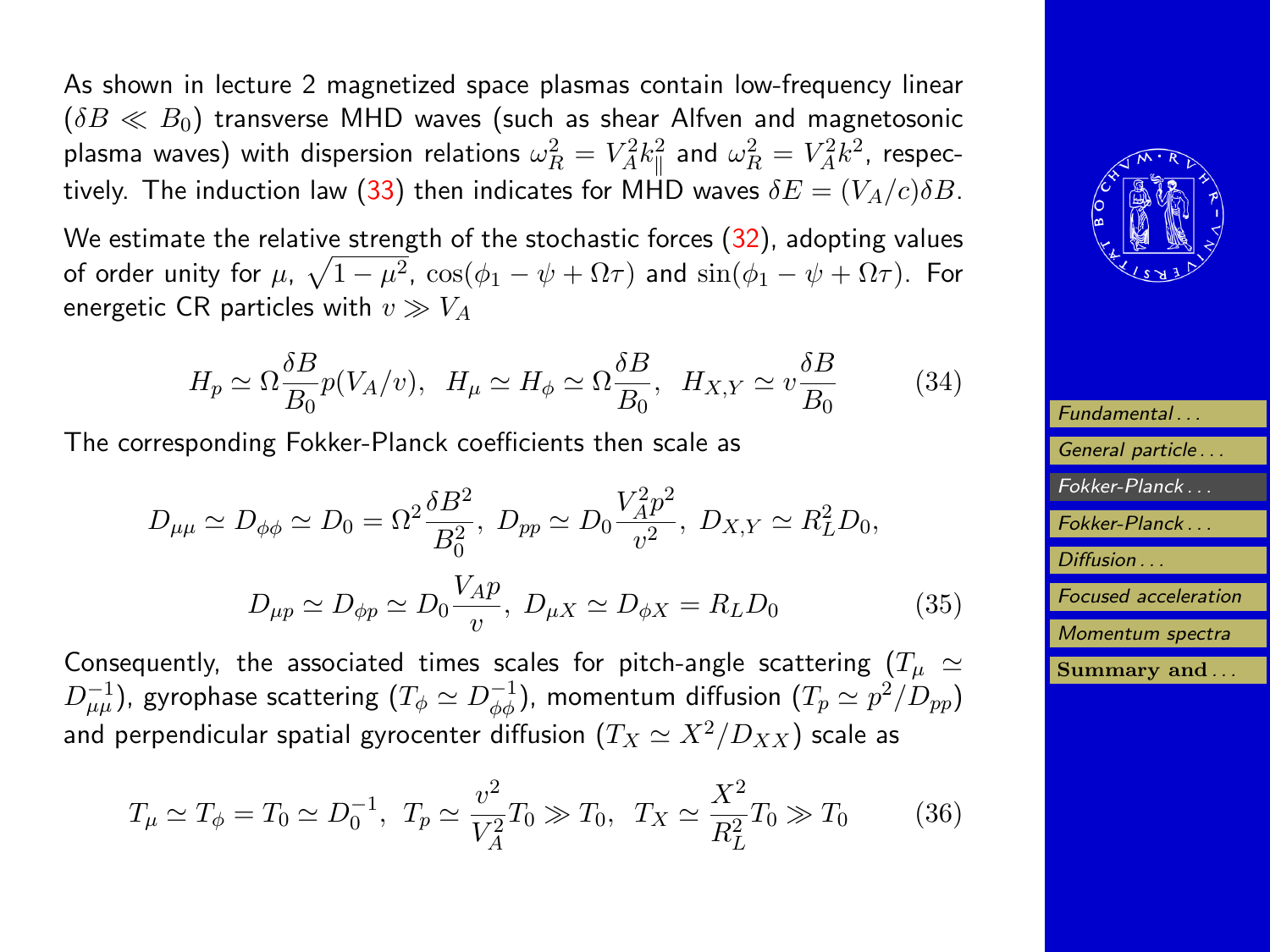Therefore, in the presence of low-frequency MHD fluctuations the particles will relax most quickly on the time scale  $\min[\Omega^{-1},T_0]$  to an isotropic, gyrotropic distribution function, which then on considerably longer time scales  $T_X$  and  $T_n$ undergoes diffusion in position space and momentum space, respectively.

Hence, a perturbation scheme based on  $B_0 \gg \delta B \gg \delta E$  corresponds to the reduction

$$
\langle f \rangle (\vec{X}, p, \mu, \phi, t) \to f_0(\vec{X}, p, \mu, t) \to F(\vec{X}, p, t) \tag{37}
$$

to gyrotropic  $f_0(\vec{X}, p, \mu, t)$  and to isotropic, gyrotropic distributions functions  $F(\vec{X}, p, t)$ , respectively, in excellent agreement with the observed isotropy of CRs.

### 3.7. Strongly magnetized systems

For strongly magnerized systems  $\delta B \ll B_0$  we employ the *small Larmor ra*dius approximation (Chew et al. 1956, Kennel and Engelmann 1962) that all changes are considered small over space scales comparable with the particle Larmor radii or time scales comparable with typical gyroperiods. Therefore the Larmor radius and gyroperiod are convenient small expansion parameters. The Larmor orbiting of particles is so rapid that all inhomogeneities in the  $\phi$ distribution of particles are smoothed out on the macroscopic scale, and the distribution functions are independent of the gyrophase  $\phi$  to lowest order.



| Fundamental                 |
|-----------------------------|
| General particle            |
| $Fokker-Planck$             |
| Fokker-Planck               |
| Diffusion                   |
| <b>Focused</b> acceleration |
| Momentum spectra            |
| Summary and                 |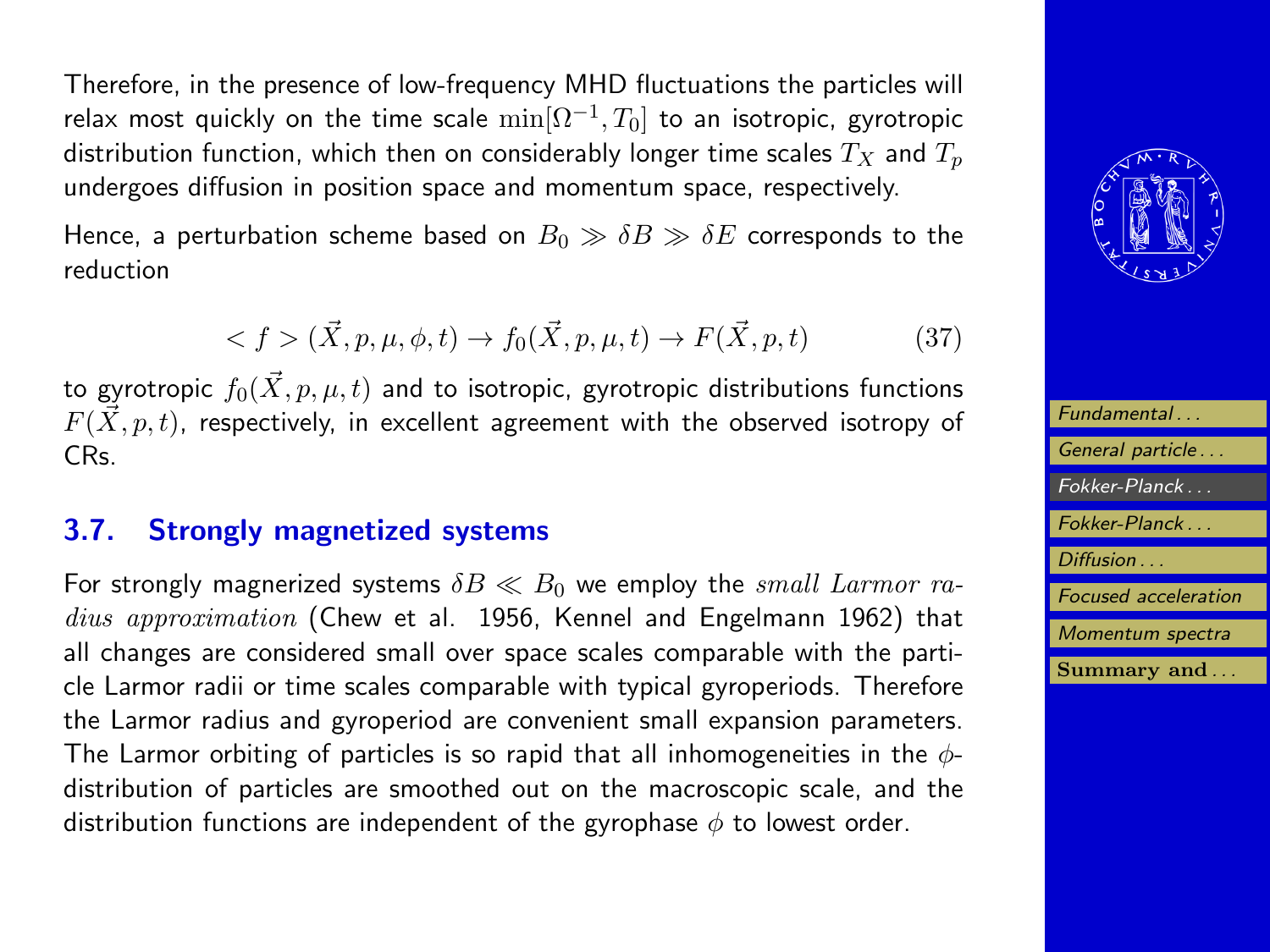<span id="page-19-0"></span>Singleing out the phase space variable  $\phi$  by introducing the reduced set of variables  $x_{\alpha,\sigma} \in [X, Y, \mu, p]$  and using the explicit form of the regular force operator  $(10)$ , the Fokker-Planck transport equation  $(31)$  is

$$
\partial_t < f > +v\mu \partial_z < f > -\Omega \partial_\phi < f > -Q_a = p^{-2} \frac{\partial}{\partial x_\alpha} p^2 P_{\alpha\sigma} \frac{\partial}{\partial x_\sigma} f > \\
+ \frac{\partial}{\partial \phi} P_{\phi\sigma} \frac{\partial}{\partial x_\sigma} f > + p^{-2} \frac{\partial}{\partial x_\alpha} p^2 P_{\alpha\phi} \frac{\partial}{\partial \phi} f > + \frac{\partial}{\partial \phi} P_{\phi\phi} \frac{\partial}{\partial \phi} f < f > \tag{38}
$$

With the expansion  $\langle f \rangle = f_0 + \Omega^{-1} f_1$  inserted in Eq. (38) we then find to lowest order  $\partial f_0/\partial \phi = 0$ . Thus the lowest-order distribution function  $f_0$  is independent of the gyrophase  $\phi$ . To find the spatial and time dependence of  $f_0$  we go to next order giving

$$
\partial_t f_0 + v\mu \partial_z f_0 - \partial_\phi \left[ f_1 - P_{\phi\sigma} \frac{\partial f_0}{\partial x_\sigma} \right] - Q_a = p^{-2} \frac{\partial}{\partial x_\nu} p^2 P_{\nu\sigma} \frac{\partial f_0}{\partial x_\sigma} \tag{39}
$$

The physical requirement that  $f_1$  be periodic in  $\phi$  then removes the third term on the left hand side when averaging Eq. (39) from 0 to  $2\pi$  in  $\phi$ , leading to the Larmor-phase-averaged quasilinear Fokker-Planck transport equation

$$
\partial_t f_0 + v\mu \partial_z f_0 - Q(X, Y, Z, p, \mu, t) = p^{-2} \frac{\partial}{\partial x_\alpha} p^2 D_{\alpha\sigma} \frac{\partial f_0}{\partial x_\sigma} \tag{40}
$$



| Fundamental                 |
|-----------------------------|
| General particle            |
| Fokker-Planck               |
| Fokker-Planck               |
| Diffusion                   |
| <b>Focused</b> acceleration |
| Momentum spectra            |
| Summary and                 |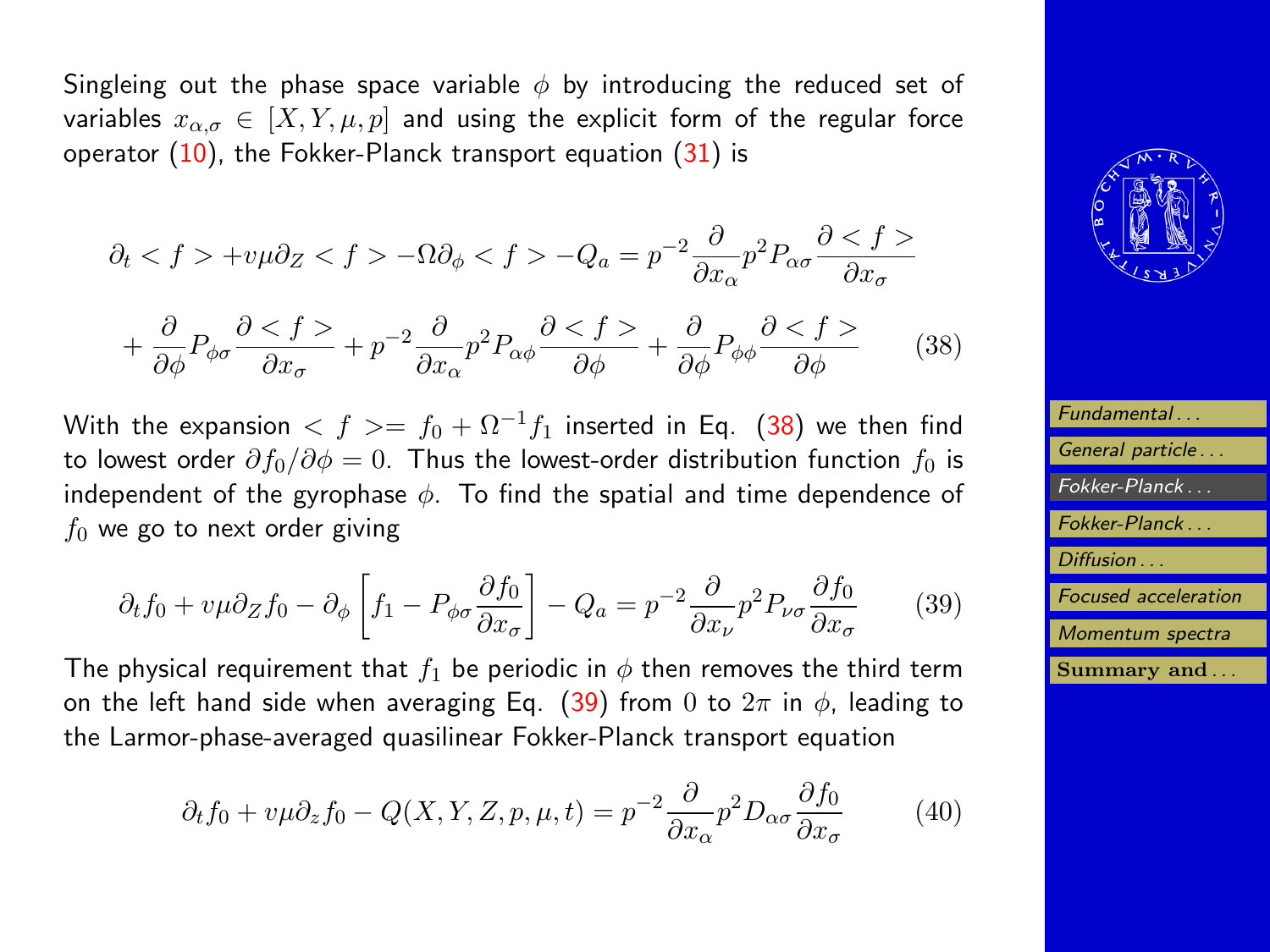<span id="page-20-0"></span>with the gyro-averaged source term

$$
Q(Z, X, Y, p, \mu, t) = \frac{1}{2\pi} \int_0^{2\pi} d\phi \, Q_a(z, X, Y, p, \mu, \phi, t), \tag{41}
$$

and the gyro-averaged Fokker-Planck coefficients

$$
D_{\alpha\sigma} = \frac{1}{2\pi} \int_0^{2\pi} d\phi P_{\alpha\sigma} = \frac{1}{4\pi^2} \int d^3k \int_0^{\infty} d\tau \int_0^{2\pi} d\phi \int_0^{2\pi} d\phi_1 C_{\alpha,\sigma}(\vec{k},\tau)
$$

$$
\times \exp\left[ i v \mu k_{\parallel} \tau + \frac{i k_{\perp} v \sqrt{1-\mu^2}}{\Omega} \left( \sin(\phi_1 - \psi) - \sin(\phi_1 - \psi + \Omega \tau) \right) \right] \tag{42}
$$

Inserting the source term  $(5)$  in Eq.  $(40)$  provides for the Larmor-phaseaveraged Fokker-Planck transport equation (Schlickeiser and Jenko 2010)

$$
\frac{\partial f_0}{\partial t} + v\mu \frac{\partial f_0}{\partial Z} + \mathcal{N}f_0 + \mathcal{R}f_0 - S(\vec{X}, p, \mu, t) = p^{-2} \frac{\partial}{\partial x_\alpha} p^2 D_{\alpha\sigma} \frac{\partial f_0}{\partial x_\sigma}, \quad (43)
$$



| Fundamental                 |
|-----------------------------|
| General particle            |
| Fokker-Planck               |
| Fokker-Planck               |
| Diffusion                   |
| <b>Focused</b> acceleration |
| Momentum spectra            |
| Summary and                 |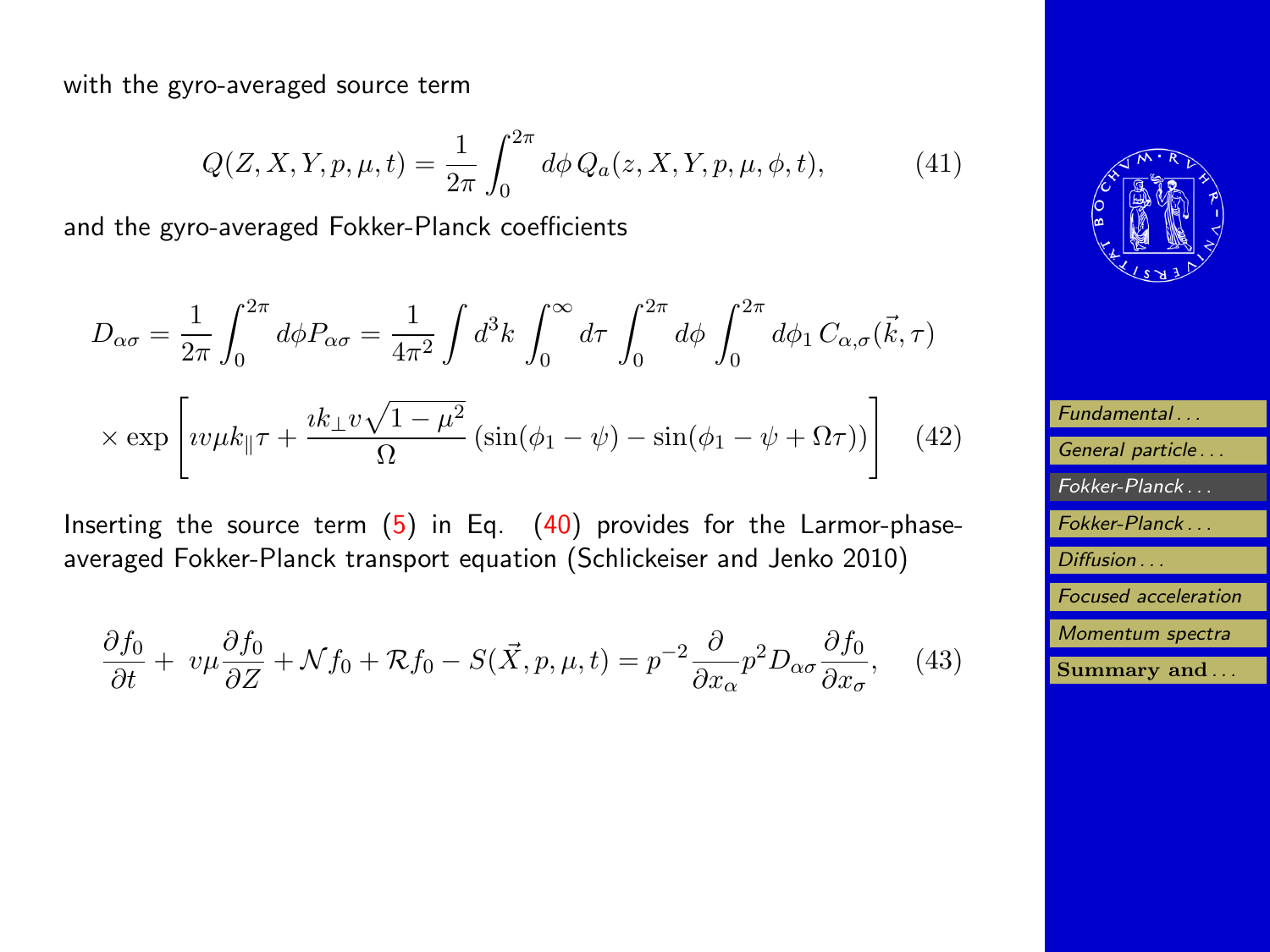where (with charge sign  $\epsilon_a = q_a/|q_a|$ )

$$
\mathcal{N}f_0 = \frac{v(1-\mu^2)}{2} \left[ \frac{1}{L_3} \frac{\partial f_0}{\partial \mu} + \epsilon_a R_L (\frac{1}{L_2} \frac{\partial f_0}{\partial X} - \frac{1}{L_1} \frac{\partial f_0}{\partial Y}) \right]
$$
(44)

accounts for the effects of the mirror force in the large spatial gradients  $(L_1^{-1}=$  $-\partial_x \ln B_0, \, L_2^{-1} = -\partial_y \ln B_0, \, L_3^{-1} = -\partial_z \ln B_0)$  of the guide field, and

$$
\mathcal{R}f_0 = p^{-2}\partial_p \left[ p^2 \dot{p}_{\text{loss}} f_0 \right] + \frac{f_0}{T_c} \tag{45}
$$

representing continuous ( $\dot{p}_{\mathrm{loss}}$ ) and catastrophic ( $T_c$ ) momentum losses of particles.  $S(\vec{X}, p, \mu, t)$  represents additional sources and sinks of particles.

#### 3.8. Relativistic flows

The Fokker-Planck equation [\(43\)](#page-20-0) holds in the comoving frame of reference, i.e. the rest system of the moving plasma supporting the electromagnetic fluctuations. In astrophysics we deal very often with outflow sources, where the background plasma, supporting the plasma fluctuations, moves with respect to the observer with the bulk speed  $U=U\vec{e}_z$  along the ordered magnetic field  $\vec{B_0} = B_0 \vec{e}_z.$ 



| Fundamental                 |
|-----------------------------|
| General particle            |
| Fokker-Planck               |
| Fokker-Planck               |
| Diffusion                   |
| <b>Focused</b> acceleration |
| Momentum spectra            |
| Summary and                 |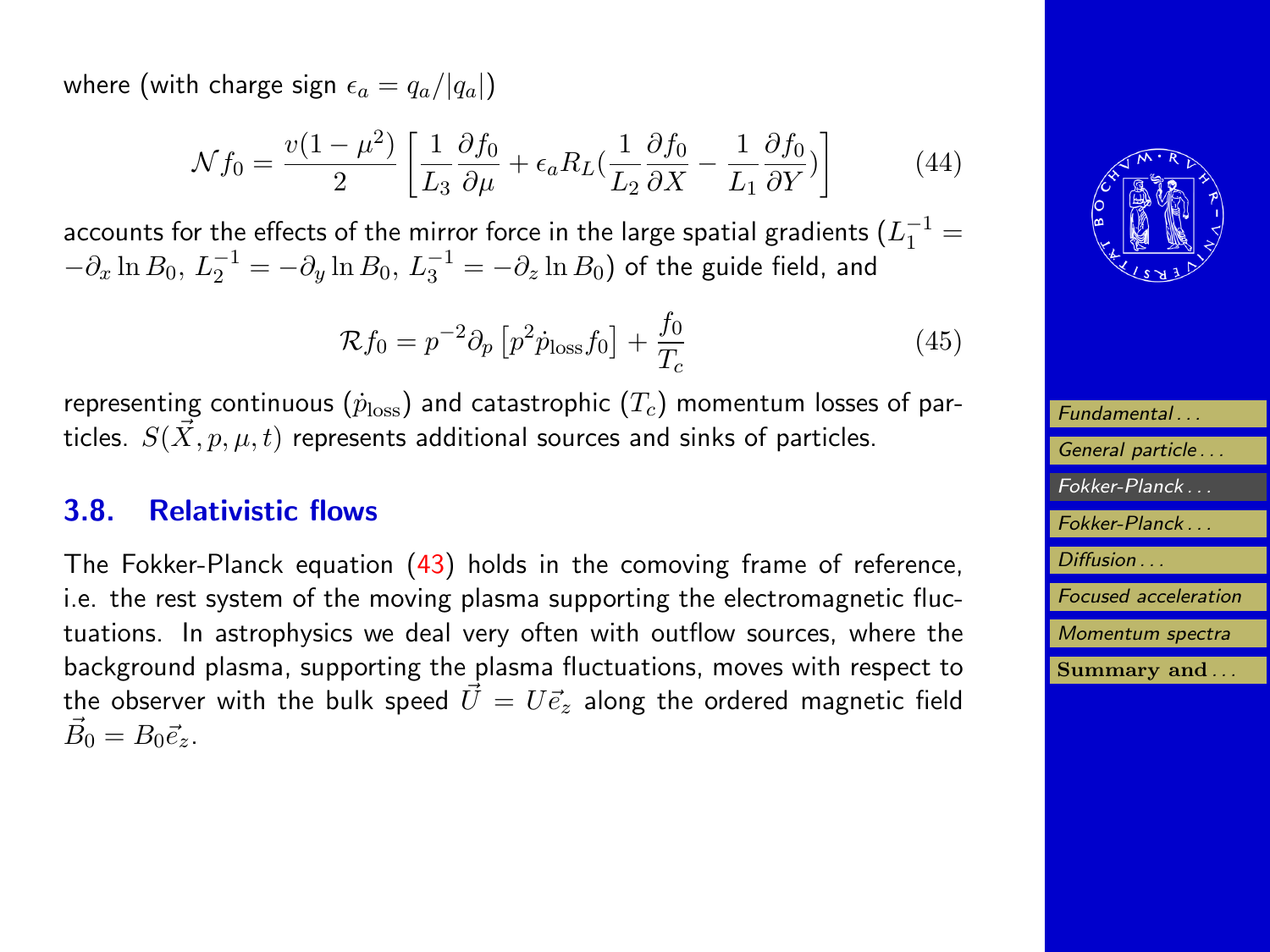In such cases, it is convenient to transform to the mixed comoving coordinate system (Kirk et al. 1988), in which time  $t^*$  and the space coordiantes  $\vec{x}^*$  are measured in the laboratory (=observer) system and the particle's momentum coordinates  $\vec{p}$  are measured in the rest frame of the streaming plasma. This is particularly important for relativistic flows such as gamma-ray burst sources and the jets of active galactic nuclei. Consequently, the kinetic equation [\(43\)](#page-20-0) must be transformed into these variables providing (Webb 1985, Kirk et al. 1988)

$$
\Gamma \left[ 1 + \frac{U^* v \mu}{c^2} \right] \left[ \frac{\partial f_0}{\partial t^*} - \frac{1}{c^2} \frac{\partial U^*}{\partial t^*} \Gamma^2 E \frac{\partial f_0}{\partial p_z} \right] + \Gamma \left[ U^* + v \mu \right] \left[ \frac{\partial f_0}{\partial z^*} - \frac{1}{c^2} \frac{\partial U^*}{\partial z^*} \Gamma^2 E \frac{\partial f_0}{\partial p_z} \right]
$$

$$
+ \mathcal{N} f_0 + \mathcal{R} f_0 - S(\vec{x}^*, p, \mu, t^*) = \frac{1}{p^2} \frac{\partial}{\partial x_\alpha} p^2 D_{\alpha\sigma} \frac{\partial f_0}{\partial x_\sigma}, \tag{46}
$$

where  $E = pc^2/v$  denotes the particle energy and  $\Gamma = (1-(U^{*2}/c^2))^{-1/2}$  and

$$
\frac{\partial}{\partial p_z} = \mu \frac{\partial}{\partial p} + \frac{1 - \mu^2}{p} \frac{\partial}{\partial \mu}
$$
 (47)

Consequently, Eq. (46) becomes



| Fundamental                 |
|-----------------------------|
| General particle            |
| Fokker-Planck               |
| Fokker-Planck               |
| Diffusion                   |
| <b>Focused</b> acceleration |
| Momentum spectra            |
| Summary and                 |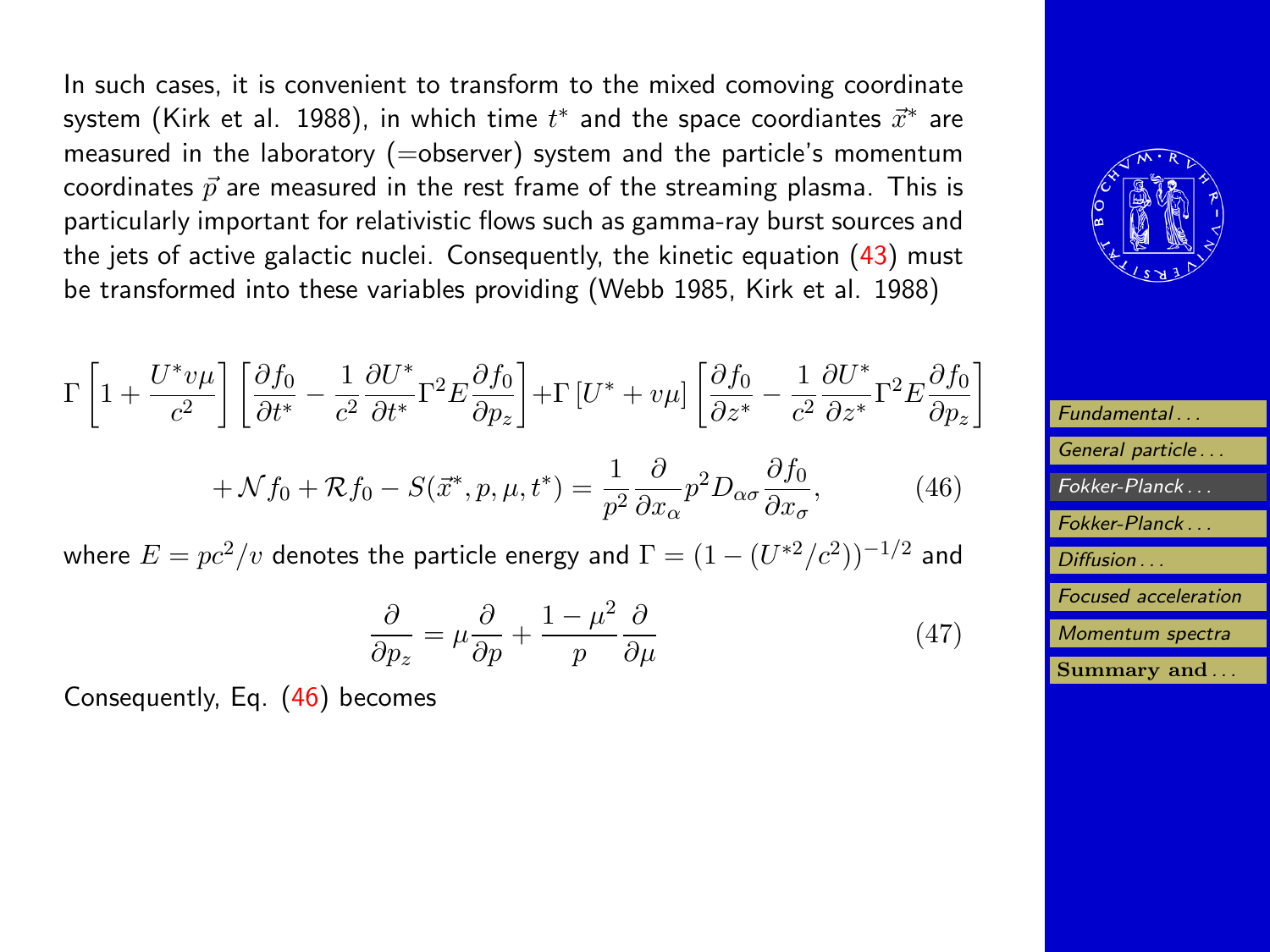<span id="page-23-0"></span>
$$
\Gamma \left[ 1 + \frac{Uv\mu}{c^2} \right] \left[ \frac{\partial f_0}{\partial t} - \frac{1}{v} \frac{\partial U}{\partial t} \Gamma^2 \left( \mu p \frac{\partial f_0}{\partial p} + (1 - \mu^2) \frac{\partial f_0}{\partial \mu} \right) \right]
$$
  
+
$$
\Gamma \left[ U + v\mu \right] \left[ \frac{\partial f_0}{\partial Z} - \frac{1}{v} \frac{\partial U}{\partial z} \Gamma^2 \left( \mu p \frac{\partial f_0}{\partial p} + (1 - \mu^2) \frac{\partial f_0}{\partial \mu} \right) \right]
$$
  
+
$$
\mathcal{N} f_0 + \mathcal{R} f_0 - S(\vec{x}, p, \mu, t) = p^{-2} \frac{\partial}{\partial x_\alpha} p^2 D_{\alpha\sigma} \frac{\partial f_0}{\partial x_\sigma} \tag{48}
$$

where, for ease of notation, we have dropped the  $t^*$ -notation, keeping in mind that the position and time variables are to be taken in the lab coordinate system. Recall that  $x_{\alpha}, x_{\sigma} \in [p, \mu, X, Y]$ , so that 16 different Fokker-Planck coefficients remain.

### 3.9. Interlude

Eq.  $(43)$  in a medium at rest and Eq.  $(48)$  in a moving medium are general Fokker-Planck transport equations for the Larmor-phase-averaged particle phase space density, which were based on six physical assumptions about the fluctuating electromagnetic field turbulence:



| Fundamental                 |
|-----------------------------|
| General particle            |
| Fokker-Planck               |
| Fokker-Planck               |
| Diffusion                   |
| <b>Focused</b> acceleration |
| Momentum spectra            |
| Summary and                 |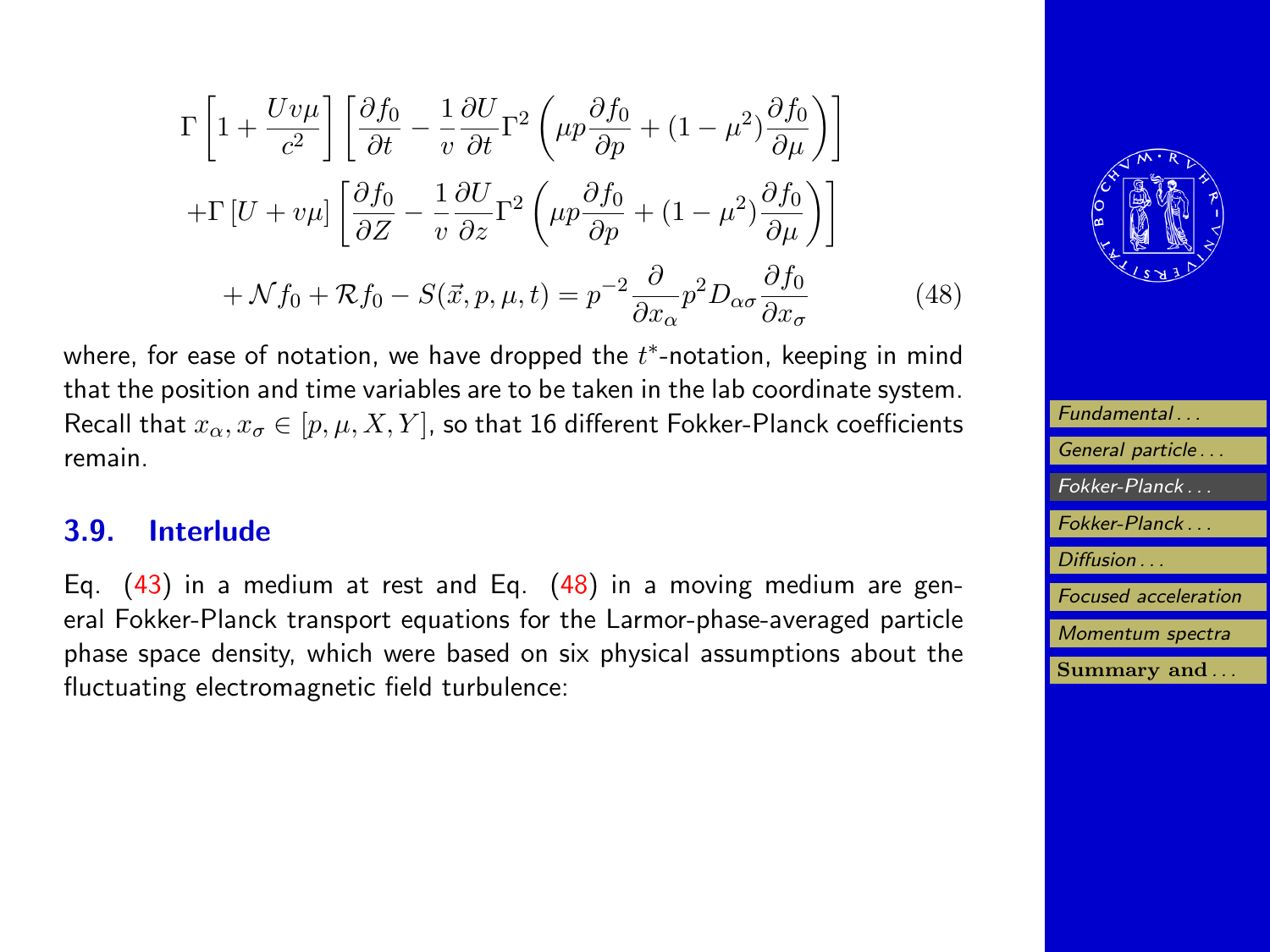- (1) adiabatic approximation,
- (2) homogeneous and quasi-stationary turbulence,
- (3) existence of a small enough finite decorrelation time of second-order correlation functions,
- (4) random phase (between particles and fluctuations),
- (5) strongly magnetized systems with  $B_0 \gg \delta B$
- $\bullet\,$  (6) parallel flows with respect to  $\vec{B}_0.$

For all distant cosmic objects (outside the solar system) it is impossible to check on the validity of these assumptions.

Further generalizations including nonparallel flows, shear flows, partially random flows are worth investigating.

Solving the Fokker-Planck equations analytically is mathematically equivalent to the numerical solution of the corresponding system of Ito's stochastic differential equations (Gardiner 1983).



| Fundamental                 |
|-----------------------------|
| General particle            |
| Fokker-Planck               |
| Fokker-Planck               |
| Diffusion                   |
| <b>Focused</b> acceleration |
| Momentum spectra            |
| Summary and                 |
|                             |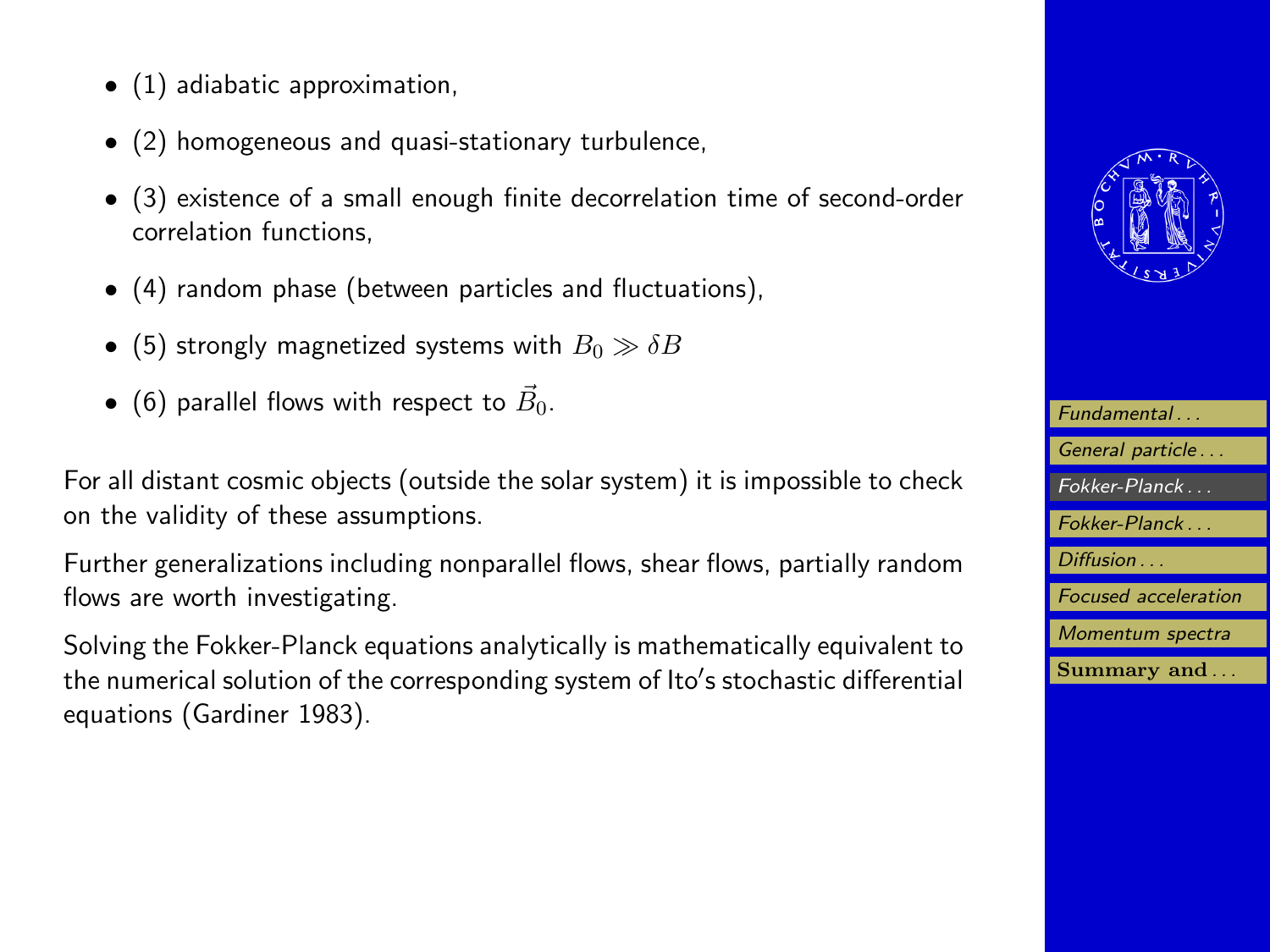# <span id="page-25-0"></span>4. Fokker-Planck coefficients

The  $\phi$ -integrations in the gyro-averaged Fokker-Planck coefficients [\(42\)](#page-20-0) can be expressed in terms of Bessel functions of the first kind (see RS 2010) using the identity

$$
e^{iz\sin\eta} = \sum_{n=-\infty}^{\infty} J_n(z)e^{in\eta}
$$
 (49)

and the addition theorems

$$
J_0(\lambda R) = \sum_{m=-\infty}^{\infty} J_m(\lambda r_1) J_m(\lambda r_2) e^{im\theta}, \quad R = \sqrt{r_1^2 + r_2^2 - 2r_1 r_2 \cos \theta},
$$

$$
J_{\nu}(\lambda R)e^{i\nu\gamma} = \sum_{n=-\infty}^{\infty} J_n(\lambda r_1) J_{n+\nu}(\lambda r_2)e^{in\theta}, \quad \sin \gamma = \frac{r_1}{R}\sin \theta \qquad (50)
$$

For magnetostatic turbulence  $(\delta E_i = 0)$  and axisymmetric turbulence  $C_{\alpha,\sigma}(\vec{k},\tau) =$  $P_{\alpha,\sigma}(k_\parallel,k_\perp,\tau)$  one obtains



| Fundamental                 |
|-----------------------------|
| General particle            |
| Fokker-Planck               |
| Fokker-Planck               |
| Diffusion                   |
| <b>Focused</b> acceleration |
| Momentum spectra            |
| Summary and                 |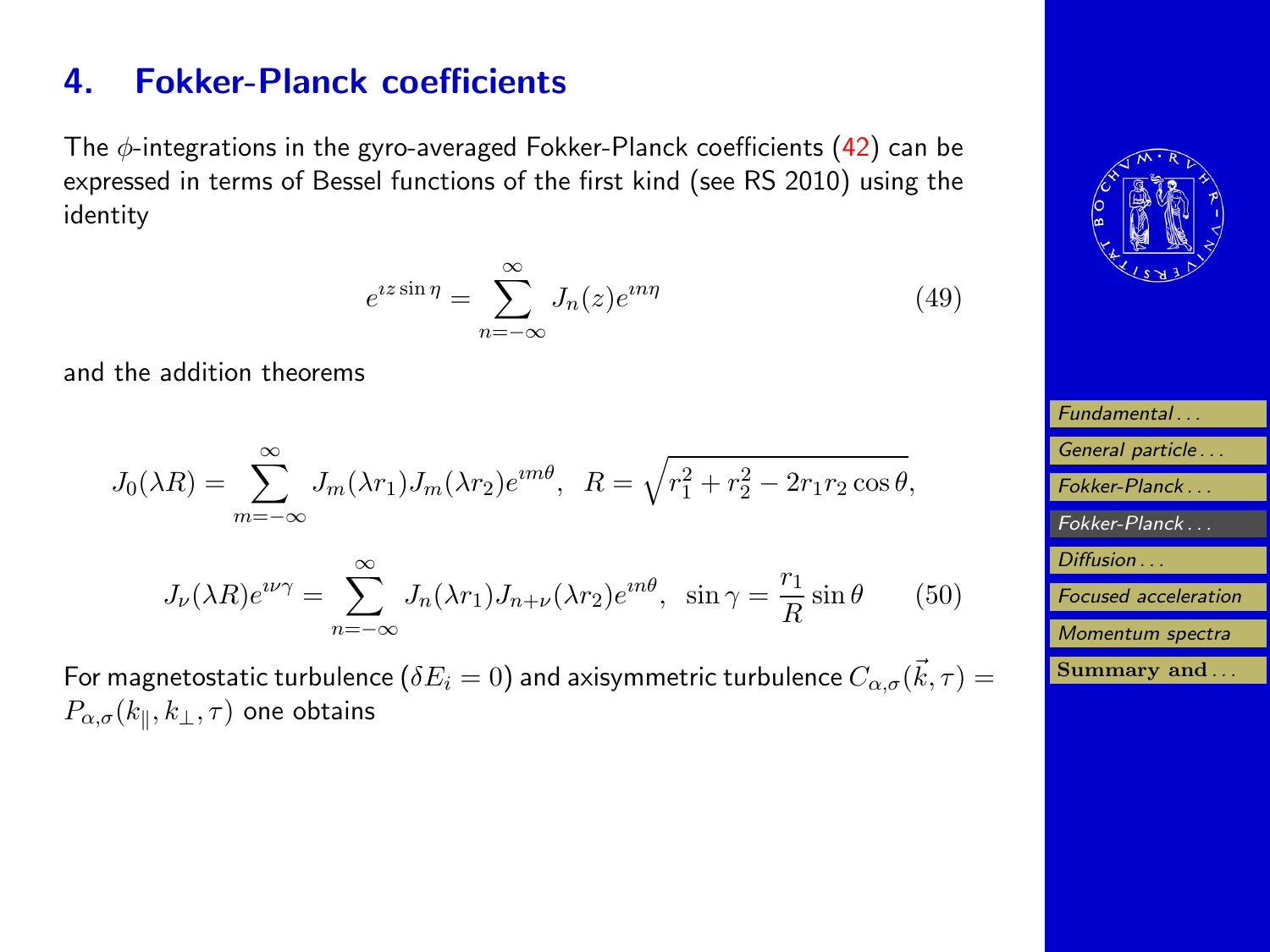$$
D_{\mu\mu} = \frac{\pi \Omega^2 (1 - \mu^2)}{B_0^2} \Re \int_0^\infty d\tau \int_{-\infty}^\infty dk_\parallel \int_0^\infty dk_\perp k_\perp J_0 \left( \frac{k_\perp v_\perp}{\Omega} \left[ 2(1 - \cos \Omega \tau) \right]^{1/2} \right) \times \left[ e^{i(v\mu k_\parallel + \Omega)\tau} P_{LL}(k_\parallel, k_\perp, \tau) + e^{i(v\mu k_\parallel - \Omega)\tau} P_{RR}(k_\parallel, k_\perp, \tau) \right]
$$
  

$$
= \frac{\pi \Omega^2 (1 - \mu^2)}{B_0^2} \Re \sum_{n = -\infty}^\infty \int_{-\infty}^\infty dk_\parallel \int_0^\infty dk_\perp k_\perp \int_0^\infty d\tau e^{-i(n\Omega + k_\parallel v_\parallel)\tau} \times \left[ J_{n-1}^2 \left( \frac{k_\perp v_\perp}{\Omega} \right) P_{LL}(k_\parallel, k_\perp, \tau) + J_{n+1}^2 \left( \frac{k_\perp v_\perp}{\Omega} \right) P_{RR}(k_\parallel, k_\perp, \tau) \right] \quad (51)
$$

First form ideal for numerical computations avoiding infinite sums and calculating a strict upper limit using  $J_0(A) \leq 1$  and  $\cos(A) \leq 1$  for all arguments A.

With the positively counted damping rate

$$
P_{LL,RR}(k_{\parallel}, k_{\perp}, \tau) = P_{LL,RR}^{0}(k_{\parallel}, k_{\perp}) e^{(\omega_{R}(k_{\parallel}, k_{\perp}) - \Gamma_{LH,RH}(k_{\parallel}, k_{\perp}))\tau}, \tag{52}
$$

the  $\tau$ -integration in the second form of Eq. (51) provides the resonance function

$$
\mathcal{R}(\omega_R, \Gamma_{LH, RH}) = \Re \int_0^\infty d\tau e^{-[i(n\Omega + v\mu k_{\parallel} - \omega_R) + \Gamma_{LH,RH}]\tau}
$$

$$
= \frac{\Gamma_{LH,RH}}{(v\mu k_{\parallel} - \omega_R + n\Omega)^2 + \Gamma_{LH,RH}^2},
$$
(53)



| Fundamental                 |
|-----------------------------|
| General particle            |
| Fokker-Planck               |
| Fokker-Planck               |
| Diffusion                   |
| <b>Focused</b> acceleration |
| Momentum spectra            |
| Summary and                 |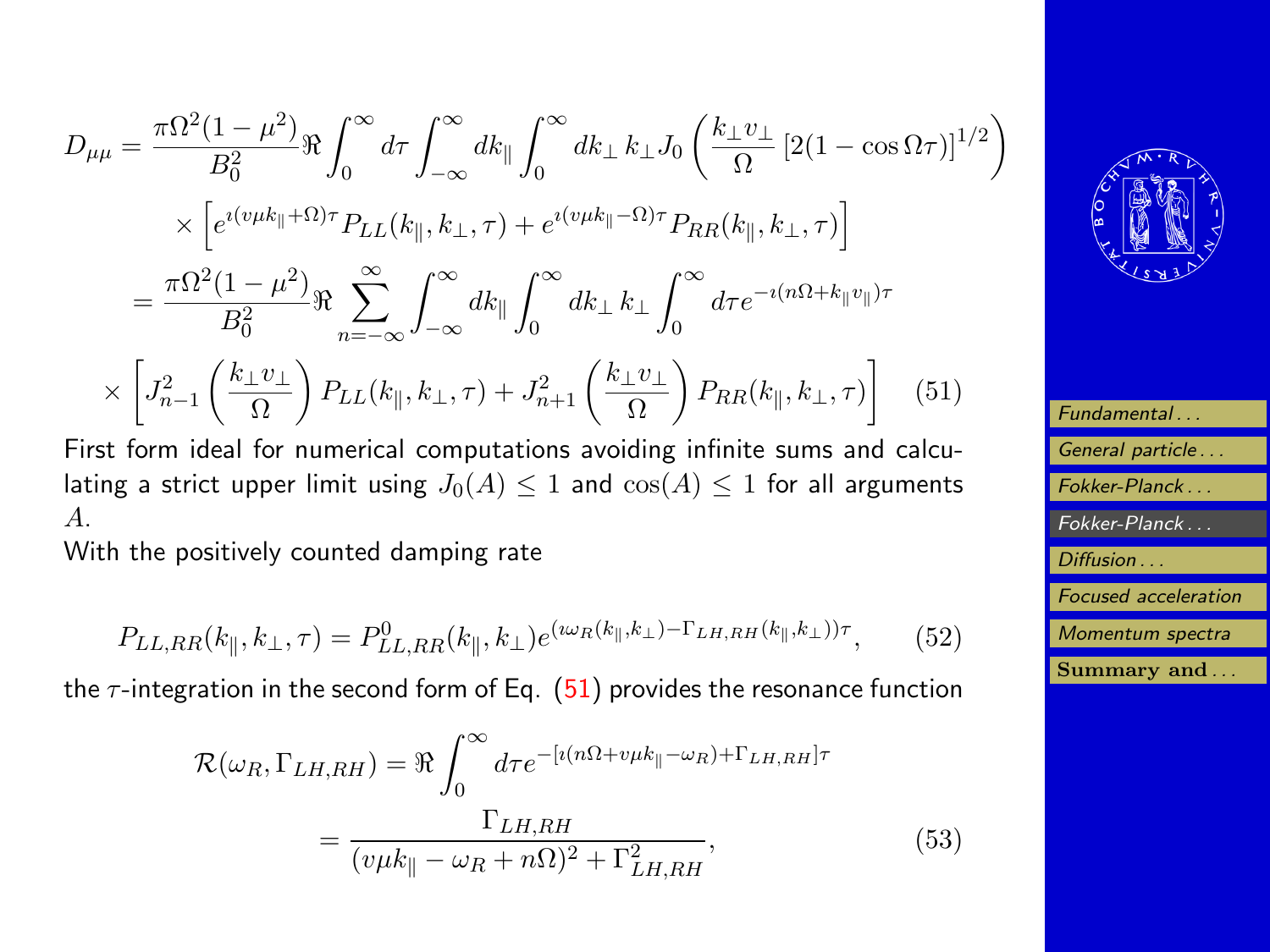so that in the weak-damping limit

$$
\lim_{\Gamma_{LH,RH}\to 0} \mathcal{R}(\omega_R, \Gamma_{LH,RH}) = \pi \delta(v\mu k_{\parallel} - \omega_R + n\Omega) \tag{54}
$$

Hence, in this limit

$$
D_{\mu\mu} = \frac{\pi^2 \Omega^2 (1 - \mu^2)}{B_0^2} \sum_{n = -\infty}^{\infty} \int_{-\infty}^{\infty} dk_{\parallel} \int_0^{\infty} dk_{\perp} k_{\perp}
$$

$$
\left[J_{n-1}^2 \left(\frac{k_{\perp} v_{\perp}}{\Omega}\right) P_{LL}^0(k_{\parallel}, k_{\perp}) \delta(v\mu k_{\parallel} - \omega_{R, LH} + n\Omega) \right]
$$

$$
+ J_{n+1}^2 \left(\frac{k_{\perp} v_{\perp}}{\Omega}\right) P_{RR}^0(k_{\parallel}, k_{\perp}) \delta(v\mu k_{\parallel} - \omega_{R, RH} + n\Omega) \right]
$$
(55)

Further evaluation requires the specification of the turbulence geometry (distribution in  $k_{\parallel}$  and  $k_{\perp}$ ), entering  $P^0_{LL}$  and  $P^0_{RR}$ , and of the dispersion relations of LH and RH polarized collective wave modes. In RS (2002) this and other Fokker-Planck coefficients are calculated for slab  $(k_{\perp} = 0)$  waves and isotropically distributed waves.

For slab waves one uses  $J_n(z) = \delta_{n,0}$ , so that

$$
D_{\mu\mu}^{\text{slab}} = \frac{\pi^2 \Omega^2 (1 - \mu^2)}{B_0^2} \int_{-\infty}^{\infty} dk_{\parallel} \int_0^{\infty} dk_{\perp} k_{\perp}
$$

$$
[P_{LL}^0(k_{\parallel}) \delta(v\mu k_{\parallel} - \omega_{R,LH} + \Omega) + P_{RR}^0(k_{\parallel}) \delta(v\mu k_{\parallel} - \omega_{R,RH} - \Omega)] \qquad (56)
$$



| Fundamental                 |
|-----------------------------|
| General particle            |
| Fokker-Planck               |
| Fokker-Planck               |
| Diffusion                   |
| <b>Focused</b> acceleration |
| Momentum spectra            |
| Summary and                 |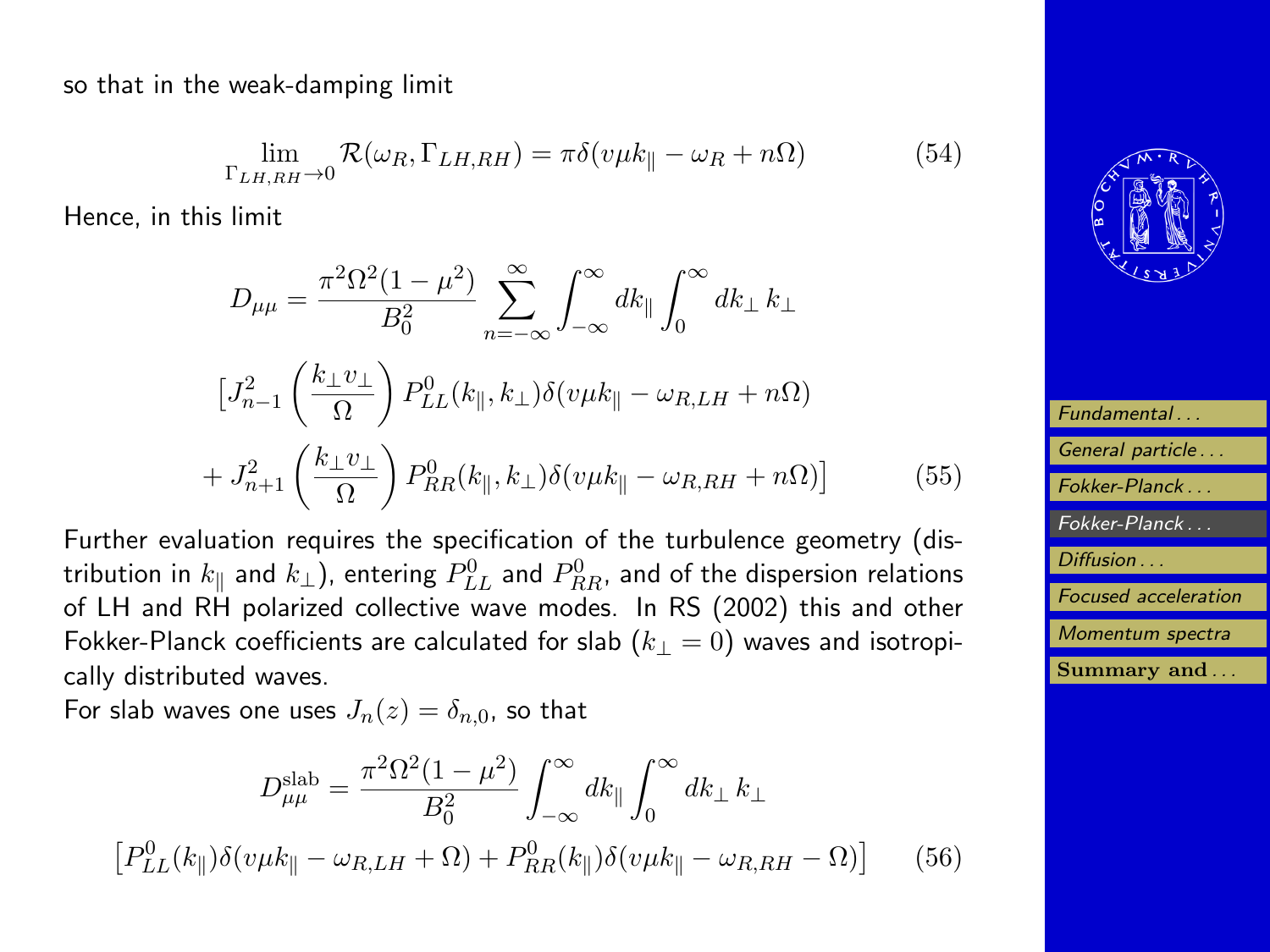One needs to account for the charge sign of the CR particle (entering through the relativistic gyrofrequency) and the intensities of forward and backward moving, RH- and LH-waves (see e.g. RS 1989, Dung and RS 1990). Figs. 1 and 2 show two illustrative examples.





[Fundamental . . .](#page-2-0) [General particle . . .](#page-4-0) [Fokker-Planck . . .](#page-12-0) [Fokker-Planck . . .](#page-25-0) [Diffusion . . .](#page-30-0) [Focused acceleration](#page-41-0) [Momentum spectra](#page-44-0) [Summary and](#page-47-0) ...

Figure 1: Pitch angle scattering coefficient for CR protons due to RH polarized Alfven waves streaming with equal intensities in both directions. From RS (1989).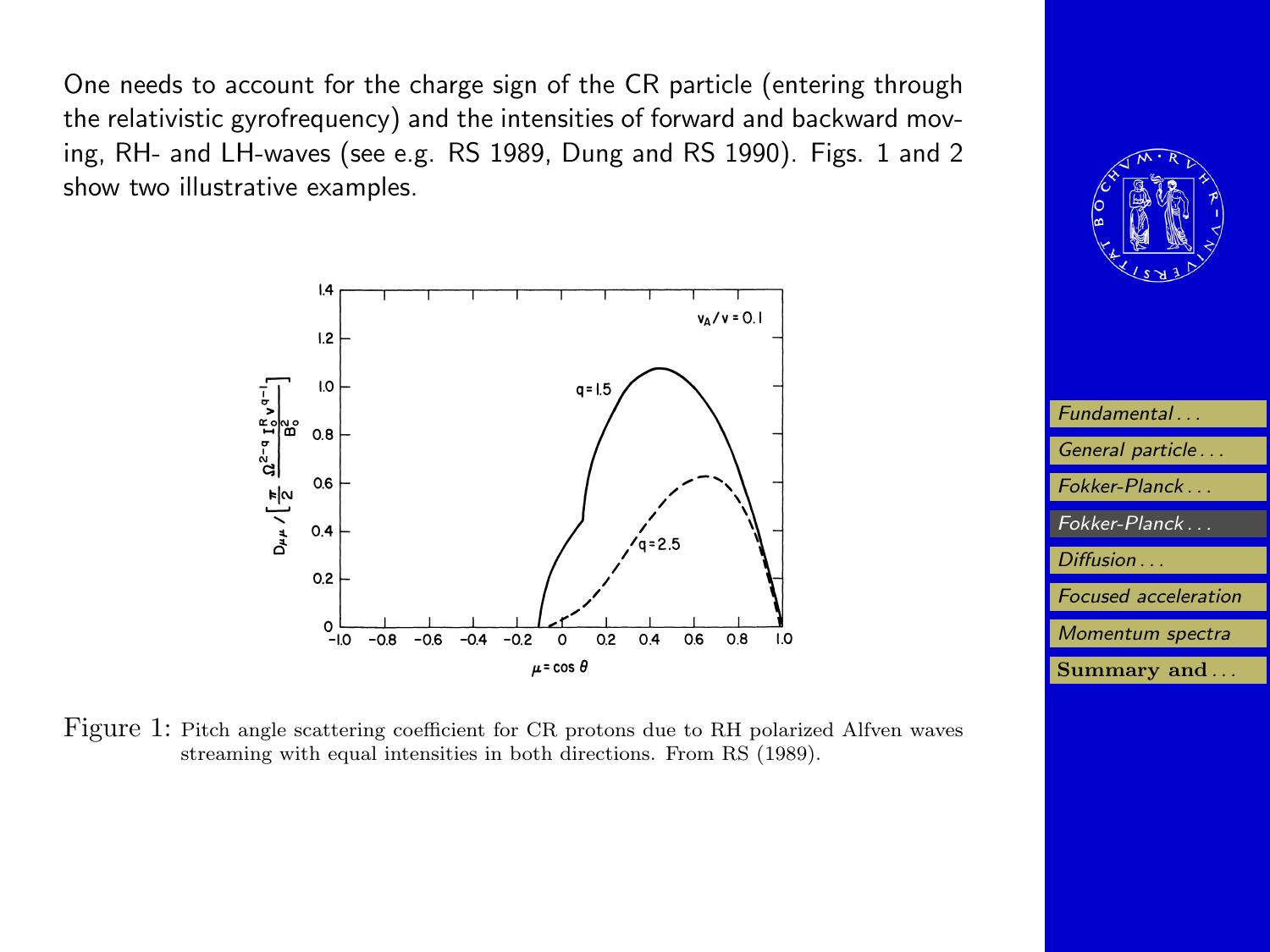



.<br>Both RH- and LH-polarized slab Alfven waves are needed to scatter CR protons (and CR electrons with Lorentzfactor  $\gamma > 1836)$  at all pitch angles  $\mu.$ 



| Fundamental                 |
|-----------------------------|
| General particle            |
| Fokker-Planck               |
| $Fokker-Planck$             |
| Diffusion                   |
| <b>Focused</b> acceleration |
| Momentum spectra            |
| Summary and                 |
|                             |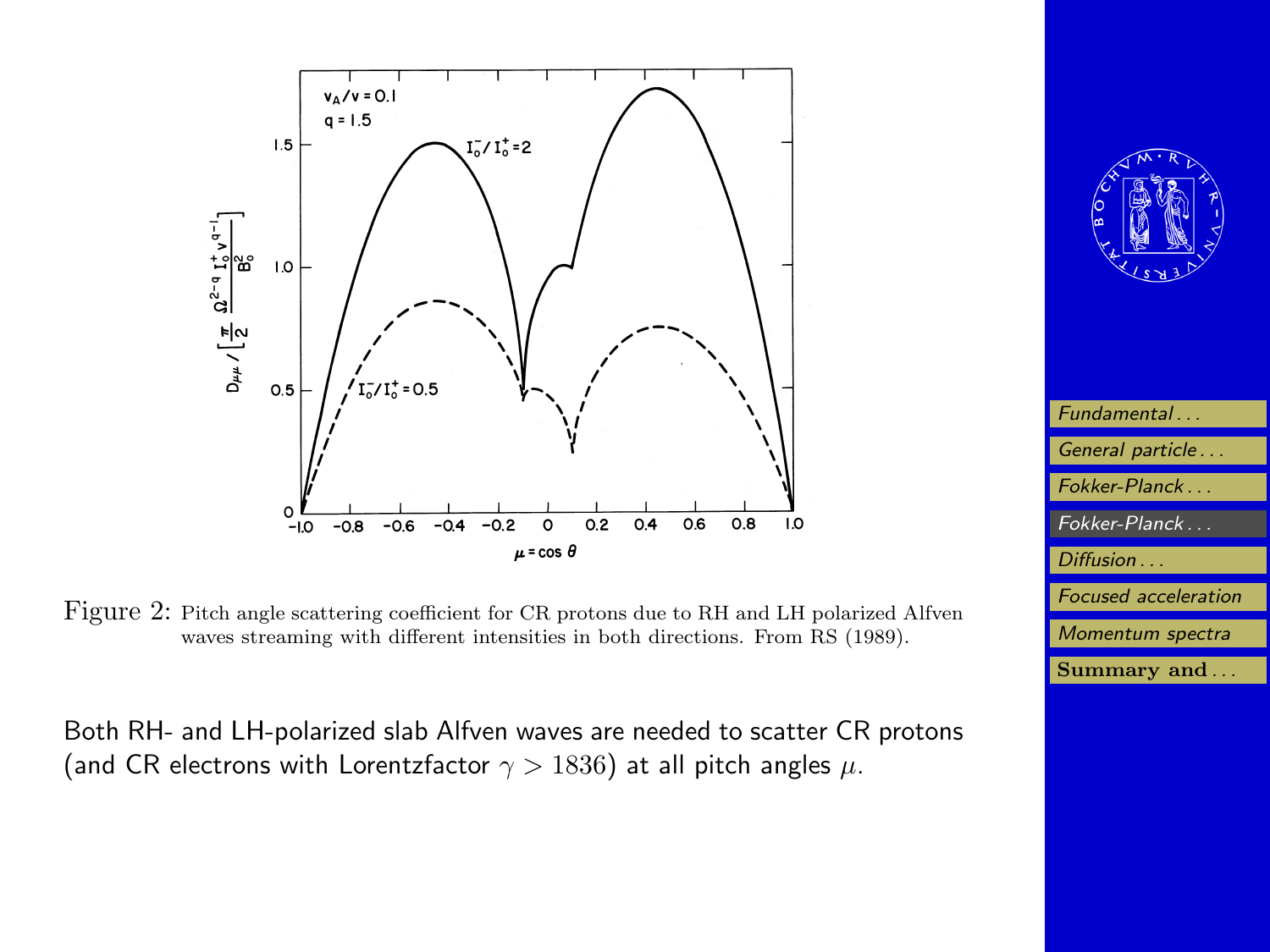# <span id="page-30-0"></span>5. Diffusion approximation

Our earlier qualitative estimate of Fokker-Planck coefficients for energetic particles with  $v \gg V_A$  indicated that the pitch angle Fokker-Planck coefficient  $D_{\mu\mu}$  is the largest one.

We therefore make the basic assumption of diffusion theory that the gyrotropic particle distribution function  $f_0(\vec{X}, p, \mu, t)$  under the action of low-frequency magnetohydrodynamic waves adjusts very quickly to a distribution function through pitch-angle diffusion which is close to the isotropic distribution in the rest frame of the moving background plasma. Defining the isotropic part of the phase space density  $F(\vec{X}, z, p, t)$  as the  $\mu$ -averaged phase space density

$$
F(\vec{X}, p, t) \equiv \frac{1}{2} \int_{-1}^{1} d\mu \ f_0(\vec{X}, p, \mu, t), \tag{57}
$$

we follow the analysis of Jokipii (1966) and Hasselmann and Wibberenz (1968) to split the total density  $f_0$  into the isotropic part F and an anisotropic part g,

$$
f_0(\vec{X}, p, \mu, t) = F(\vec{X}, p, t) + g(\vec{X}, p, \mu, t),
$$
\n(58)

where because of Eq. (57)

$$
\int_{-1}^{1} d\mu \, g(\vec{X}, p, \mu, t) = 0 \tag{59}
$$



| Fundamental                 |
|-----------------------------|
| General particle            |
| Fokker-Planck               |
| Fokker-Planck               |
| Diffusion                   |
| <b>Focused</b> acceleration |
| Momentum spectra            |
| Summary and                 |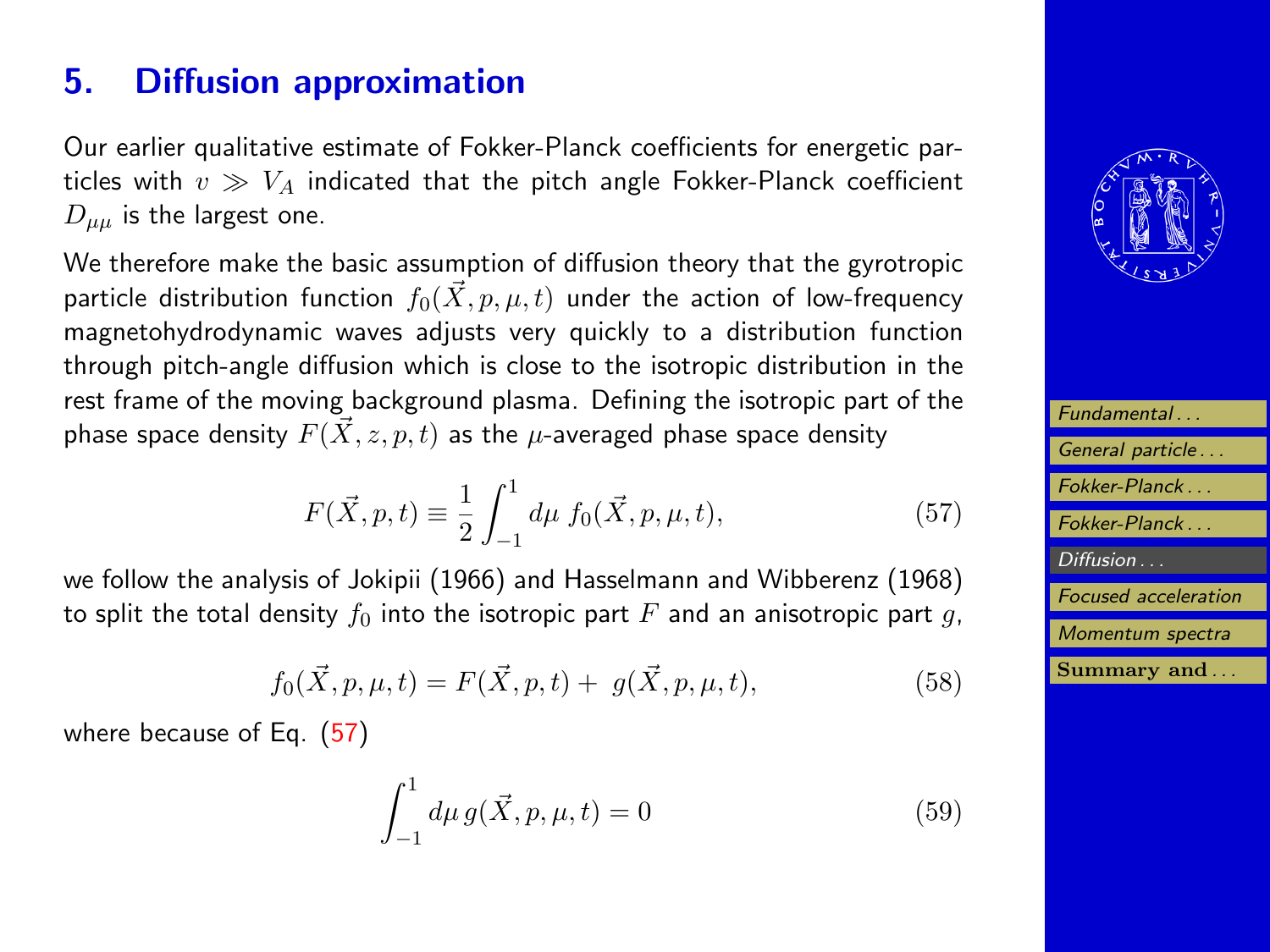<span id="page-31-0"></span>Singleing out the phase space variable  $\mu$  by introducing the reduced set of variables  $z_{\alpha,\sigma} \in [X, Y, p]$  the Larmor-phase averaged Fokker-Planck coefficients transport equation  $(48)$  reads

$$
\Gamma \left[ 1 + \frac{Uv\mu}{c^2} \right] \left[ \frac{\partial f_0}{\partial t} - \frac{1}{v} \frac{\partial U}{\partial t} \Gamma^2 \left( \mu p \frac{\partial f_0}{\partial p} + (1 - \mu^2) \frac{\partial f_0}{\partial \mu} \right) \right]
$$
  
+
$$
\Gamma \left[ U + v\mu \right] \left( \frac{\partial f_0}{\partial Z} - \frac{1}{v} \frac{\partial U}{\partial z} \Gamma^2 \left( \mu p \frac{\partial f_0}{\partial p} + (1 - \mu^2) \frac{\partial f_0}{\partial \mu} \right) \right]
$$
  
+
$$
\mathcal{N} f_0 + \mathcal{R} f_0 - S(\vec{X}, p, \mu, t) =
$$

$$
p^{-2}\frac{\partial}{\partial z_{\alpha}}p^{2}D_{\alpha\sigma}\frac{\partial f_{0}}{\partial z_{\sigma}} + \frac{\partial}{\partial\mu}D_{\mu\mu}\frac{\partial f_{0}}{\partial\mu} + \frac{\partial}{\partial\mu}D_{\mu\sigma}\frac{\partial f_{0}}{\partial z_{\sigma}} + p^{-2}\frac{\partial}{\partial z_{\alpha}}p^{2}D_{\alpha\mu}\frac{\partial f_{0}}{\partial\mu} \quad (60)
$$

Instead of manipulating this complicated equation, we follow the historical development and consider simplified versions of the full transport equation.

Upshot: the more terms we keep in the Fokker-Planck transport equation the more terms result in the diffusion-convection transport equation for the isotropic part  $F(\vec{X}, p, t)$  result.



| Fundamental                 |
|-----------------------------|
| General particle            |
| Fokker-Planck               |
| Fokker-Planck               |
| Diffusion                   |
| <b>Focused</b> acceleration |
| Momentum spectra            |
| Summary and                 |
|                             |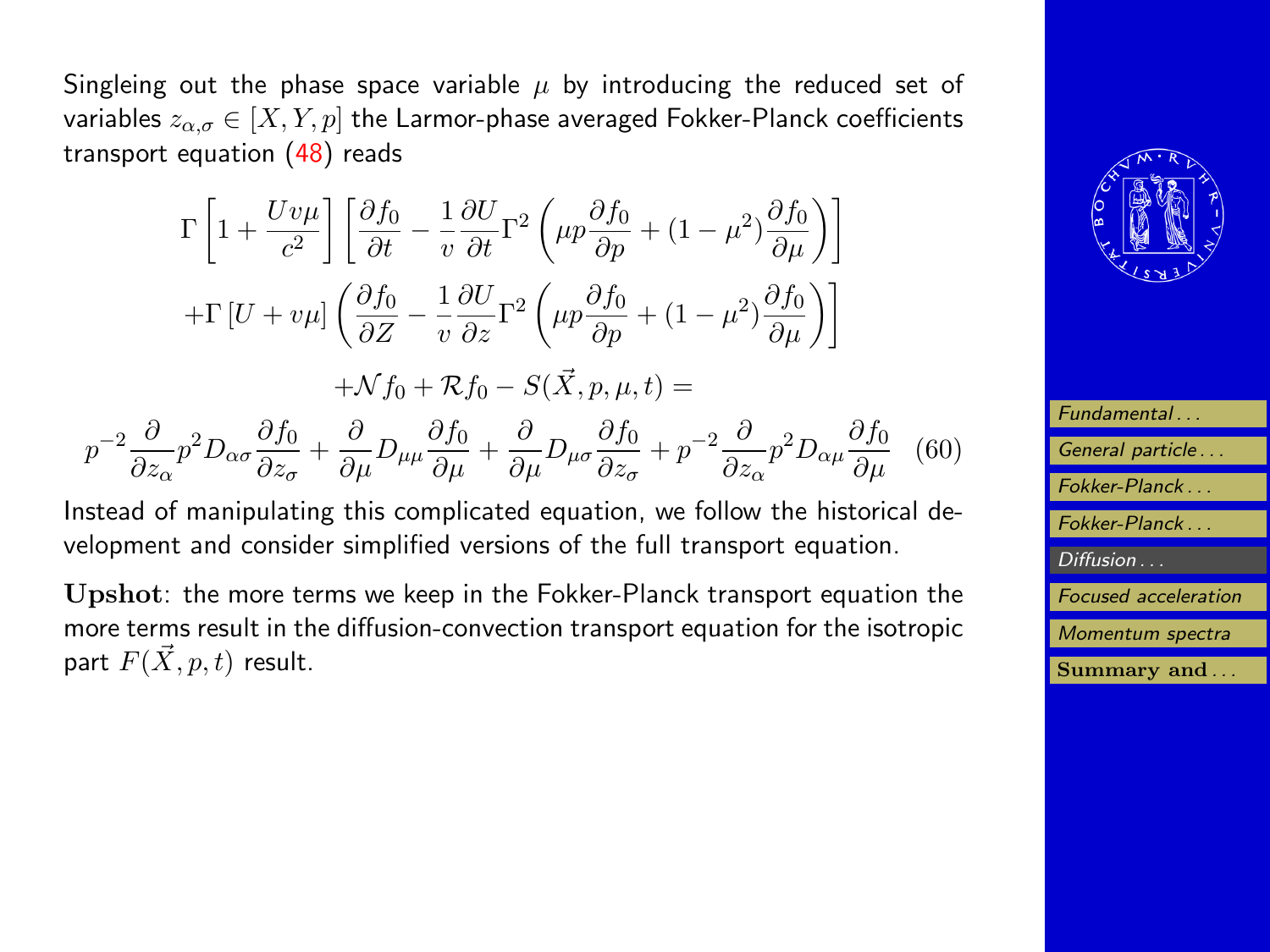### <span id="page-32-0"></span>5.1. Magnetostatic turbulence in a medium at rest (Jokipii 1966)

If only magnetostatic turbulence  $(\delta \vec{E}=0)$  is considered,  $D_{\mu\mu}$  is the only nonvanishing Fokker-Planck coefficient. Ignoring the effects of radiation losses, the mirror force, adopting an isotropic source term, and considering a medium at rest, the Fokker-Planck equation  $(60)$  simplifies to

$$
\frac{\partial f_0}{\partial t} + v\mu \frac{\partial f_0}{\partial z} - S(\vec{X}, p, t) = \frac{\partial}{\partial \mu} D_{\mu\mu} \frac{\partial f_0}{\partial \mu}
$$
(61)

Inserting the ansatz [\(58\)](#page-30-0) provides

$$
\frac{\partial F}{\partial t} + v\mu \frac{\partial F}{\partial z} + \frac{\partial g}{\partial t} + v\mu \frac{\partial g}{\partial z} - S(\vec{X}, p, t) = \frac{\partial}{\partial \mu} D_{\mu\mu} \frac{\partial g}{\partial \mu}
$$
(62)

Now averaging over  $\mu$  yields (note that  $D_{\mu\mu}\, \propto\, (1-\mu^2)$  becomes zero for  $\mu \rightarrow \pm 1$ 

$$
\frac{\partial F}{\partial t} + \frac{v}{2} \frac{\partial}{\partial Z} \int_{-1}^{1} d\mu \mu g - S(\vec{X}, p, t) = 0 \tag{63}
$$

Next we subtract Eq.  $(63)$  from Eq.  $(62)$  to obtain

$$
v\mu[\frac{\partial F}{\partial Z} + \frac{\partial g}{\partial Z}] + \frac{\partial g}{\partial t} - \frac{v}{2} \frac{\partial}{\partial Z} \int_{-1}^{1} d\mu \mu g = \frac{\partial}{\partial \mu} D_{\mu\mu} \frac{\partial g}{\partial \mu},\tag{64}
$$

which together with Eq.  $(63)$  is still exact.



| Fundamental                 |
|-----------------------------|
| General particle            |
| Fokker-Planck               |
| Fokker-Planck               |
| Diffusion                   |
| <b>Focused</b> acceleration |
| Momentum spectra            |
| Summary and                 |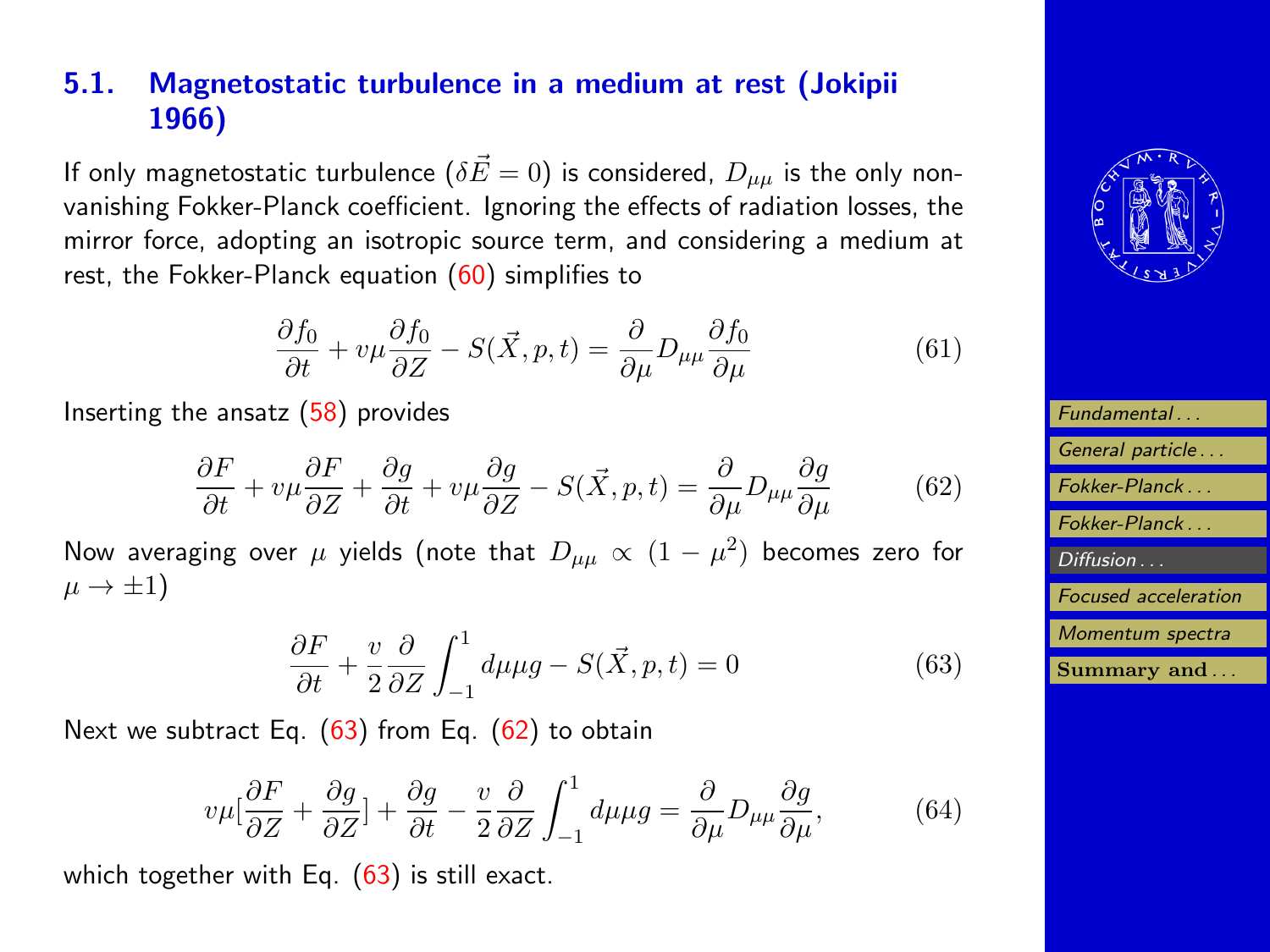### 5.1.1. Anisotropy

The diffusion approximation applies if the isotropic particle density is slowly evolving, i.e.  $(\partial F/\partial t) = \mathcal{O}(F/T)$  and  $(\partial F/\partial Z) = \mathcal{O}(F/L_0)$  with typical length scales  $L_0 >> \lambda$  and time scales  $T >> \tau$  much larger than the mean free path  $\lambda = v\tau$  and the pitch angle scattering relaxation time  $\tau \simeq \mathcal{O}(1/D_{\mu\mu})$ , respectively. In this case the particles have enough time to adjust locally to a near-equilibrium, so that the anisotropy is small i.e.  $q \ll F$ .

If we then regard g as of order  $\tau$ , when F is of order 1, we may characterize the differential operators in Eq. [\(64\)](#page-32-0) by different time scales. Therefore to lowest order we approximate Eq. [\(64\)](#page-32-0) by

$$
v\mu \frac{\partial F}{\partial Z} \simeq \frac{\partial}{\partial \mu} \left[ D_{\mu\mu} \frac{\partial g}{\partial \mu} \right]
$$
(65)

Integrating over  $\mu$  we obtain

$$
D_{\mu\mu}\frac{\partial g}{\partial \mu} = c_1 + \frac{v\mu^2}{2}\frac{\partial F}{\partial Z},\tag{66}
$$

where the integration constant  $c_1 = -v/2(\partial F/\partial Z)$  is determined from the requirement that the left-hand side of Eq. (66) vanishes for  $\mu = \pm 1$ , yielding

$$
\frac{\partial g}{\partial \mu} = -\frac{v}{2} \frac{1 - \mu^2}{D_{\mu\mu}(\mu)} \frac{\partial F}{\partial Z}
$$
(67)



| Fundamental                 |
|-----------------------------|
| General particle            |
| Fokker-Planck               |
| Fokker-Planck               |
| Diffusion                   |
| <b>Focused</b> acceleration |
| Momentum spectra            |
| Summary and                 |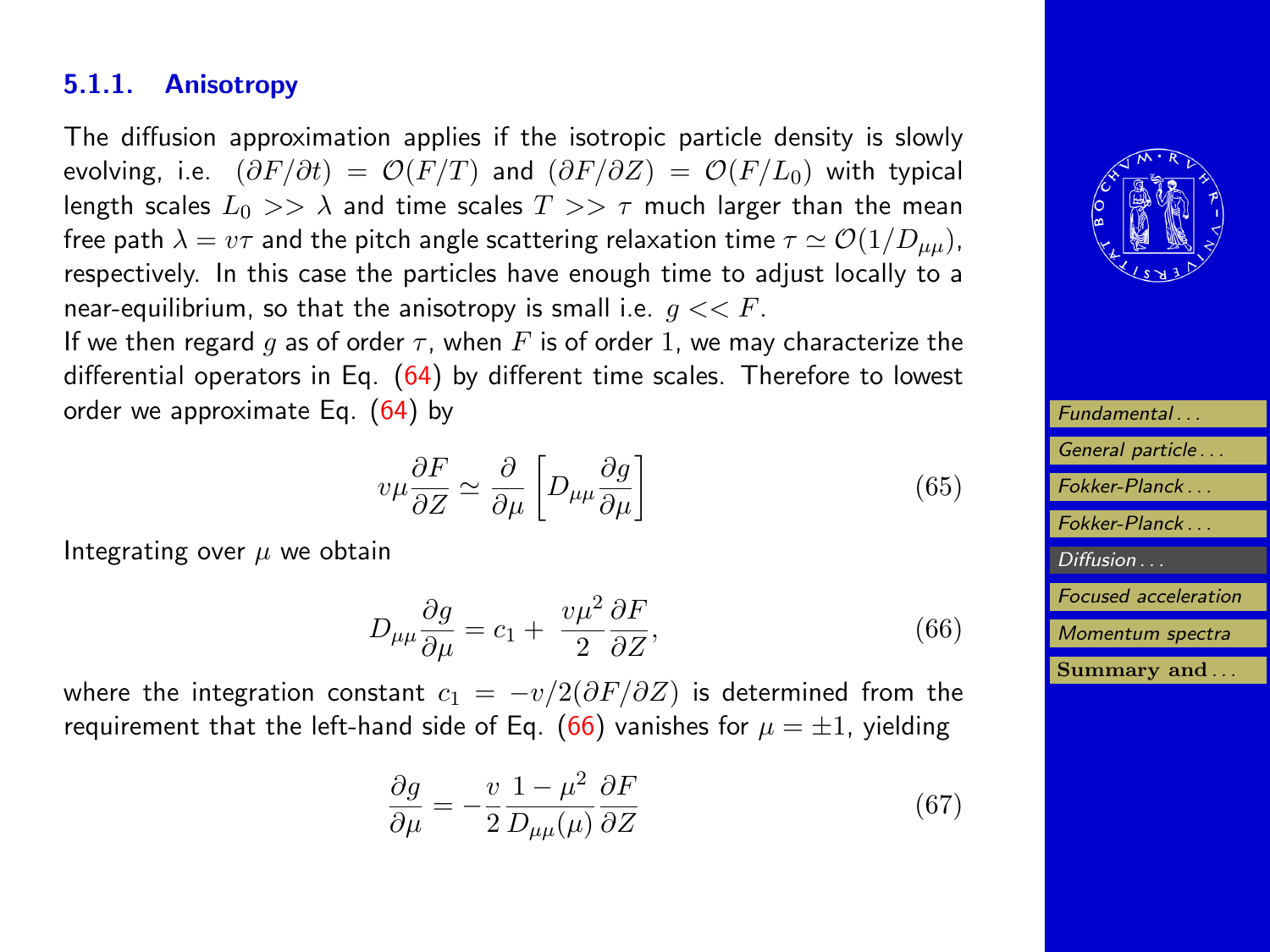<span id="page-34-0"></span>A further integration provides

$$
g(\vec{X}, p, \mu, t) \simeq c_2 - \frac{v}{2} \frac{\partial F}{\partial Z} \int_{-1}^{\mu} ds \, \frac{1 - s^2}{D_{\mu\mu}(s)},
$$
(68)

where the condition [\(59\)](#page-30-0), i.e.  $\,\,\int_{-1}^{1} d\mu g(\mu) \,\,=\,\, 0,\,$  determines  $\,c_2.\,\,\,$  The CR anisotropy  $(68)$  then becomes

$$
g(\vec{X}, p, \mu, t) = \frac{v}{4} \frac{\partial F}{\partial Z} \left[ \int_{-1}^{1} d\mu \frac{1 - \mu^2}{D_{\mu\mu}(\mu)} - 2 \int_{-1}^{\mu} ds \frac{1 - s^2}{D_{\mu\mu}(s)} \right],
$$
(69)

resulting from the gradient of  $F$  with respect to  $Z$  ("streaming anisotropy").

#### 5.1.2. Diffusion transport equation

The anisotropy (69) readily provides the first moment

$$
\int_{-1}^{1} d\mu \,\mu g(\mu) = -\frac{v}{2} \frac{\partial F}{\partial Z} \int_{-1}^{1} d\mu \,\mu \int_{-1}^{\mu} ds \, \frac{1 - s^2}{D_{\mu\mu}(s)}
$$

$$
= -\frac{v}{2} \frac{\partial F}{\partial Z} \int_{-1}^{1} d\mu \, \frac{(1 - \mu^2)^2}{D_{\mu\mu}(\mu)},\tag{70}
$$

where we partially integrated with respect to  $\mu$ . Inserting the result in Eq. [\(63\)](#page-32-0)



| Fundamental                 |
|-----------------------------|
| General particle            |
| Fokker-Planck               |
| Fokker-Planck               |
| Diffusion                   |
| <b>Focused</b> acceleration |
| Momentum spectra            |
| Summary and                 |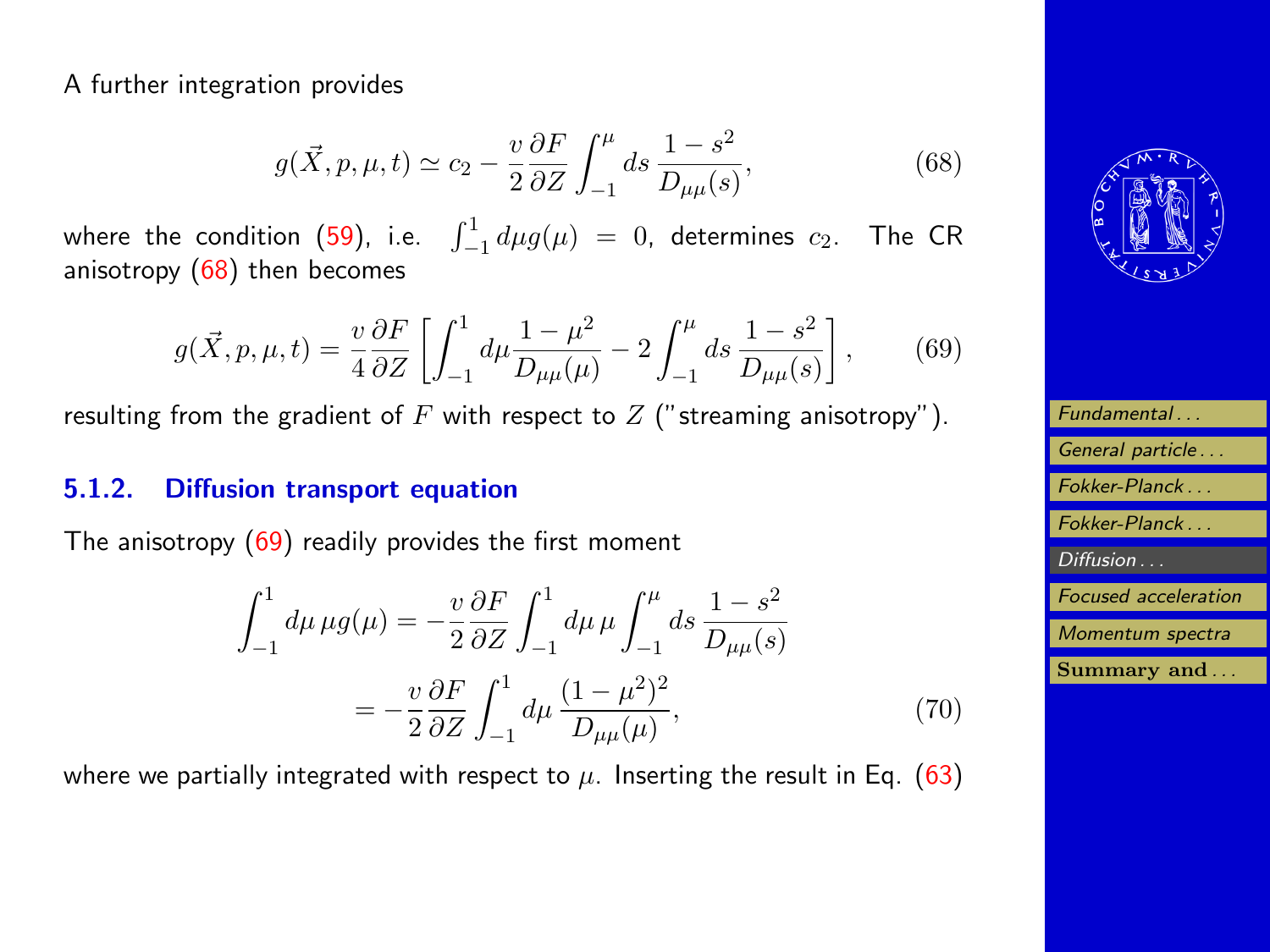provides the diffusion transport equation for the isotropic part of the phase space distribution

$$
\frac{\partial F}{\partial t} - \frac{\partial}{\partial Z} [\kappa_{\parallel} \frac{\partial F}{\partial Z}] = S(\vec{X}, p, t),\tag{71}
$$

with the parallel spatial diffusion coefficient

$$
\kappa_{\parallel} = \frac{v\lambda_{\parallel}}{3} = \frac{v^2}{8} \int_{-1}^{1} d\mu \, \frac{(1 - \mu^2)^2}{D_{\mu\mu}(\mu)} \tag{72}
$$

determined by the pitch-angle average of the Fokker-Planck coefficient  $D_{uu}$ .

### 5.2. Magnetostatic turbulence in a medium at rest with weak adiabatic focusing (Earl 1976)

Now we include the adiabatic focusing term from the mirror force, so that the Fokker-Planck equation [\(60\)](#page-31-0) reduces to

$$
\frac{\partial f_0}{\partial t} + v\mu \frac{\partial f_0}{\partial z} + \frac{v(1-\mu^2)}{2L_3} \frac{\partial f_0}{\partial \mu} - S(\vec{X}, p, t) = \frac{\partial}{\partial \mu} D_{\mu\mu} \frac{\partial f_0}{\partial \mu} \tag{73}
$$

Repeating the analysis of the last subsection provides

$$
\frac{\partial F}{\partial t} + \frac{v}{2} \left[ \frac{\partial}{\partial Z} + \frac{1}{L_3} \right] \int_{-1}^{1} d\mu \mu g - S(\vec{X}, p, t) = 0 \tag{74}
$$





| Fundamental                 |
|-----------------------------|
| General particle            |
| Fokker-Planck               |
| Fokker-Planck               |
| Diffusion                   |
| <b>Focused</b> acceleration |
| Momentum spectra            |
| Summary and                 |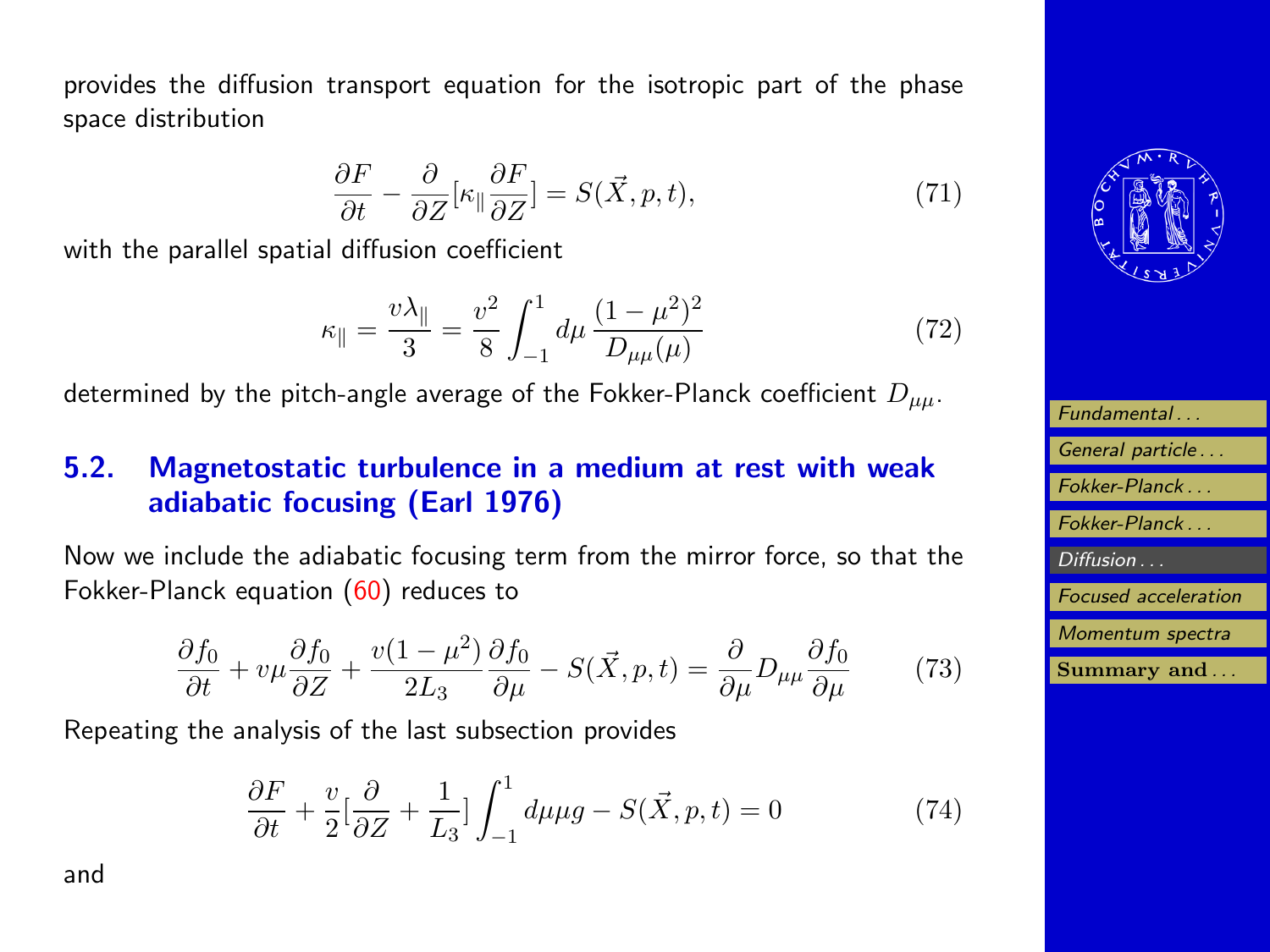$$
v\mu \left[\frac{\partial F}{\partial Z} + \frac{\partial g}{\partial Z}\right] + \frac{\partial g}{\partial t} + \frac{v\mu g}{L_3} - \frac{v}{2} \left[\frac{\partial}{\partial Z} + \frac{1}{L_3}\right] \int_{-1}^{1} d\mu \mu g = \frac{\partial}{\partial \mu} \left(D_{\mu\mu} \frac{\partial g}{\partial \mu} - \frac{v(1-\mu^2)g}{2L_3}\right),\tag{75}
$$

which we approximate in the limit of weak focusing again by the streaming anisotropy  $(69)$ . With the same first moment  $(70)$  we find the pseudo-diffusion equation for the isotropic part of the phase space distribution

$$
\frac{\partial F}{\partial t} - \frac{\partial}{\partial Z} [\kappa_{\parallel} \frac{\partial F}{\partial Z}] - \frac{\kappa_{\parallel}}{L_3} \frac{\partial F}{\partial Z} = S(\vec{X}, p, t), \tag{76}
$$

where the spatial convection speed  $V = \kappa_{\parallel}/L_3$  is positive in a diverging guide magnetic field and negative in a converging guide magnetic field.

### 5.3. Magnetostatic turbulence in a moving medium with  $U \ll c$ with weak adiabatic focusing (Litvinenko and RS 2013)

For magnetostatic turbulence the Fokker-Planck equation [\(60\)](#page-31-0) in a moving medium with nonrelativistic speed  $U \ll c$  reduces to

$$
\frac{\partial f_0}{\partial t} + [U + v\mu] \left[ \frac{\partial f_0}{\partial Z} - \frac{1}{v} \frac{\partial U}{\partial Z} \left( \mu p \frac{\partial f_0}{\partial p} + (1 - \mu^2) \frac{\partial f_0}{\partial \mu} \right) \right] \n+ \frac{v\mu f_0}{L_3} = \frac{\partial}{\partial \mu} \left( D_{\mu\mu} \frac{\partial f_0}{\partial \mu} - \frac{v(1 - \mu^2)f_0}{2L_3} \right) - S(\vec{X}, p, t)
$$
\n(77)



| Fundamental                 |
|-----------------------------|
| General particle            |
| Fokker-Planck               |
| Fokker-Planck               |
| Diffusion                   |
| <b>Focused</b> acceleration |
| Momentum spectra            |
| Summary and                 |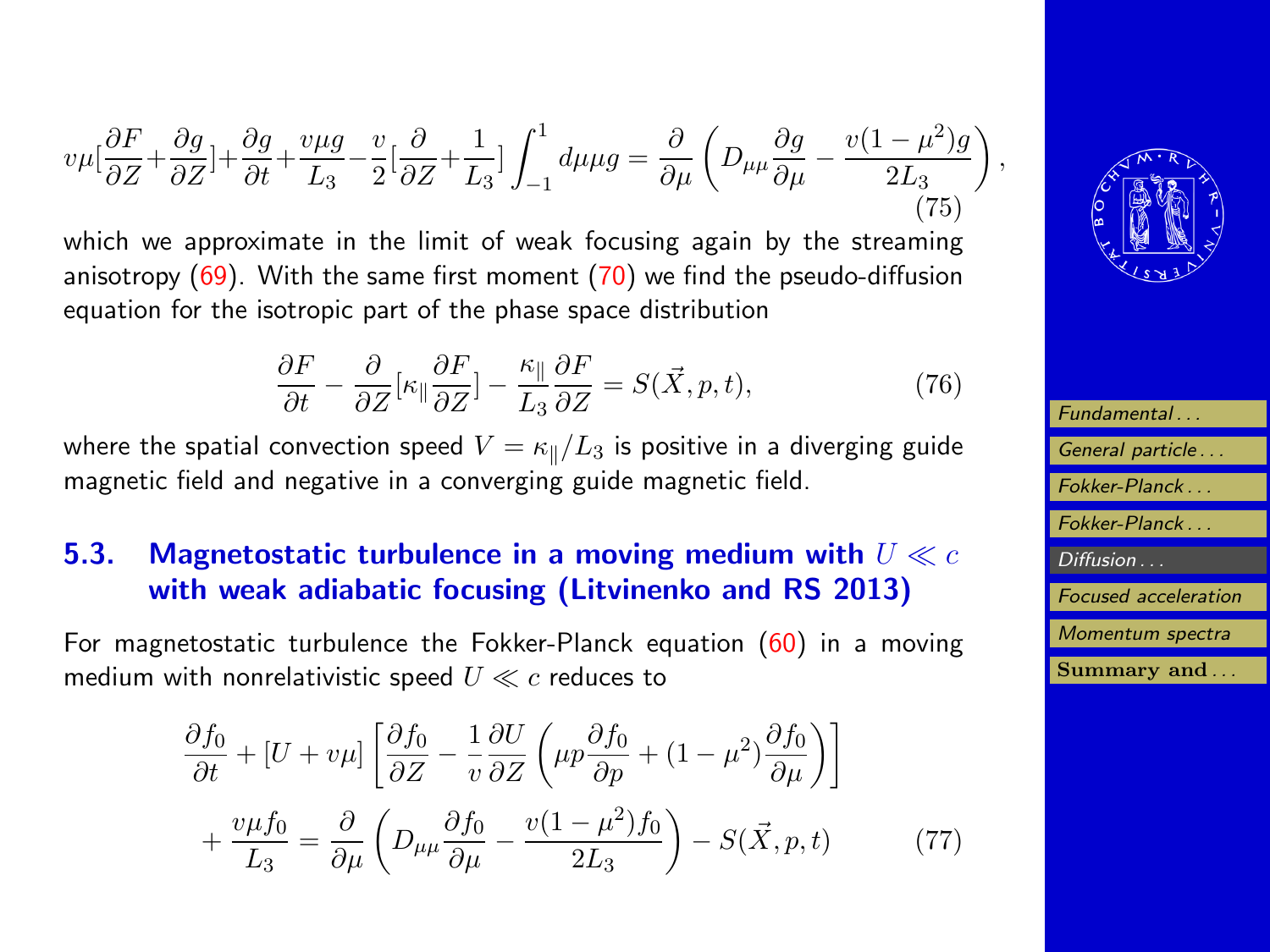Substituting the ansatz [\(58\)](#page-30-0) provides after averaging and subtraction

$$
\frac{\partial F}{\partial t} + U \frac{\partial F}{\partial Z} - \frac{1}{3} \frac{\partial U}{\partial Z} p \frac{\partial F}{\partial p} + \frac{v}{2} \left[ \frac{\partial}{\partial Z} + \frac{1}{L_3} \right] \int_{-1}^{1} d\mu \mu g
$$

$$
- \frac{1}{2} \frac{\partial U}{\partial Z} \left[ \frac{U}{v} (2 + p \frac{\partial}{\partial p}) \int_{-1}^{1} d\mu \mu g + (3 + p \frac{\partial}{\partial p}) \int_{-1}^{1} d\mu \mu^2 g \right] = S(\vec{X}, p, t) \tag{78}
$$

In the weak focusing limit we use the streaming anisotropy  $(69)$ , implying besides the first moment [\(70\)](#page-34-0)

$$
\int_{-1}^{1} d\mu \mu^2 g = -\frac{v}{6} \frac{\partial F}{\partial Z} \int_{-1}^{1} d\mu \frac{\mu (1 - \mu^2)^2}{D_{\mu\mu}(\mu)} \tag{79}
$$

Consequently, Eq. (78) becomes

$$
\frac{\partial F}{\partial t} + [U - \frac{\kappa_{\parallel}}{L_{3}}]\frac{\partial F}{\partial Z} - \frac{1}{3}\frac{\partial U}{\partial Z}p\frac{\partial F}{\partial p} - \frac{\partial}{\partial Z}[\kappa_{\parallel}\frac{\partial F}{\partial Z}] + \frac{U}{v}\frac{\partial U}{\partial Z}(2 + p\frac{\partial}{\partial p})[\frac{\kappa_{\parallel}}{v}\frac{\partial F}{\partial Z}]
$$

$$
+\frac{1}{12}\frac{\partial U}{\partial Z}(3+p\frac{\partial}{\partial p})[v\int_{-1}^{1}d\mu\frac{\mu(1-\mu^{2})^{2}}{D_{\mu\mu}(\mu)}\frac{\partial F}{\partial Z}]=S(\vec{X},p,t)\qquad(80)
$$

For  $U \ll v$  and symmetric Fokker-Planck coefficients  $D_{\mu\mu}(-\mu) = D_{\mu\mu}(\mu)$ the last two terms on the LHS can be ignored and we obtain the Parker diffusion-convection equation



| Fundamental                 |
|-----------------------------|
| General particle            |
| Fokker-Planck               |
| Fokker-Planck               |
| Diffusion                   |
| <b>Focused</b> acceleration |
| Momentum spectra            |
| Summary and                 |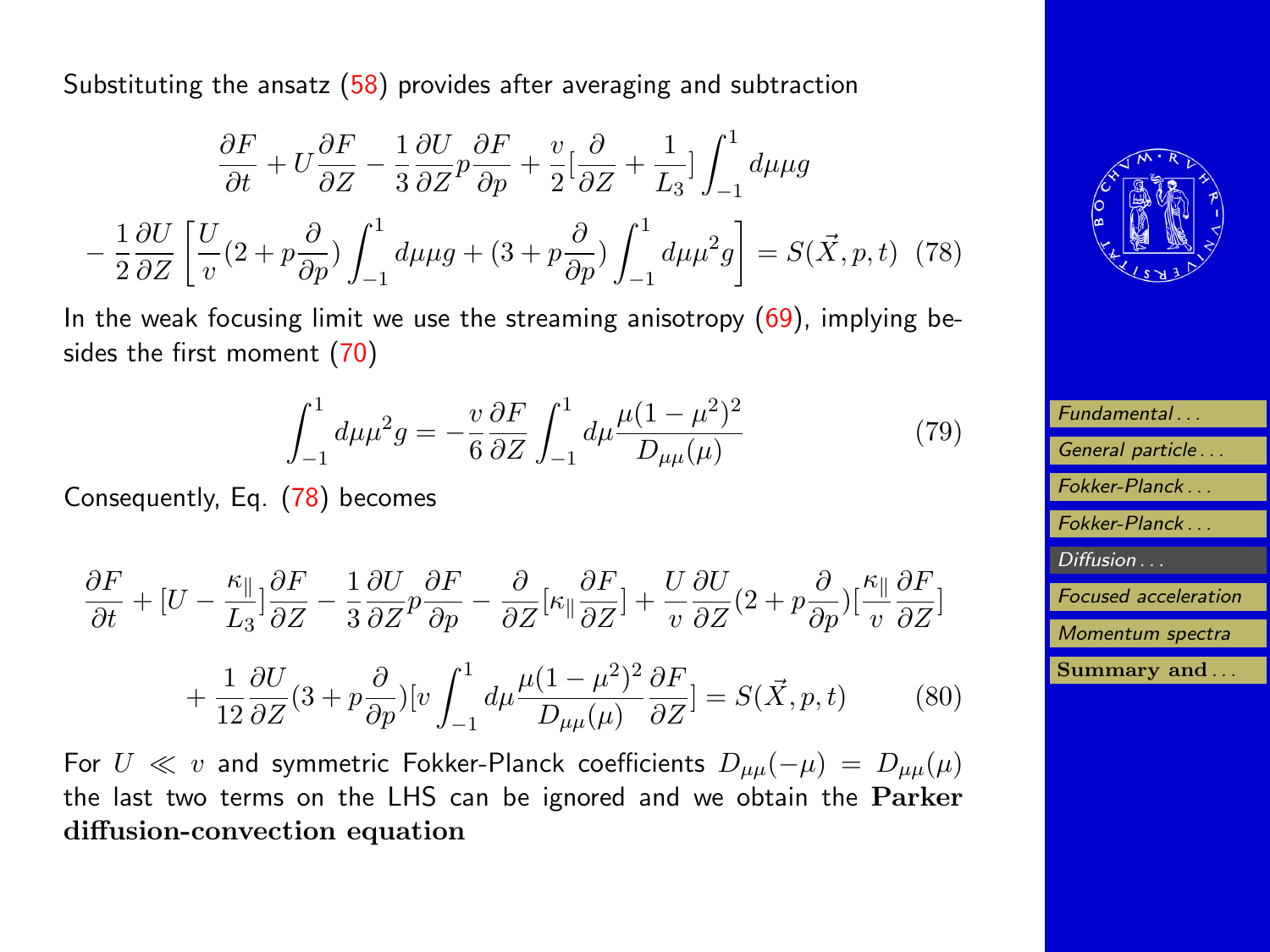<span id="page-38-0"></span>
$$
\frac{\partial F}{\partial t} + \left[ U - \frac{\kappa_{\parallel}}{L_3} \right] \frac{\partial F}{\partial Z} - \frac{1}{3} \frac{\partial U}{\partial Z} p \frac{\partial F}{\partial p} - \frac{\partial}{\partial Z} [\kappa_{\parallel} \frac{\partial F}{\partial Z}] = S(\vec{X}, p, t) \tag{81}
$$

Note that the momentum convection term leads to cooling of particles in expanding flows with positive  $\partial U/\partial z > 0$  as in the solar wind, but to particle acceleration in converging flows with negative  $\partial U/\partial z < 0$ , which is the physical reason for diffusive shock acceleration (first-order Fermi acceleration).

### 5.4. Full transport equation for nonrelativistic flows (RS and Shalchi 2008, RS 1989, Skilling 1975)

We now give up on the magnetostatic approximation and include finite electric field effects. The diffusion approximation of the Fokker-Planck equation [\(60\)](#page-31-0) leads to

$$
\frac{\partial F}{\partial t} + \mathcal{R}F - S(\vec{X}, p, t) - \begin{pmatrix} V_X \\ V_Y \\ V_Z \end{pmatrix} \cdot \begin{pmatrix} \partial_X F \\ \partial_Y F \\ \partial_z F \\ p^{-2} \partial_p p^2 F \end{pmatrix}
$$
\n
$$
= \begin{pmatrix} \partial_X \\ \partial_Y \\ \partial_z \end{pmatrix} \cdot \begin{pmatrix} \kappa_{XX} & \kappa_{XY} & \kappa_{XZ} & \kappa_{Xp} \\ \kappa_{YX} & \kappa_{YY} & \kappa_{YZ} & \kappa_{Yp} \\ \kappa_{ZX} & \kappa_{ZY} & \kappa_{ZZ} & \kappa_{Zp} \\ \kappa_{BX} & \kappa_{BY} & \kappa_{pZ} & \kappa_{pp} \end{pmatrix} \begin{pmatrix} \partial_X F \\ \partial_Y F \\ \partial_z F \\ \partial_z F \\ p^{-2} \partial_p p^2 F \end{pmatrix} \qquad (82)
$$

We identify the individual pitch-angle averaged convection speeds



| Fundamental                 |
|-----------------------------|
| General particle            |
| Fokker-Planck               |
| Fokker-Planck               |
| Diffusion                   |
| <b>Focused</b> acceleration |
| Momentum spectra            |
| Summary and                 |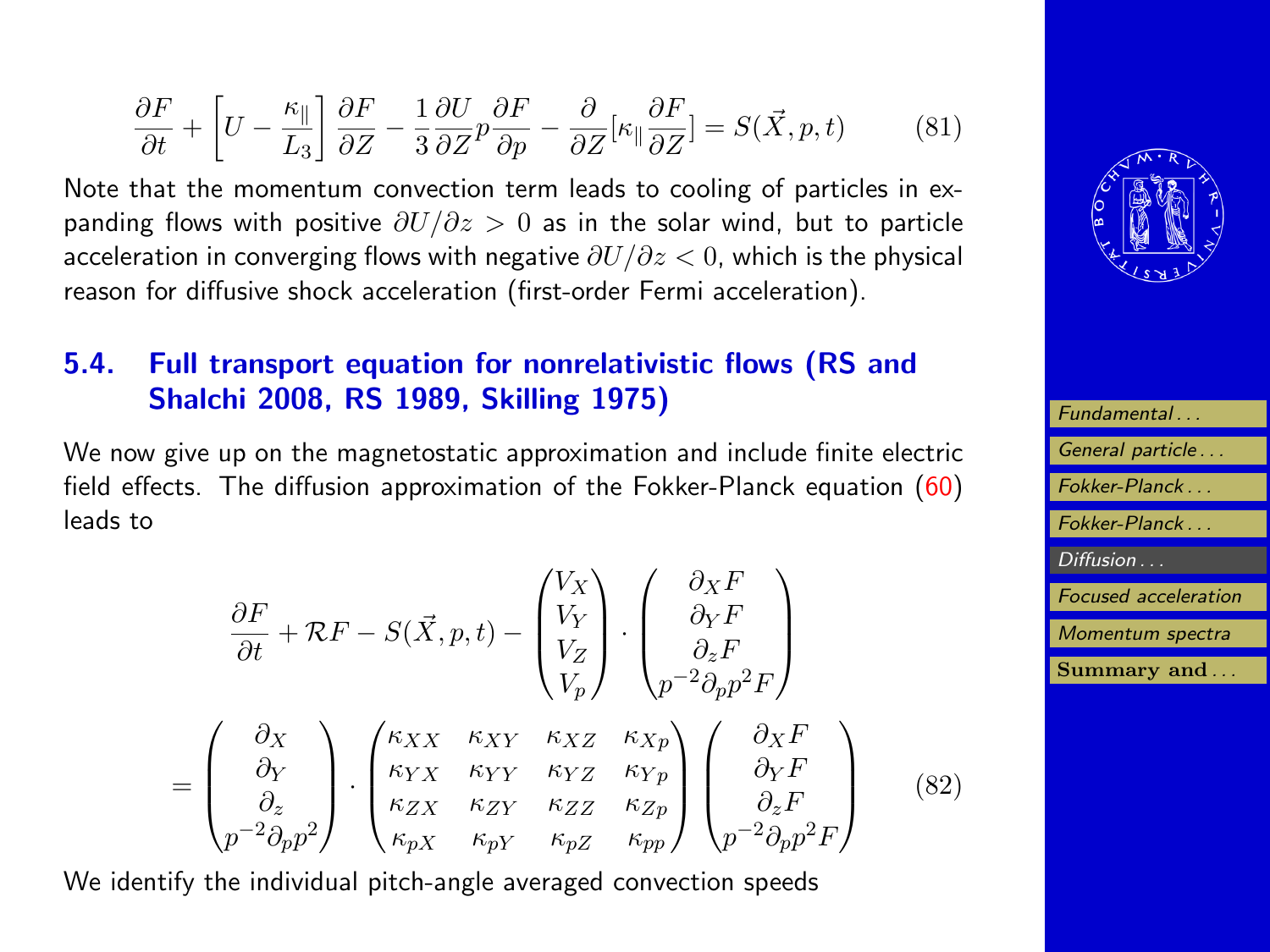$$
V_X = \frac{\kappa_{ZX}}{L_3} + \frac{\gamma + 1}{\gamma v^2} U \frac{\partial U}{\partial z} \kappa_{ZX}, \ V_Y = \frac{\kappa_{ZY}}{L_3} + \frac{\gamma + 1}{\gamma v^2} U \frac{\partial U}{\partial z} \kappa_{ZY},
$$

$$
V_Z = -U + \frac{\kappa_{ZZ}}{L_3} + \frac{\gamma + 1}{2\gamma v^2} U \frac{\partial U}{\partial z} \kappa_{zz}, \ V_p = \frac{1}{3} \frac{\partial U}{\partial z} p + \frac{\kappa_{Zp}}{L_3} + \frac{\gamma + 1}{\gamma v^2} U \frac{\partial U}{\partial z} \kappa_{Zp} \tag{83}
$$

and list some of the 16 pitch-angle averaged diffusion coefficients

$$
\kappa_{ZZ} = \frac{v^2}{8} \int_{-1}^1 d\mu \frac{(1-\mu^2)^2}{D_{\mu\mu}}, \ \kappa_{Zp} = \frac{v}{4} \int_{-1}^1 d\mu \frac{(1-\mu^2)D_{\mu p}}{D_{\mu\mu}},
$$
  
\n
$$
\kappa_{pp} = \frac{1}{2} \int_{-1}^1 d\mu \left[ D_{pp} - \frac{D_{\mu p} D_{p\mu}}{D_{\mu\mu}} \right]
$$
  
\n
$$
- \frac{p}{4} \frac{\partial U}{\partial z} \left[ \frac{U}{v} \int_{-1}^1 d\mu \frac{(1-\mu^2)D_{\mu p}}{D_{\mu\mu}} + \frac{2}{3} \int_{-1}^1 d\mu \frac{(1-\mu^3)D_{\mu p}}{D_{\mu\mu}} \right],
$$
  
\n
$$
\kappa_{XX} = \frac{1}{2} \int_{-1}^1 d\mu \left[ D_{XX} - \frac{D_{X\mu} D_{\mu X}}{D_{\mu\mu}} \right]
$$
  
\n
$$
+ \frac{\epsilon_a v R_L}{12L_2} \left[ \int_{-1}^1 d\mu \frac{\mu (1-\mu^2)D_{X\mu}}{D_{\mu\mu}} - \int_{-1}^1 d\mu \frac{(1-\mu^3)D_{\mu X}}{D_{\mu\mu}} \right]
$$
  
\n
$$
- \frac{v^2 R_L^2}{72L_2^2} \left[ \int_{-1}^1 d\mu \frac{\mu (1-\mu^2)(1-\mu^3)}{D_{\mu\mu}}
$$
  
\n
$$
+ \frac{U}{v} \int_{-1}^1 d\mu \frac{\mu (1-\mu^2)^2}{D_{\mu\mu}} + \frac{2}{3} \int_{-1}^1 d\mu \frac{\mu (1-\mu^2)(1-\mu^3)}{D_{\mu\mu}}
$$



| Fundamental                 |
|-----------------------------|
| General particle            |
| Fokker-Planck               |
| Fokker-Planck               |
| Diffusion                   |
| <b>Focused</b> acceleration |
| Momentum spectra            |
| Summary and                 |
|                             |

(84)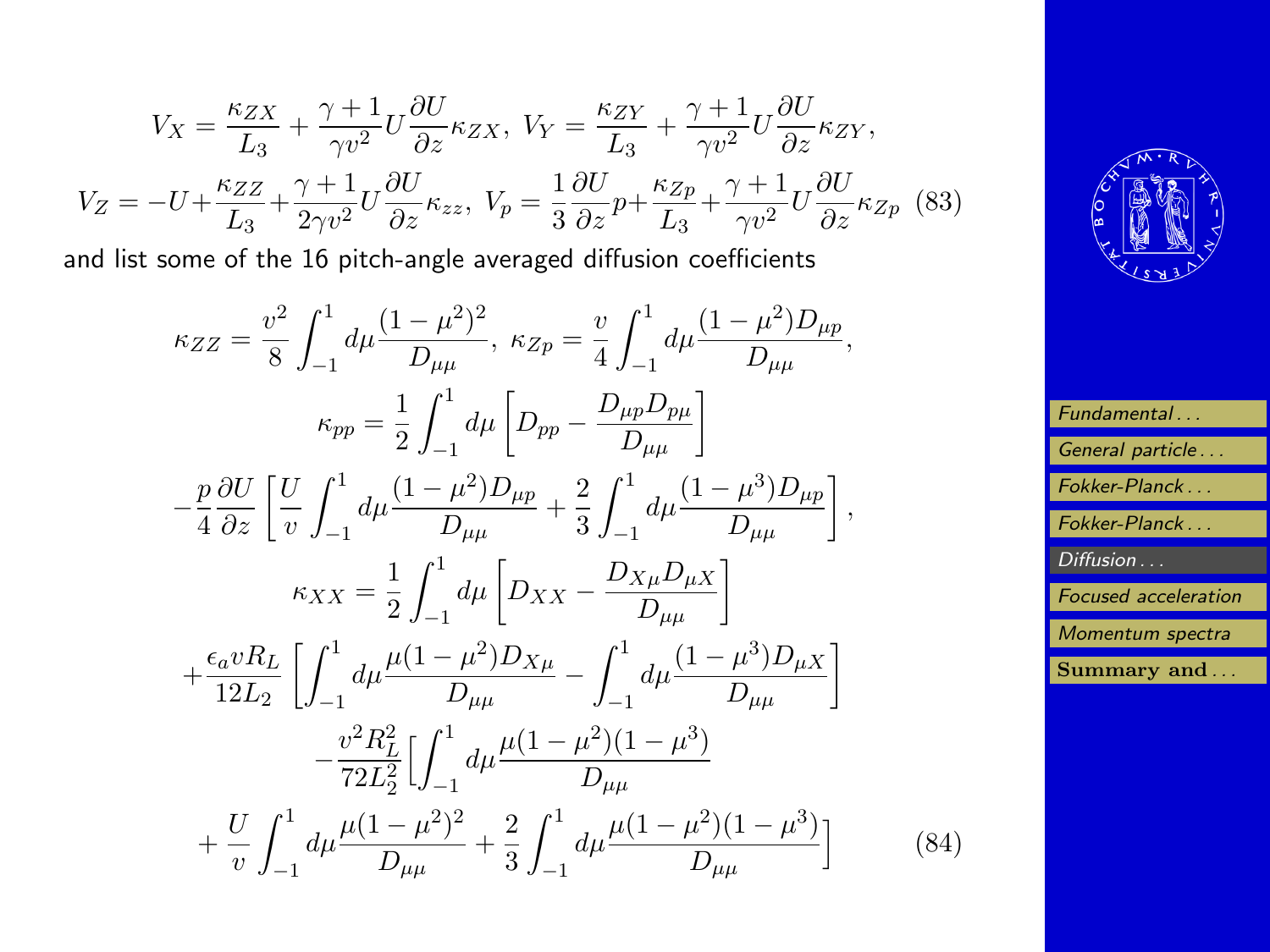In its general form the diffusion–convection transport equation  $(82)$  contains spatial diffusion and spatial convection terms as well as momentum diffusion and momentum convection terms. Since the pioneering work of Fermi (1949, 1954) it has become customary to refer to the latter two as Fermi acceleration of second and first order, respectively.

With its 16 different diffusion coefficients and 4 convection speeds the general diffusion-convection transport eequation  $(82)$  is rather complicated and involved. One has to emphasize that, depending on the type of turbulent electromagnetic fields considered, not all of these 20 CR transport parameters have nonzero values, and some of the transport parameters have much higher values than others, so that simplified versions of the general transport equation [\(82\)](#page-38-0) are justified.

The first term in the momentum convection term  $V_p$  leads to acceleration for converging bulk flow (i.e.,  $dU/dz < 0$ ) but to deceleration for expanding flows (i.e.,  $dU/dz > 0$ ).

The second term in the momentum convection term  $V_p$  leads to focused acceleration of CR particles (RS and Shalchi 2008, Litvinenko 2011) provided the product of  $\kappa_{Zp}L_3 < 0$  is negative.



| Fundamental                 |
|-----------------------------|
| General particle            |
| Fokker-Planck               |
| Fokker-Planck               |
| Diffusion                   |
| <b>Focused</b> acceleration |
| Momentum spectra            |
| Summary and                 |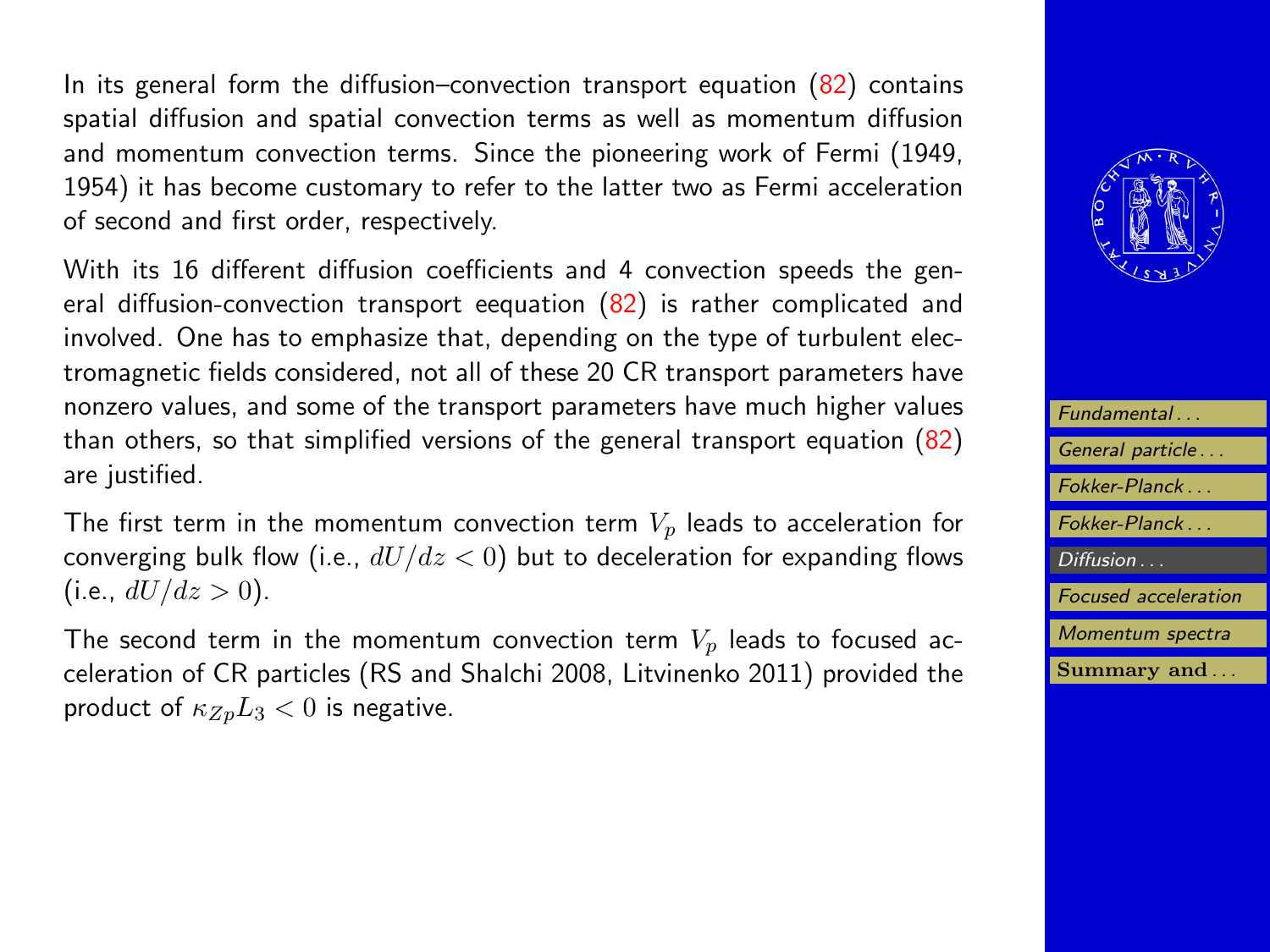# <span id="page-41-0"></span>6. Focused acceleration

For  $L_1 = L_2 = \infty$  and  $\kappa_{XX} = \kappa_{YY} = \kappa_{XY} = 0$  the modified diffusionconvection equation  $(82)$  in a medium at rest reduces to the focused diffusionconvection transport equation  $(L_3 = L)$ 

$$
\frac{\partial F}{\partial t} + \frac{F}{T_c} - S(\vec{X}, p, t) + \frac{\partial}{\partial z} \left( \frac{\kappa_{zz}}{L} F \right) - \frac{1}{p^2} \frac{\partial}{\partial p} \left( \left[ p^2 \dot{p}_{\text{loss}} + \frac{a_{zp} p^2}{L} \right] F \right)
$$
\n
$$
= \begin{pmatrix} \partial_X \\ \partial_Y \\ \partial_z \\ p^{-2} \partial_p p^2 \end{pmatrix} \cdot \begin{pmatrix} 0 & 0 & 0 & 0 \\ 0 & 0 & 0 & 0 \\ 0 & 0 & \kappa_{zz} & a_{zp} \\ 0 & 0 & -a_{zp} & A \end{pmatrix} \begin{pmatrix} \partial_X F \\ \partial_Y F \\ \partial_z F \\ \partial_p F \end{pmatrix}
$$
\n(85)

with

$$
a_{zp} = \kappa_{Zp} = \frac{v}{4} \int_{-1}^{1} d\mu \frac{(1 - \mu^2) D_{\mu p}(\mu)}{D_{\mu \mu}(\mu)} = \frac{V_A H}{3} p,\tag{86}
$$

for isospectral undamped slab Alfven wave turbulence, where  $H = (I^+ - I)$  $I^{-})/(I^{+}+I^{-})$  denotes the net cross helicity of Alfven waves.

### 6.1. New transport terms due to weak adiabatic focusing

Weak adiabatic focusing gives rise to two terms in Eq. (85) that represent convective transport terms parallel to the guide field and in momentum space, respectively.



| Fundamental                 |
|-----------------------------|
| General particle            |
| Fokker-Planck               |
| Fokker-Planck               |
| Diffusion                   |
| <i>Focused acceleration</i> |
| Momentum spectra            |
| Summary and                 |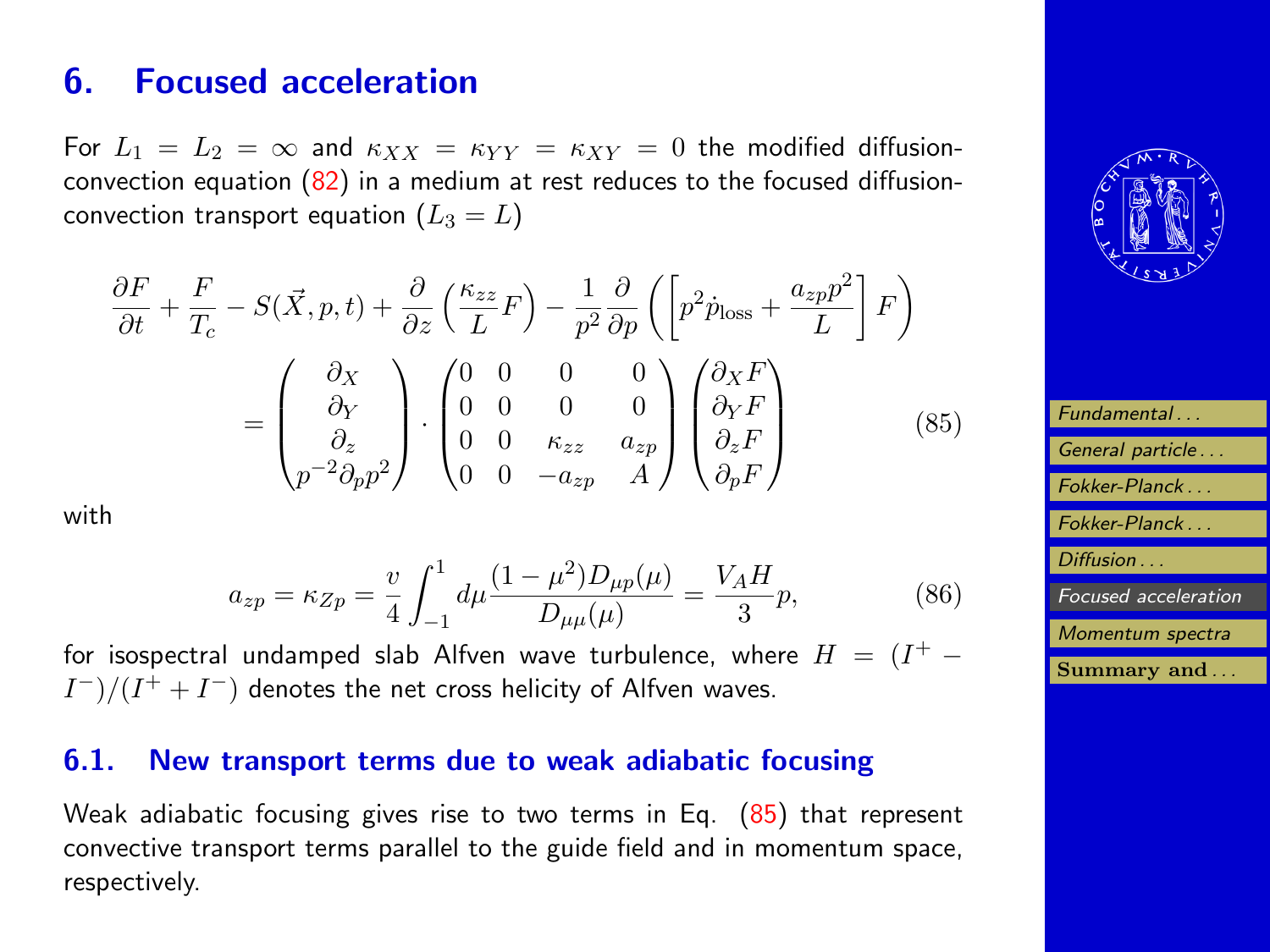The convective term along the guide field has been derived before by Earl (1976) and Kunstmann (1979); the momentum convection term by RS and Shalchi (2008).

- For weak focusing  $(|L| \gg \lambda)$  the new parallel convective speed  $\kappa_{zz}/L =$  $v\lambda_{\parallel}/3L$  is much less than the individual cosmic ray speed v.
- Particularly interesting is the new convection term in momentum space

$$
\frac{1}{p^2}\frac{\partial}{\partial p}\left[\frac{a_{zp}Lp^2}{L^2}F\right]=\frac{1}{p^2}\frac{\partial}{\partial p}\left[\frac{V_AH}{3L}p^3F\right]
$$

For positive values of the product  $a_{zp}L \propto HL > 0$  it represents a continuous momentum loss term, whereas for negative values  $a_{zp}L \propto HL < 0$  it represents a first-order Fermi-type acceleration term. The focusing length  $L(z) = -(B_0/(\partial B_0/\partial z))$  is positive for a diverging guide magnetic field and negative for a converging guide field.

- This novel distributed focused acceleration process, which is a 1st order Fermi acceleration process, operates in all cosmic sources with  $HL < 0$ , including the upstream medium of shock waves, haloes of spiral galaxies and solar flare loops. If it is the dominant transport term it generates the power-law distribution function  $F\propto p^{-3}$  in steady-state conditions.
- For  $HL > 0$  it represents a deceleration (momentum loss) process. It could prevent (or reduce) diffusive shock acceleration.



| Fundamental                 |
|-----------------------------|
| General particle            |
| Fokker-Planck               |
| Fokker-Planck               |
| Diffusion                   |
| <b>Focused</b> acceleration |
| Momentum spectra            |
| Summary and                 |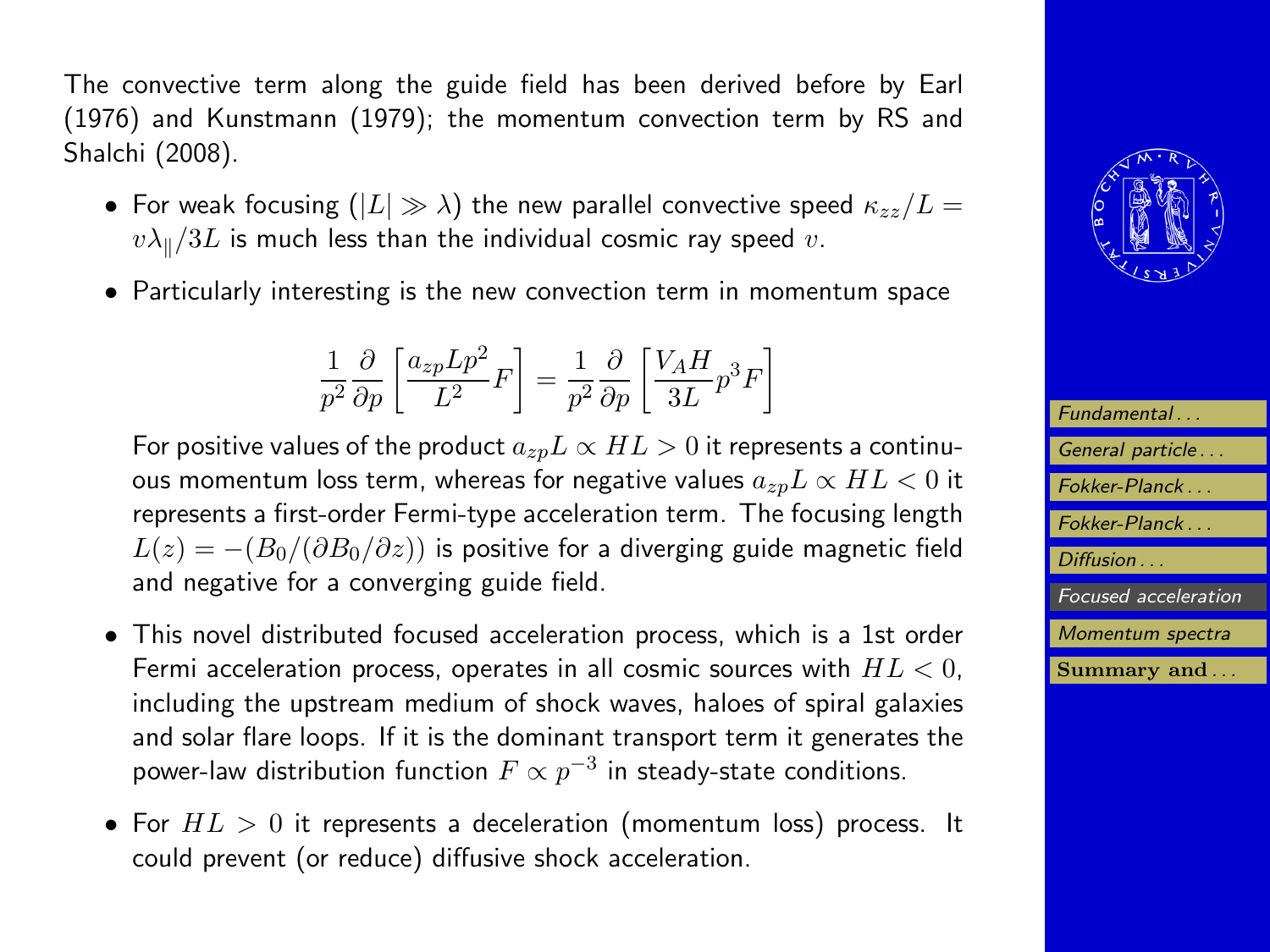





| Fundamental          |
|----------------------|
| General particle     |
| Fokker-Planck        |
| Fokker-Planck        |
| $Diffusion$          |
| Focused acceleration |
| Momentum spectra     |
| Summary and          |
|                      |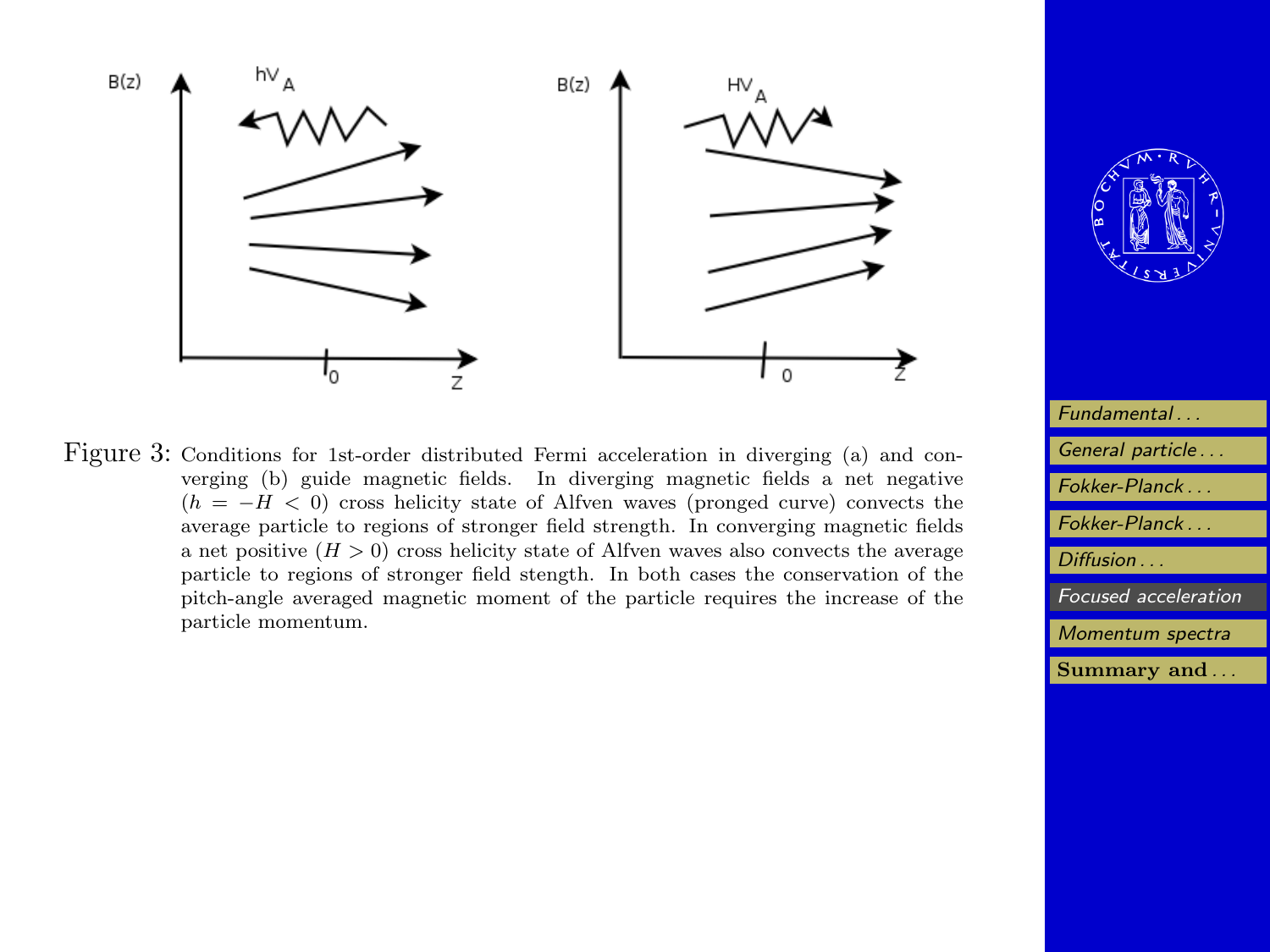# <span id="page-44-0"></span>7. Momentum spectra

In the Parker equation [\(81\)](#page-38-0) with  $L_3 = \infty$  we combine

$$
U\frac{\partial F}{\partial z} - \frac{1}{3}\frac{\partial U}{\partial z}p\frac{\partial F}{\partial p} = \frac{\partial}{\partial z}(UF) - \frac{1}{p^2}\frac{\partial}{\partial p}\left[p^2\left(\frac{1}{3}\frac{\partial U}{\partial z}p\right)F\right] \tag{87}
$$

Allowing for momentum diffusion, momentum losses and a mono-momentum source term then provides in the steady-state case

$$
\frac{\partial}{\partial z} \left[ \kappa_{\parallel} \frac{\partial F}{\partial z} - UF \right] - \frac{F}{T_c} + \frac{1}{p^2} \frac{\partial}{\partial p} \left[ p^2 \kappa_{pp} \frac{\partial F}{\partial p} + p^2 \left( \dot{p}_{\text{gain}} - \dot{p}_{\text{loss}} \right) F \right] = -S_0(z) \delta(p - p_0)
$$
\n(88)

\nwith the 1st-order Fermi acceleration term  $\dot{p}_{\text{gain}} = a_1 p$  from negative  $\frac{\partial U}{\partial z} = -3a_1$  and/or focused acceleration.

\nFor  $\kappa_{\parallel} = \kappa_0$  independent of  $p$  we can expand the solutions in terms of the

spatial eigenfunctions (plus finite spatial boundary conditions)

$$
F(z,p) = \sum_{n=0}^{\infty} g_n(p) Z_n(z), \quad S_0(z) = \sum_{n=0}^{\infty} a_n Z_n(z)
$$
 (89)

where

$$
\frac{\partial}{\partial z} \left[ \kappa_0 \frac{\partial Z_n}{\partial z} - U Z_n \right] + \lambda_n Z_n(z) = 0. \tag{90}
$$



| Fundamental                 |
|-----------------------------|
| General particle            |
| Fokker-Planck               |
| Fokker-Planck               |
| Diffusion                   |
| <b>Focused</b> acceleration |
| Momentum spectra            |
| Summary and                 |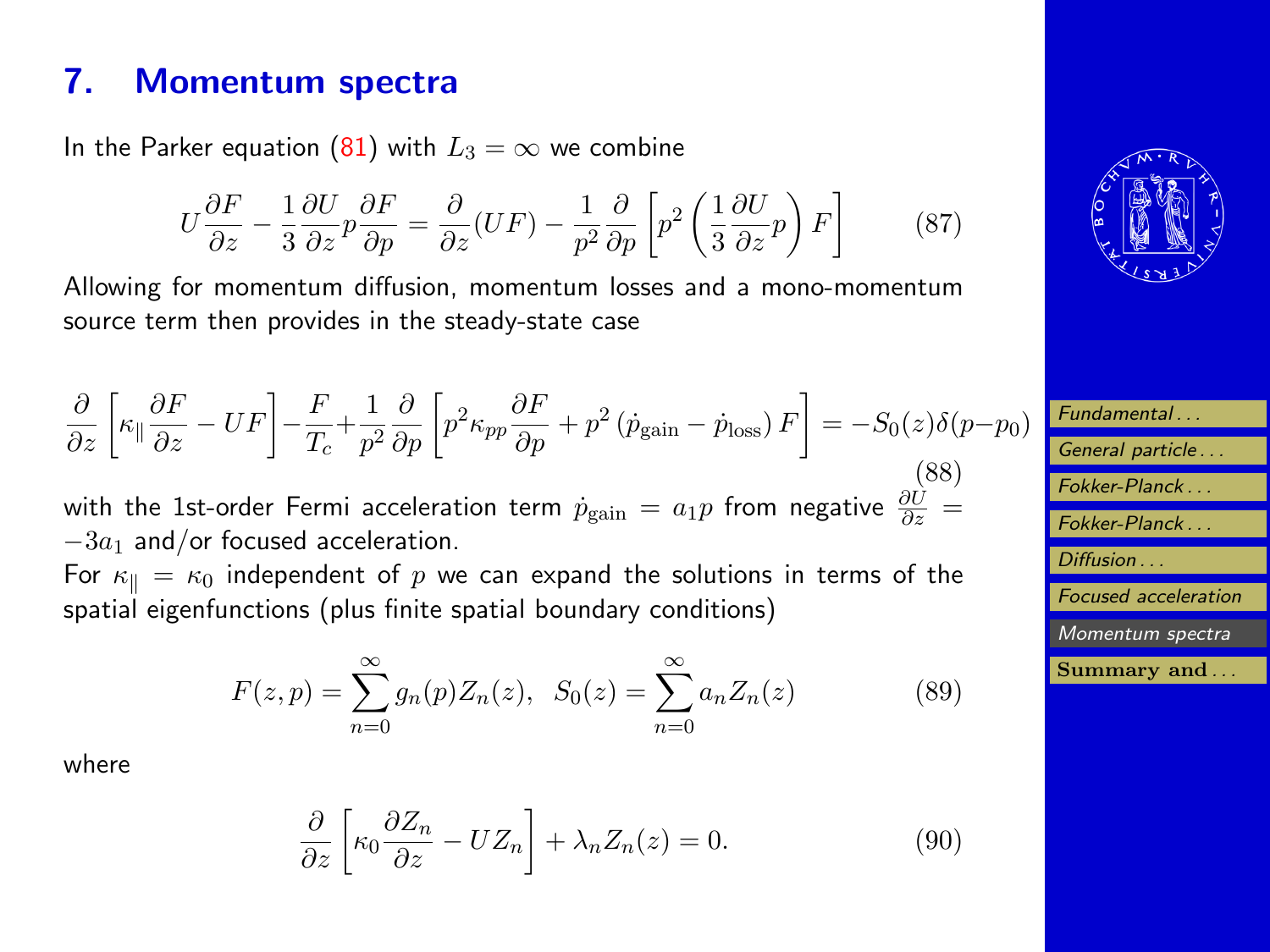<span id="page-45-0"></span>Each of the momentum dependent expansion coefficients obeys the leaky-box equation

$$
\frac{1}{p^2}\frac{d}{dp}\left[p^2\kappa_{pp}\frac{dg_n}{\partial p} + p^2\left(\dot{p}_{\text{gain}} - \dot{p}_{\text{loss}}\right)g_n\right] - \left(\lambda_n + T_c^{-1}\right)g_n = -a_n\delta(p - p_0) \tag{91}
$$

### 7.1. Only 1st-order Fermi acceleration

For  $\dot{p}_{loss} = 0$ ,  $\kappa_{pp} = 0$ , 1st-order Fermi acceleration generates the power-law solution for  $p \geq p_0$ 

$$
g_n(p) \propto p^{-s_n}, \quad s_n = 3 + \frac{\lambda_n + T_c^{-1}}{a_1}, \tag{92}
$$

where  $s_n \to 3$  for efficient acceleration  $a_1 \to \infty$ . Note that the smallest eigenvalue  $\lambda_0$  dominates the momentum dependence of  $F(z, p)$  at large momenta  $p \gg p_0$ .

#### 7.2. Only 2nd-order Fermi acceleration

For  $\dot{p}_{\rm loss}=0$ ,  $a_1=0$ , and  $\kappa_{pp}=\kappa_1 p^{2-\eta}$  and  $\lambda_n+T_c^{-1}=\lambda_0 p^{b}$ , we obtain the Bessel function solution (Pikelner and Tsytovich 1976, Barbosa 1979)

$$
g_n(p \ge p_0) \propto p^{\frac{\eta - 3}{2}} K_{|\frac{3-\eta}{b+\eta}|} \left( \frac{2}{|b+\eta|} \sqrt{\frac{\lambda_0}{\kappa_1}} p^{\frac{b+\eta}{2}} \right), \tag{93}
$$



| Fundamental                 |
|-----------------------------|
| General particle            |
| Fokker-Planck               |
| Fokker-Planck               |
| Diffusion                   |
| <b>Focused</b> acceleration |
| Momentum spectra            |
| Summary and                 |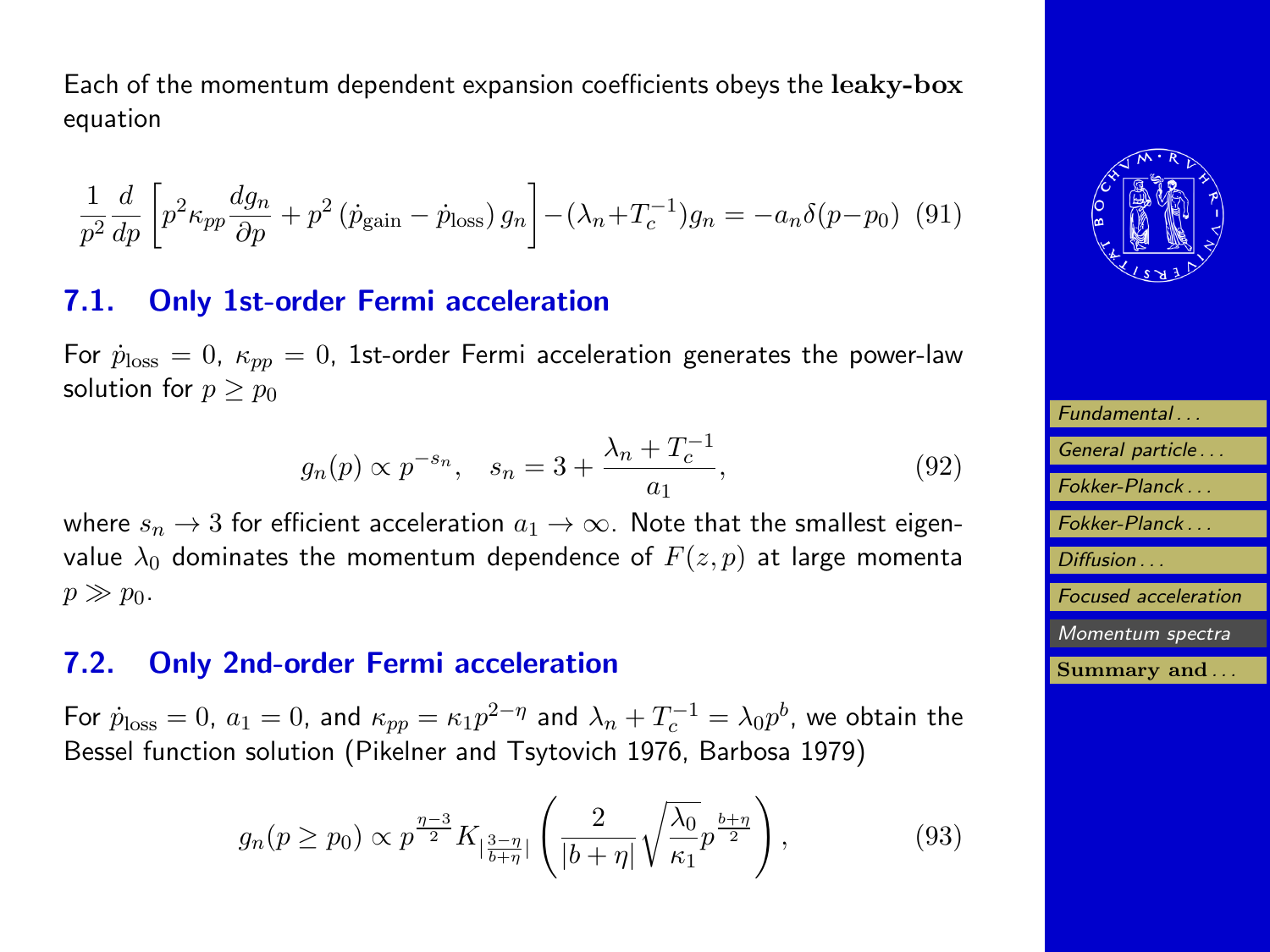which is a power law  $\propto p^{\eta-3}$  at small arguments with an exponential cut-off. For more general solutions of Eq. [\(91\)](#page-45-0) see RS (1984, 2002).

### 7.3. Negligible spatial convection

If at large enough CR momenta  $UF\ll \kappa_2p^{\eta}\frac{\partial F}{\partial z}$  , Eq.  $(88)$  reduces to

$$
\kappa_2 \frac{\partial^2 F}{\partial z^2} - \frac{F}{T_c p^{\eta}} + \frac{1}{p^{2+\eta}} \frac{\partial}{\partial p} \left[ p^2 \kappa_{pp} \frac{\partial F}{\partial p} + p^2 \left( \dot{p}_{\text{gain}} - \dot{p}_{\text{loss}} \right) F \right] = -\frac{S_0(z)\delta(p - p_0)}{p_0^{\eta}},\tag{94}
$$

which again can be expanded as in Eq. [\(89\)](#page-44-0)

$$
F(z,p) = \sum_{n=0}^{\infty} G_n(p) U_n(z), \quad S_0(z) = \sum_{n=0}^{\infty} w_n U_n(z)
$$
 (95)

with

$$
\kappa_2 \frac{\partial^2 U_n(z)}{\partial z^2} + \lambda_n U_n(z) = 0. \tag{96}
$$

In this case the leaky-box equations read

$$
\frac{1}{p^2}\frac{d}{dp}\left[p^2\kappa_{pp}\frac{dG_n}{\partial p} + p^2\left(\dot{p}_{\text{gain}} - \dot{p}_{\text{loss}}\right)G_n\right] - \left(\lambda_n p^\eta + T_c^{-1}\right)G_n = -w_n\delta(p - p_0)
$$
\n(97)



| Fundamental                 |
|-----------------------------|
| General particle            |
| Fokker-Planck               |
| Fokker-Planck               |
| Diffusion                   |
| <b>Focused</b> acceleration |
| Momentum spectra            |
| Summary and                 |